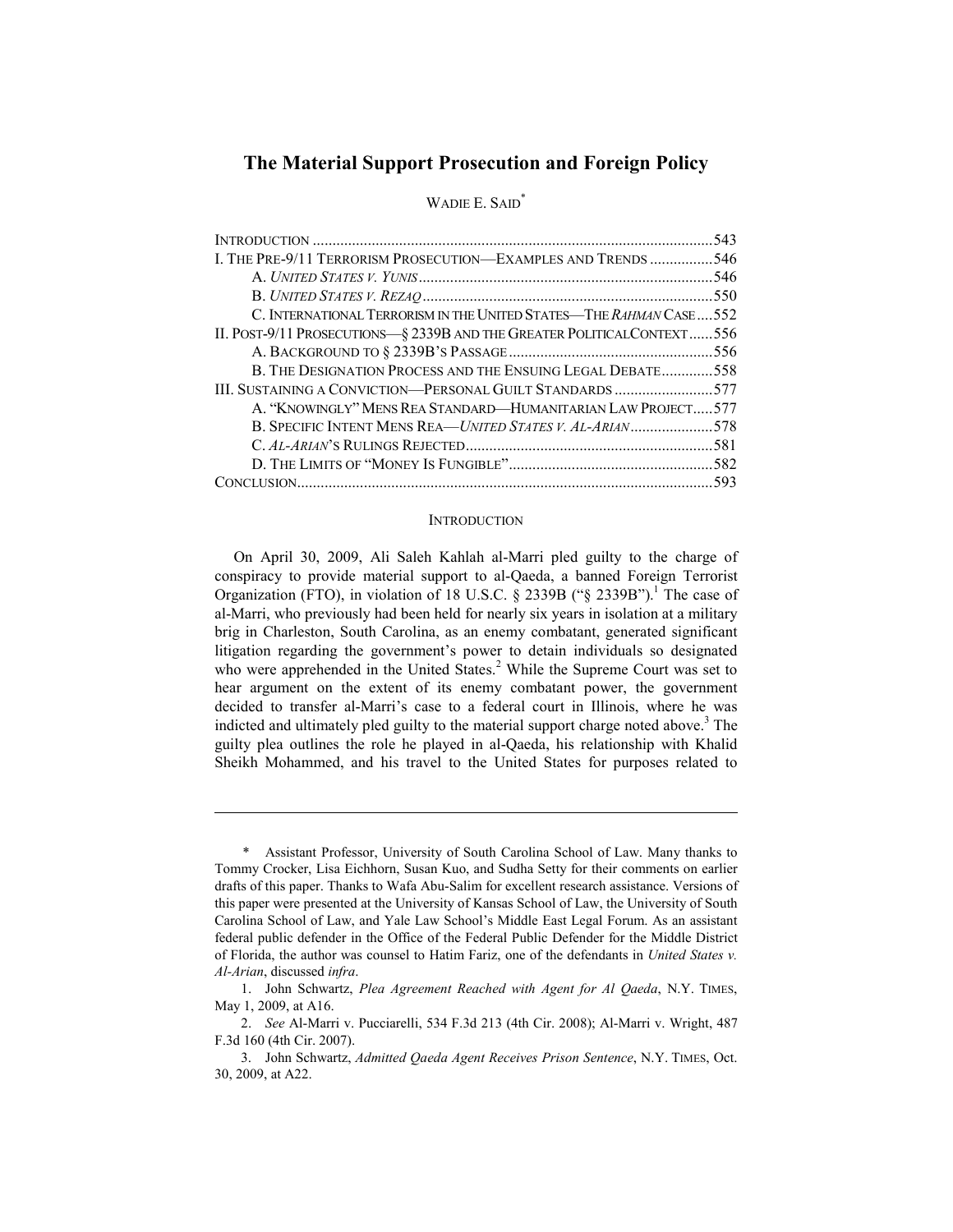furthering the organization's goals.<sup>4</sup> Even though al-Marri's plea exposed him to the maximum possible sentence allowed under § 2339B, fifteen years in prison, he was given credit for his eight years in custody, and sentenced to a little over eight years imprisonment.<sup>5</sup>

Approximately one month later, five defendants convicted of multiple counts of violating § 2339B and related crimes stemming from their roles as officers in the Holy Land Foundation for Relief and Development (HLF) received their sentences in the federal courthouse in Dallas.<sup>6</sup> The sentences ranged from fifteen years in prison on the low end to sixty-five years for Shukri Abu Baker, the former CEO of HLF, and Ghassan Elashi, the former chairman of its board.<sup>7</sup> Despite the serious and lengthy nature of the prison terms handed down, the government conceded that the defendants were not in any way connected to an act of violence, and that HLF had provided genuine humanitarian aid to charitable organizations, known as zakat committees, lawfully operating in the West Bank and Gaza Strip.<sup>8</sup> The government's theory was that the zakat committees were controlled by Hamas, a banned FTO, that used the humanitarian aid to gain support for its agenda among the Palestinian people.<sup>9</sup>

The above two cases are examples of the extremely wide range of activities that can lead to a defendant's conviction for having provided material support to a terrorist organization, and of the sometimes counterintuitive nature of that sentencing.<sup>10</sup> Since September 11, 2001, the chief statute for charging terrorism suspects in federal court has been  $\S$  2339B,<sup>11</sup> which criminalizes material support of terrorist groups.12 Where previous terrorism prosecutions focused on punishing offenders for acts of violence that had already occurred, the new focus on material

5. Schwartz, *supra* note 3.

 6. Press Release, Federal Bureau of Investigation—Dallas, Department of Justice Press Release, Federal Judge Hands Down Sentences in Holy Land Foundation Case (May 27, 2009), *available at* http://dallas.fbi.gov/dojpressrel/pressrel09/dl052709.htm. The primary difference in the length of the sentences received by the HLF defendants and that of al-Marri apparently stemmed from the number of counts on which the defendants were convicted.

7. *Id.*

1

 8. Leslie Eaton, *Prosecutors Say a Charity Aided Terrorists Indirectly*, N.Y. TIMES, Sept. 18, 2007, at A20.

9. *Id.*

 10. *See* Jason Trahan, *5 Decry Prison Terms in Holy Land Foundation Case*, DALL. MORNING NEWS, May 28, 2009 (State and Regional News). In response to defense counsel in HLF raising the issue of the sentence handed down in the al-Marri case, "[Federal District Judge Jorge A.] Solis retorted that 'raising millions of dollars to fund terrorism, that's a different situation.' He said that al-Marri is an example of someone who wanted to 'commit "an" act of terrorism, as bad as that is. This is support over years.'" *Id.*

 11. *See* DAVID COLE, ENEMY ALIENS: DOUBLE STANDARDS AND CONSTITUTIONAL FREEDOMS IN THE WAR ON TERROR 75–76 (2003) (calling § 2339B "the centerpiece of the Justice Department's criminal war on terrorism"); DAVID COLE & JULES LOBEL, LESS SAFE, LESS FREE: WHY AMERICA IS LOSING THE WAR ON TERROR 49–50 (2007).

12. 18 U.S.C. § 2339B (2006).

 <sup>4.</sup> Plea Agreement and Stipulation of Facts at 9–17, United States v. al-Marri, No. 09- CR-10030 (C.D. Ill. Apr. 30, 2009) (guilty plea).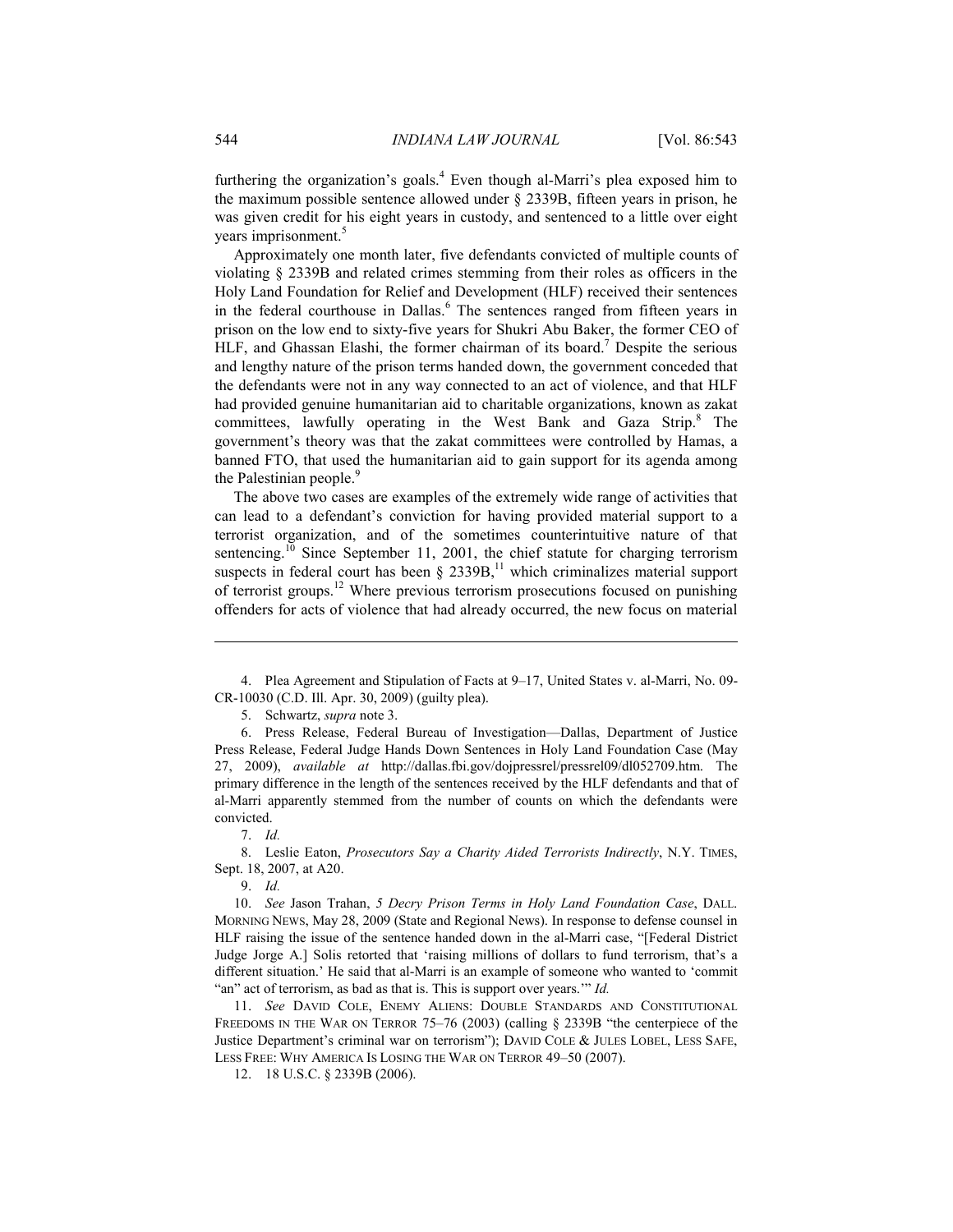support-type prosecutions was engineered to aid in preventing terrorism activity from taking place in the future.<sup>13</sup> The so-called prevention paradigm of terrorism enforcement has been criticized as being ineffective in curtailing terrorism.<sup>14</sup> What has been left largely unexplored is what § 2339B litigation reveals about the United States' position on political violence and the groups that carry it out. Specifically, what these prosecutions demonstrate is a divergence between terrorism enforcement as a matter of direct national security, that is, focused on groups that engage in violence against the United States, its personnel, and property, whether at home or abroad, and terrorism enforcement as a kind of foreign policy tool, that is, geared at prosecuting individuals connected to organizations targeting foreign individuals and entities. In the former instance, where a prosecution directly alleges that the defendant engaged in violent activity, prosecutions are more straightforward. When there is little or no link between the defendant and the violent acts of an organization with which he has affiliated himself, however, the basis of a prosecution is on shakier ground. In such a situation, the further the relationship is from violence, the greater the possibility that the prosecution will be transformed into a debate on foreign policy, despite efforts by the courts to limit defendants' ability to engage in such arguments.

Although the federal courts have consistently narrowed the framework in which a criminal defendant accused of engaging in or supporting terrorism can make arguments rooted in political or religious belief, the nature and conduct of terrorism prosecutions themselves have the potential to make such arguments relevant nonetheless.15 A review of the process by which groups are designated as FTOs reveals that the government has taken a de facto position that all political violence perpetrated by nonstate actors is terrorism.16 There are currently no standards or guidelines defining when nonstate political violence can be justified or even excused.<sup>17</sup> Further, § 2339B prosecutions operate under the theory that "money is fungible," and that support sent to terrorist groups for charitable purposes frees up money for violence.<sup>18</sup> This theory, when coupled with the current vagueness of the FTO designation process, has profound implications for the Fifth Amendment due process rights of defendants charged under the statute.<sup>19</sup>

This Article advances two main recommendations. First, the government should have to articulate when and under what conditions, if any, nonstate groups might be allowed to engage in violence. Such an explicit standard would provide a more legitimate legal basis for prosecutions of individuals charged with supporting FTOs and prevent such prosecutions from selective and inappropriate attempts to create or assert foreign policy. Second, the "money is fungible" theory should be subjected to a more extensive review. While the theory seems to make sense on an abstract level, the prosecution should have to make a specific showing that

 <sup>13.</sup> Robert M. Chesney, *The Sleeper Scenario: Terrorism-Support Laws and the Demands of Prevention*, 42 HARV. J. ON LEGIS. 1, 28–30 (2005).

 <sup>14.</sup> *See generally* COLE & LOBEL, supra note 11.

 <sup>15.</sup> *See infra* Part I.

 <sup>16.</sup> *See infra* Part II.

 <sup>17.</sup> *See infra* Part II.

 <sup>18.</sup> *See infra* Part III.D.

 <sup>19.</sup> *See infra* Part III.D.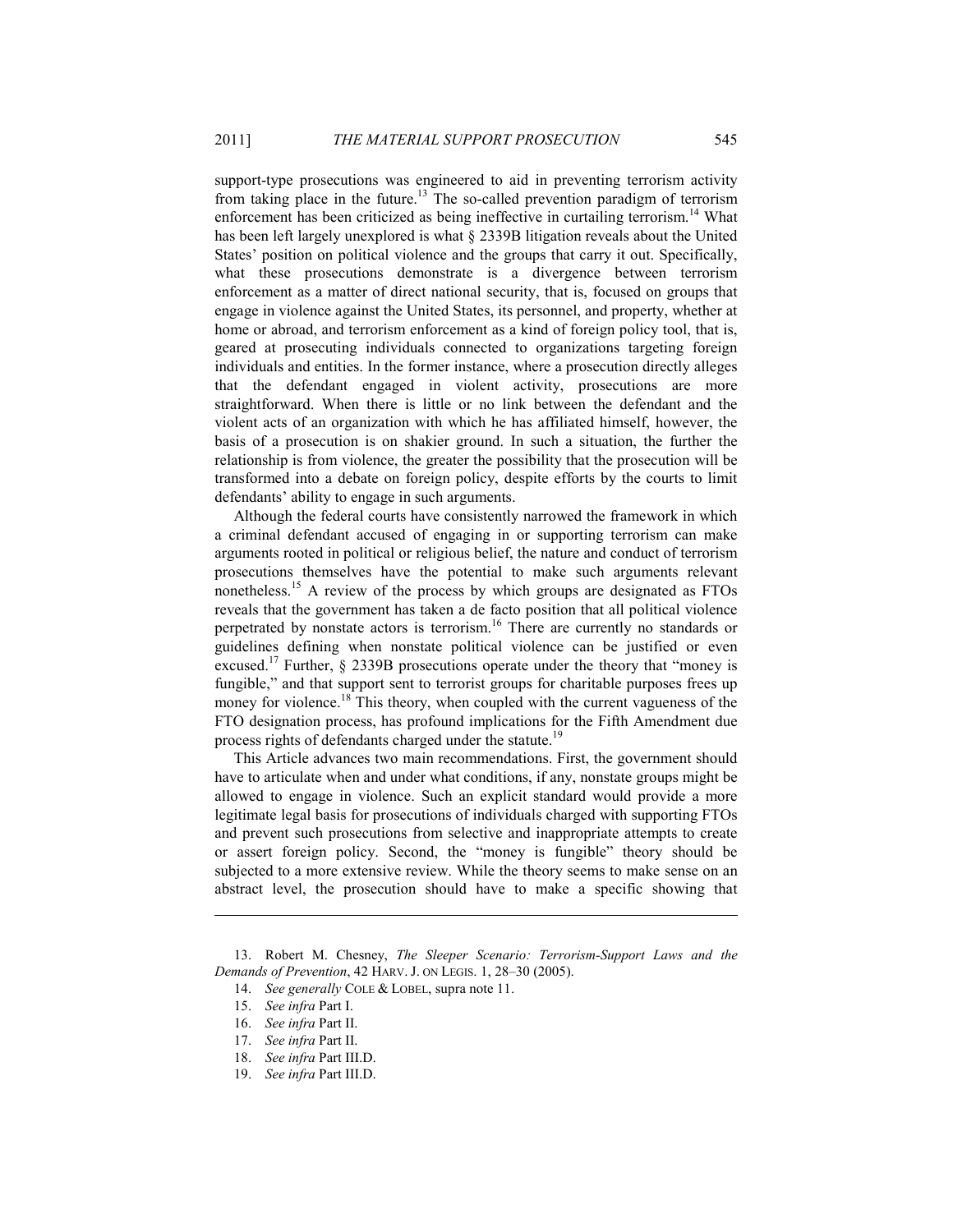humanitarian support to a given organization does in fact facilitate violence. This showing is necessary in cases where the government never contends that the defendant planned or carried out any violent activity. Otherwise, the courtroom risks being turned into a forum in which to have a foreign policy debate and unjustly convict § 2339B defendants.

Part I of this Article provides a historical overview of modern terrorism prosecutions prior to September 11, 2001. Part II discusses the FTO designation process, the foreign policy considerations behind it, and how it essentially defines terrorism as all nonstate political violence. Part III examines the Fifth Amendment's due process personal-guilt standards in light of the HLF prosecution and explains how far the "money is fungible" theory can take a prosecution.

### I. THE PRE-9/11 TERRORISM PROSECUTION—EXAMPLES AND TRENDS

As with a great number of nations in the modern world, the United States has grappled both directly and indirectly with the phenomenon of subnational groups engaging in violence against civilian and military targets to achieve a change in policy of a particular government. Prior to 9/11, the risks to U.S. citizens or interests stemming from international terrorism were not perceived to be on a grand scale.<sup>20</sup> However, the federal courts did have occasion to issue several rulings of note regarding what has come to be called "international terrorism," provided there was a significant enough link to the United States to justify criminal prosecution. A number of these decisions are discussed below and serve to illustrate the courts' willingness to expand the law in various directions to combat what is regarded as abhorrent and unjustified behavior. Prerequisites for prosecution were allegations of violent activity (or plans to engage in such activity) on the part of the defendant and a nexus to the United States, more often than not through an American victim. As shown below, in such situations, courts refused to allow legal challenges to criminal charges rooted in political arguments.

### *A.* United States v. Yunis

# 1. Facts

In June 1985, Fawaz Yunis, a Lebanese national and member of the Shiite militia Amal, played the lead role in hijacking a Jordanian passenger aircraft and all those onboard, including several American citizens, from the Beirut airport.<sup>21</sup> After

<u>.</u>

 <sup>20.</sup> *See, e.g.*, PHILIP B. HEYMANN, TERRORISM, FREEDOM, AND SECURITY: WINNING WITHOUT WAR 4 (2003)*.*

 <sup>21.</sup> United States v. Yunis (*Yunis I*), 859 F.2d 953, 955–56 (D.C. Cir. 1988). The goal of the hijackers was to fly to Tunisia in the hopes of securing a meeting with representatives of the Arab League to demand that all Palestinians be removed from Lebanon. *Id.* at 955. Amal, which was loyal to Syria during the entirety of the Lebanese civil war, laid siege to several Palestinian refugee camps in Lebanon between 1985 and 1987, an event referred to as the "War of the Camps," in an attempt to drive out Palestinian forces loyal to then-PLO Chairman Yasser Arafat. *See generally* ROBERT FISK, PITY THE NATION: THE ABDUCTION OF LEBANON (Thunder's Mouth Press/Nation Books 2002) (1990).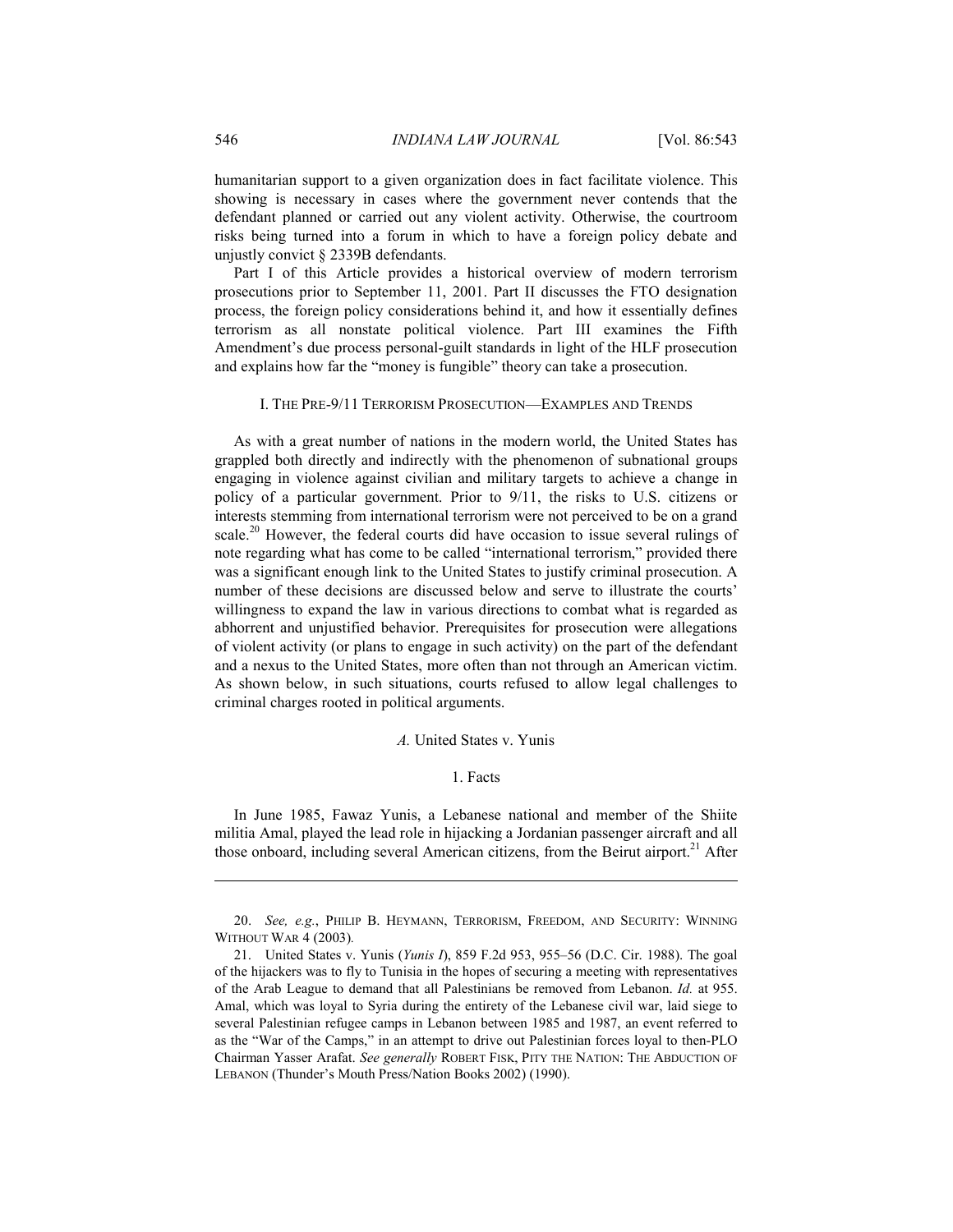failing to achieve their objectives, Yunis and the other members of the hijacking team eventually released the passengers unharmed after a series of trips around the Mediterranean region, and then escaped back into Beirut after blowing up the empty aircraft.<sup>22</sup> In September 1987, Yunis was lured by an informant working with the FBI from Lebanon to a drug deal in international waters off the coast of Cyprus, where he was promptly arrested and returned to the United States.<sup>23</sup> Not surprisingly, given the unorthodox nature of his capture, Yunis's case generated several significant decisions by the D.C. Circuit. $^{24}$ 

The implications of the decisions in *Yunis* reflect a larger policy perspective in that the government displayed an ambitious willingness to capture a hijacker abroad and return him to the United States to stand trial, even where no one was hurt during the hijacking, and where the Amal militia was not a party in conflict with the United States, its allegiance to Syria notwithstanding. Yunis's capture came in the aftermath of the bombing of the U.S. embassy in Beirut in April 1983,<sup>25</sup> the attack on the Marine barracks in October 1983,<sup>26</sup> the March 1984 abduction of the CIA station chief for Beirut, $^{27}$  the hijacking of TWA Flight 847 and the killing of a Navy serviceman onboard in June  $1985$ ,<sup>28</sup> as well as various other kidnappings of American nationals in Lebanon during that time period. Although Amal was not responsible for any of the above incidents, in light of this background, it is perhaps unsurprising that the D.C. Circuit signaled its acceptance of the government's arguments to a large degree and allowed Yunis to be prosecuted and ultimately convicted for his role in the hijacking. As an initial matter, the court overturned the district court's suppression of his confession to the FBI, which he made over several sessions after he had received his *Miranda* warnings but while he was being transported by ship to the United States and in a weakened physical state due to injuries he suffered during his capture.<sup>29</sup>

# 2. Jurisdictional Arguments and International Law

The third ruling<sup>30</sup> of the D.C. Circuit in *Yunis* spelled out the role that customary international law plays when it conflicts with domestic law. With regard to the

 <sup>22.</sup> *Yunis I*, 859 F.2d at 955.

 <sup>23.</sup> *Id.* Apparently, the CIA also played a role in Yunis's arrest, as reported by former CIA case officers with knowledge of the incident. *See* ROBERT BAER, SLEEPING WITH THE DEVIL: HOW WASHINGTON SOLD OUR SOUL FOR SAUDI CRUDE 119–22 (2004) (also discussing the use of a man indicted for several murders in Lebanon as the informant in the case, as well as describing governmental pressure to capture Yunis so as to demonstrate some success in apprehending and trying terrorists); MELISSA BOYLE MAHLE, DENIAL AND DECEPTION: AN INSIDER'S VIEW OF THE CIA FROM IRAN-CONTRA TO 9/11, at 202 (2005).

 <sup>24.</sup> *See Yunis I*, 859 F.2d 953; *infra* note 30.

 <sup>25.</sup> *See* FISK, supra note 21, at 478–80.

 <sup>26.</sup> *See id.* at 511–22.

 <sup>27.</sup> *See id.* at 565.

 <sup>28.</sup> *See id.* at 605–09.

 <sup>29.</sup> *Yunis I*, 859 F.2d at 969–70 ("The interrogation of Yunis hardly qualifies as a model for law enforcement behavior.").

 <sup>30.</sup> United States v. Yunis (*Yunis III*), 924 F.2d 1086 (D.C. Cir. 1991). In its second decision, the court reversed another of the district court's rulings that Yunis was entitled to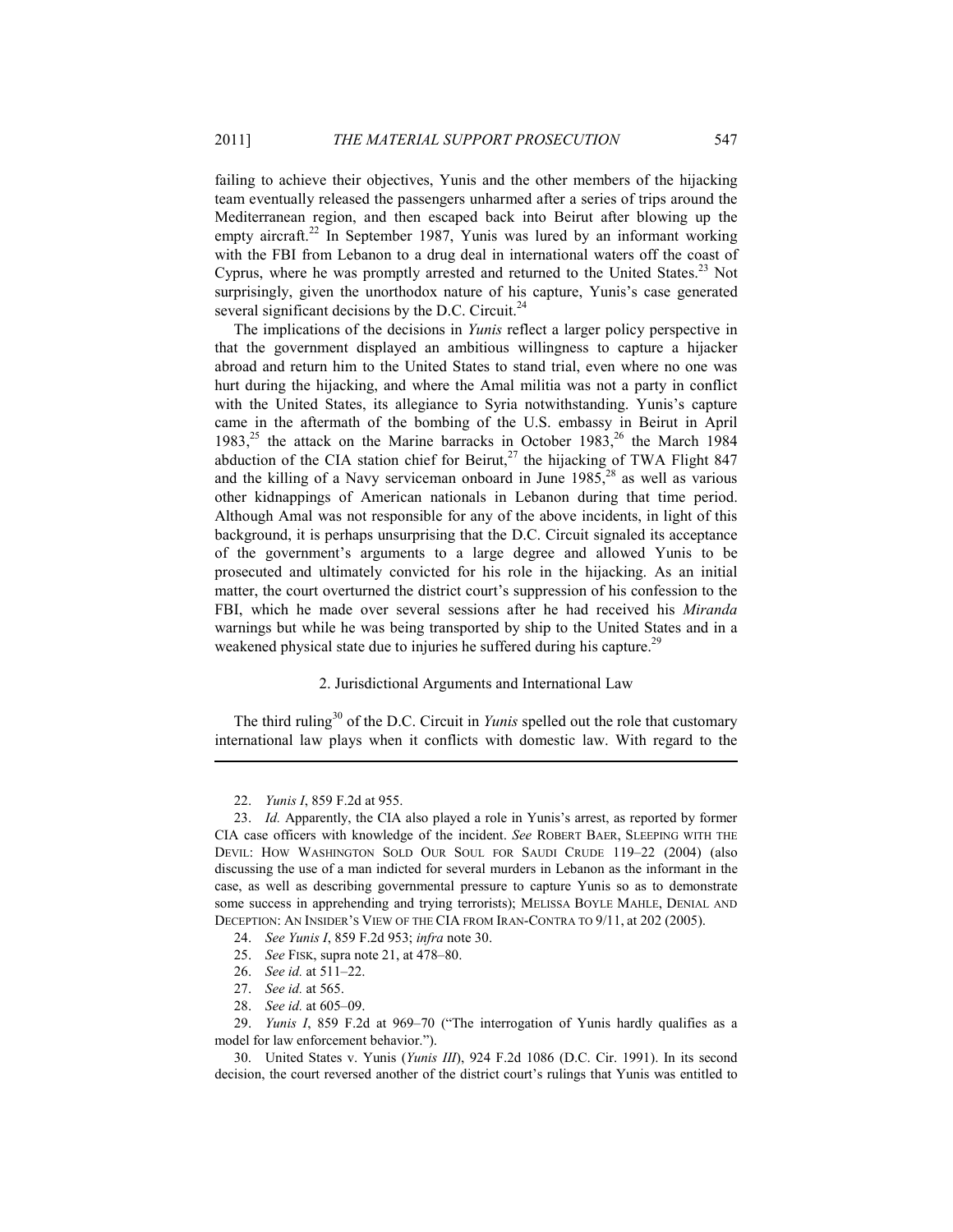charges against him under the Hostage Taking Act,<sup>31</sup> Yunis argued, inter alia, that his prosecution was not allowed by the universal $32$  and passive personal $33$  principles of jurisdiction under customary international law.<sup>34</sup> The court made short work of Yunis's argument on both fronts, even though it recognized that his arguments could have merit under international law, and held that when "the statute in question reflects an unmistakable congressional intent, consistent with treaty obligations of the United States, to authorize prosecution of those who take American hostages abroad no matter where the offense occurs or where the offender is found," then customary international law must take a back seat to domestic law.<sup>35</sup>

By way of contrast, the court ruled that international law allowed for jurisdiction over Yunis's prosecution under the relevant provision of the Antihijacking Act,  $36$ which codified in domestic law the Hague Convention for the Suppression of Unlawful Seizure of Aircraft ("Hague Convention").<sup>37</sup> It held that the nature of Yunis's presence in the United States rendered him "found in the United States" for purposes of the Antihijacking Act, regardless of its involuntariness, since both the Hague Convention and Congress were silent on the issue of how a hijacker came into a state's custody, leading the court to conclude that it was a nonissue.<sup>38</sup> To underscore the court's position on the matter, it invoked international law to make its point: "Aircraft hijacking may well be one of the few crimes so clearly condemned under the law of nations that states may assert universal jurisdiction to bring offenders to justice, even when the state has no territorial connection to the hijacking and its citizens are not involved."<sup>39</sup>

the transcripts of his conversations with the government's informant, and held that those conversations, as classified information, were not discoverable under the Classified Information Procedures Act (CIPA), since they were neither helpful nor relevant to the defense. *See* United States v. Yunis (*Yunis II*), 867 F.2d 617, 623–26 (D.C. Cir. 1989).

 <sup>31. 18</sup> U.S.C. § 1203 (2006).

 <sup>32.</sup> *Yunis III*, 924 F.2d at 1091 (citing RESTATEMENT (THIRD) OF THE FOREIGN RELATIONS LAW OF THE UNITED STATES §§ 404, 423). The universal principle allows for jurisdiction over certain acts, regardless of their relation to the prosecuting state, where they are particularly grave, so as to be "of universal concern," and Yunis took the position that hostage taking was not recognized as such. *Id.*

 <sup>33.</sup> *Id.* (citing RESTATEMENT (THIRD) OF THE FOREIGN RELATIONS LAW OF THE UNITED STATES § 402). The passive personal principle allows for jurisdiction over non-nationals for acts committed extraterritorially against a state's nationals where the state has a strong interest in the crime. Referring to customary international law, *Yunis* noted that jurisdiction under the passive personal principle could lie only in the hostage-taking context if he had specifically targeted the Americans onboard the hijacked plane because of their nationality. *Id.*

 <sup>34.</sup> *Id.*

 <sup>35.</sup> *Id.*

 <sup>36. 49</sup> U.S.C. § 46502(b) (2006) (formerly 49 U.S.C. App. § 1472(n)).

 <sup>37.</sup> *Yunis III*, 924 F.2d at 1092.

 <sup>38.</sup> *Id.*

 <sup>39.</sup> *Id.* (citations omitted).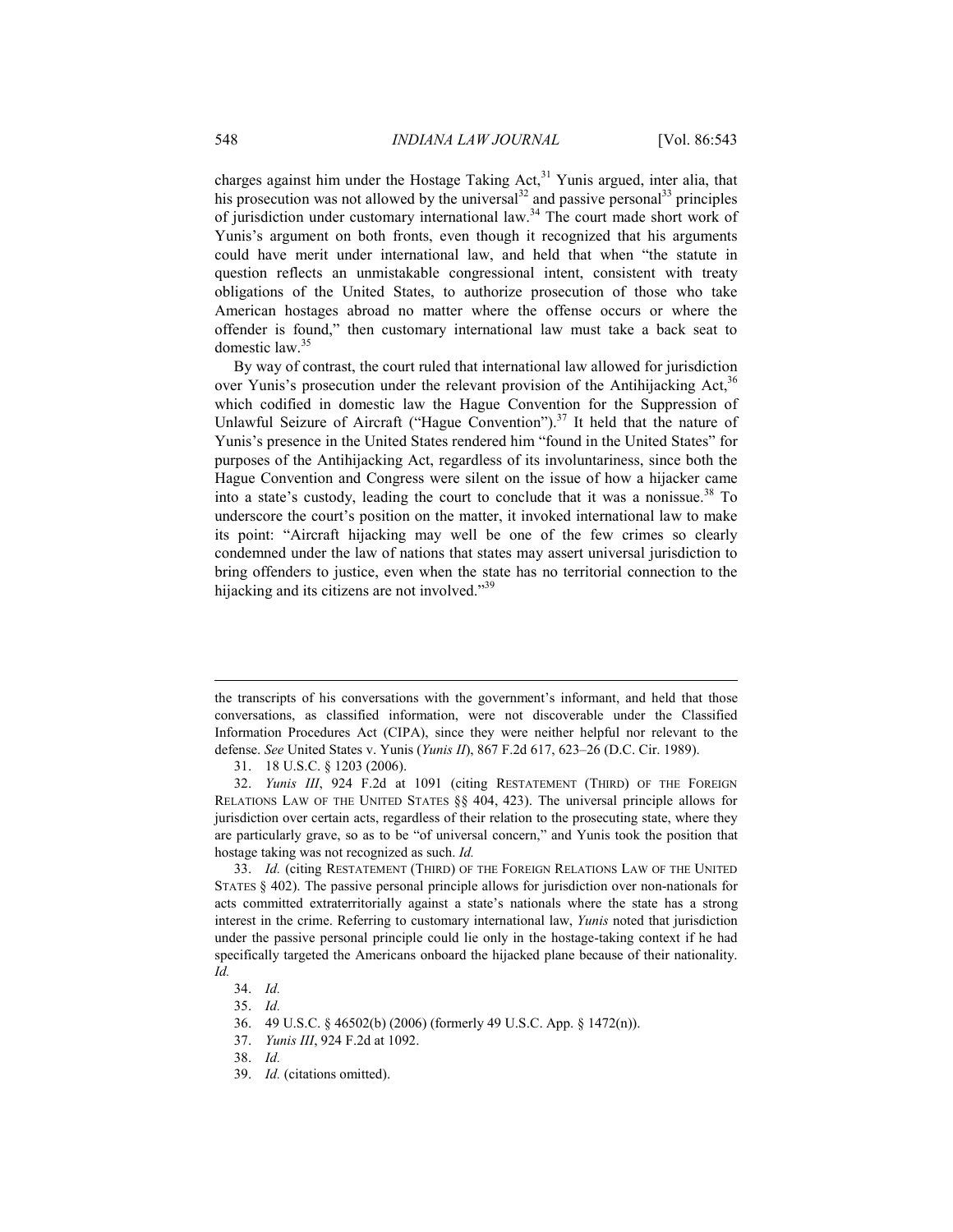#### 3. Lawful Combatants Test

Yunis also attempted to argue that, as a member of a military organization, he was merely carrying out orders, which, he posited, was an affirmative defense to the charges against him, unless he knew the orders were illegal. $40$  While the parties agreed on the elements of this affirmative defense, the district court ruled that Amal could be deemed a military organization only "if the group has a hierarchical command structure and '[c]onducts its operations in accordance with the laws and customs of war,' and if its members have a uniform and carry arms openly."<sup>41</sup> The court noted that this definition was drawn from international law, which in this case stemmed from the United States' treaty obligations as a signatory under both the Geneva and Hague (IV) Conventions, and that the jury instructions properly defined a military organization.42 Inevitably, like the court in *Yunis*, the later courts hearing prosecutions of nonstate militia members have usually held the lawful combatant defense inapplicable, $43$  since members of nonstate militias, if they did not wear uniforms and engaged in activity that could or did in fact target civilians, could not be regarded as lawful combatants, regardless of their motivation and perceived justness of their cause.<sup>44</sup>

The *Yunis* holdings thus serve as a strong jurisprudential basis for criminal prosecutions of nonstate actors engaged in violent activities abroad that touch upon America and its citizens, regardless of whether the nonstate actors intended to

1

43. *See supra* note 42.

 <sup>40.</sup> *Id.* at 1097–99.

 <sup>41.</sup> *Id.* at 1097 (alteration in original) (quoting the district court's jury instructions).

 <sup>42.</sup> *Id.* at 1098. Incidentally, the standards for determining whether an individual is part of a military organization are the same as those the federal courts have been using with more frequency since 9/11 to determine whether individuals charged with terrorism-related offenses could avail themselves of the protection of lawful combatant status. *See, e.g.*, United States v. Pineda, No. CR. 04-232(TFH), 2006 WL 785287, at \*2–5 (D.D.C. Mar. 28, 2006) (denying lawful combatant immunity to defendant based on membership in the FARC, a banned terrorist organization); United States v. Arnaout, 236 F. Supp. 2d 916, 917–18 (N.D. Ill. 2003) (finding that members of various Muslim militias in Bosnia and Chechnya could not be construed as lawful combatants based on the facts in the record); United States v. Lindh, 212 F. Supp. 2d 541, 556–58 (E.D. Va. 2002) (deciding the case of an American citizen charged with fighting with the Taliban).

 <sup>44.</sup> This holding is not surprising, in light of the United States' position on the status of members of nonstate militias under international humanitarian law. *See, e.g.*, George H. Aldrich, *Prospects for United States Ratification of Additional Protocol I to the 1949 Geneva Conventions*, 85 AM. J. INT'L L. 1, 3–10 (1991) (discussing the reasons behind the United States' refusal to ratify the First Geneva Protocol, especially in light of the Reagan administration's view that the text served as a significant victory for the PLO); Reuven Young, *Defining Terrorism: The Evolution of Terrorism as a Legal Concept in International Law and Its Influence on Definitions in Domestic Legislation*, 29 B.C. INT'L & COMP. L. REV. 23, 93–95 (2006) (noting the United States' position on military targets is at odds with international law principles generally excluding military targets as a victim of terrorism); *see also* Gerald L. Neuman, *Humanitarian Law and Counter-Terrorist Force*, 14 EUR. J. INT'L L. 283, 285 n.5 (2003) (noting the United States' objection to the First Geneva Protocol's prohibition on reprisals against the civilian populations of an enemy country).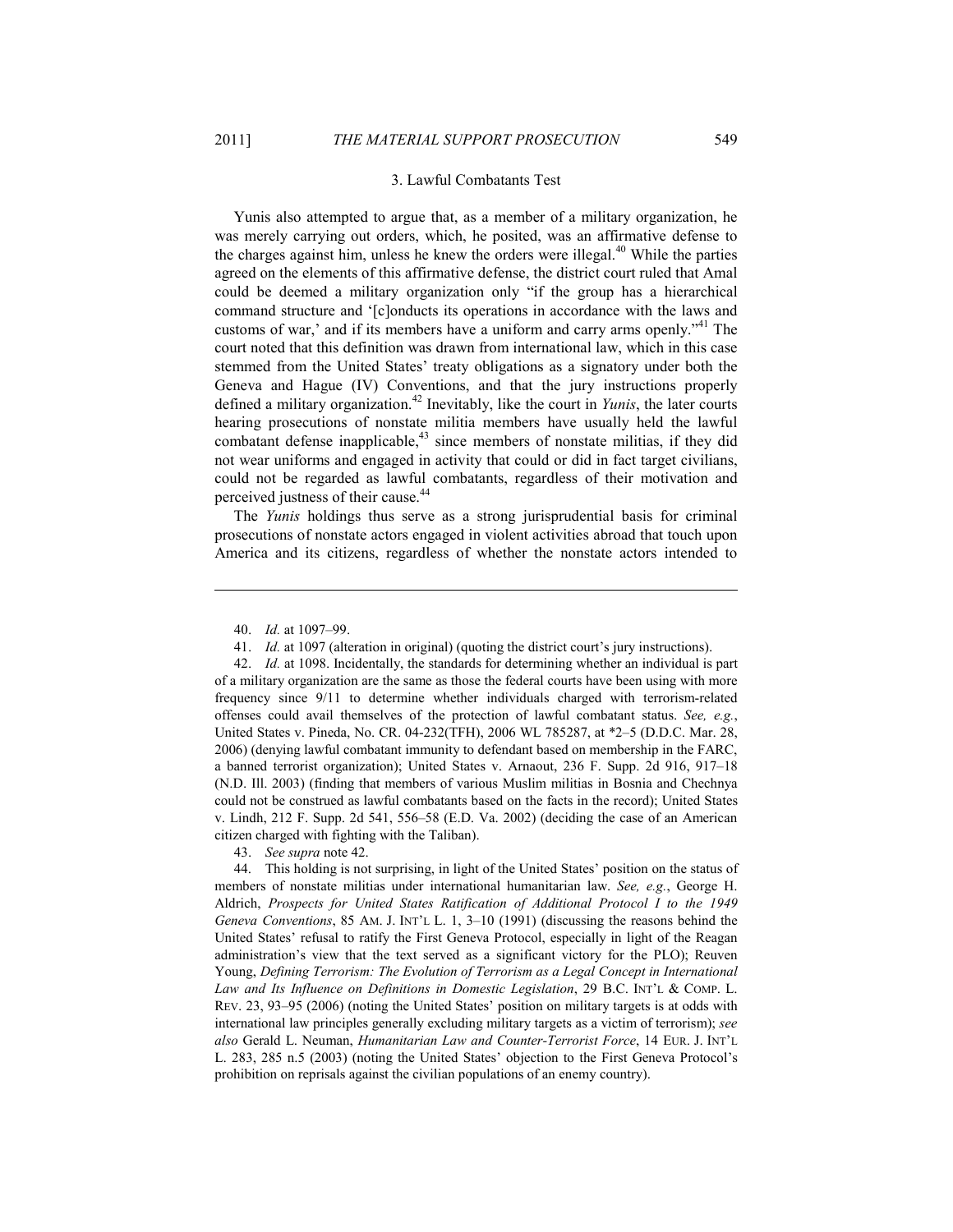single out American targets. In this case, the D.C. Circuit, understandably, allowed the government to prosecute the hijackers of an international civilian airliner with passengers of various nationalities—including Americans—aboard, and paid no attention to the motivations of the hijackers. In *Yunis*, that motivation was to persuade the Arab League to remove the Palestinians from Lebanon. The court's position was a clear indication that certain violent activity renders moot the fact that the United States and its citizens were not purposefully targeted.<sup>45</sup>

## *B.* United States v. Rezaq

### 1. Facts

In *United States v. Rezaq*, 46 the D.C. Circuit again had occasion to examine the prosecution of an individual who had hijacked an international flight. In November 1985, Rezaq, a "Palestinian, [who] was, at the time of the hijacking, a member of a Palestinian terrorist organization," hijacked an Air Egypt flight in Athens and had it diverted to Malta.<sup>47</sup> While there, he released a number of passengers but singled out the Americans and Israelis, and when his demands were not met by the Maltese authorities, he shot two Americans, killing one, and three Israelis, also killing one.48 Egyptian commandos later stormed the plane in a botched raid that resulted in the deaths of fifty-seven passengers due to the commandos' own incompetence.<sup>49</sup> After his capture, Rezaq pled guilty to murder, attempted murder, and hostage taking and was sentenced to twenty-five years, of which he served only seven and was subsequently released by the Maltese authorities.<sup>50</sup> After he made his way to Nigeria, the authorities there turned him over to the FBI, which brought him to the United States, where he was charged with one count of violating the Antihijacking Act under 49 U.S.C. App. § 1472(n).<sup>51</sup> He went to trial and was found guilty.<sup>52</sup>

### 2. Jurisdictional Arguments and International Law

The D.C. Circuit began its analysis by finding that double jeopardy did not bar Rezaq's sequential prosecution in the United States under the dual-sovereignty theory, and, in any event, the charge of air piracy in the United States carried different elements than those of the crimes of murder, attempted murder, and hostage taking in Malta.<sup>53</sup> It further held that the Hague Convention did not require

1

 50. *Id.* (pointing out that the reason for Rezaq's release so early into his sentence was unclear).

 51. *Id.* at 1126–27. On July 5, 1994, 49 U.S.C. App. § 1472(n) was recodified in Title 49 by Public Law No. 103-272, § 1(e), 108 Stat. 1240-45, and can now be found at 49 U.S.C. § 46502(b).

52. *Rezaq*, 134 F.3d at 1127.

53. *Id.* at 1128–30.

 <sup>45.</sup> *See Yunis III*, 924 F. 2d at 1091.

 <sup>46. 134</sup> F.3d 1121 (D.C. Cir. 1998).

 <sup>47.</sup> *Id.* at 1126.

 <sup>48.</sup> *Id.*

 <sup>49.</sup> *Id.*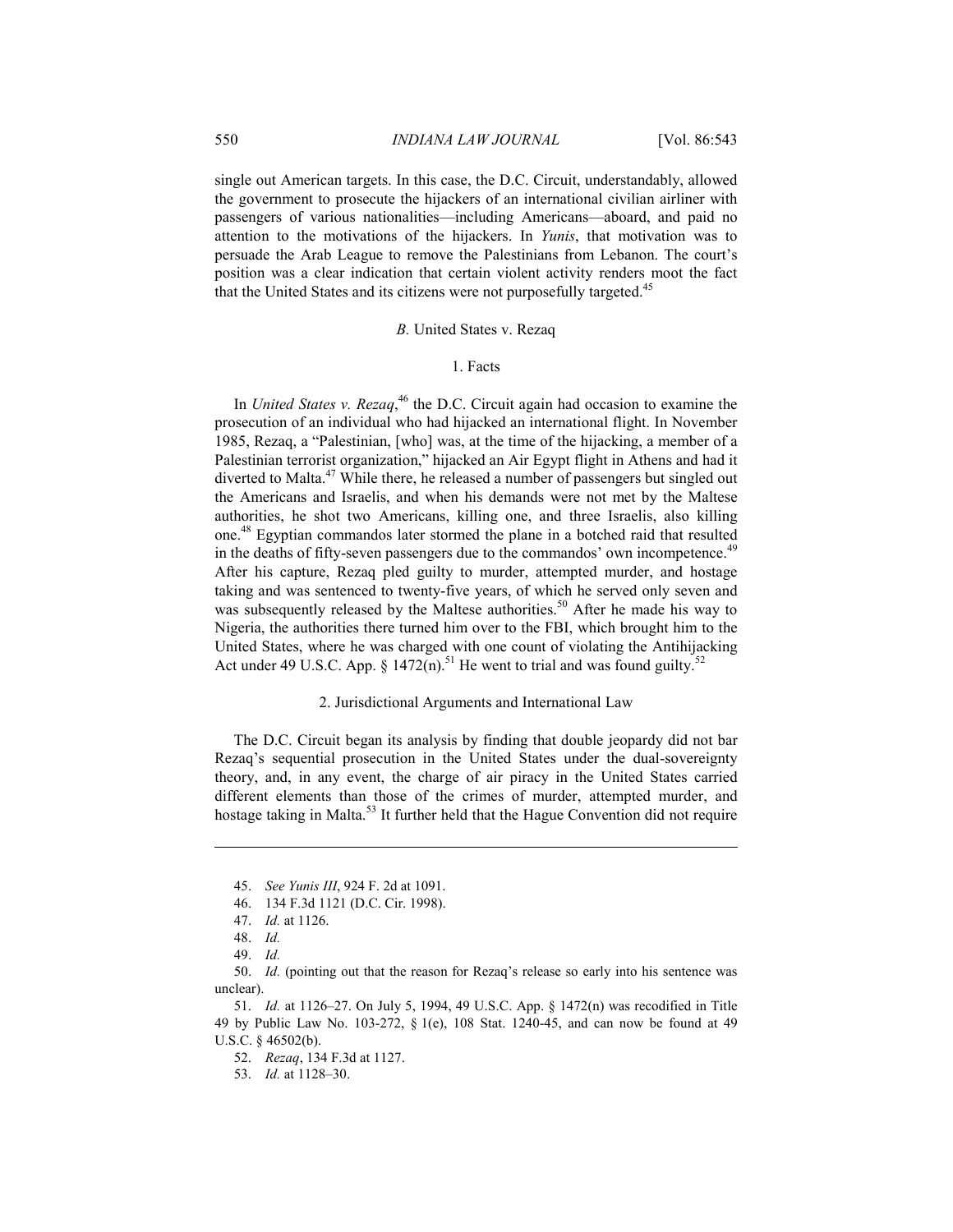a more stringent double jeopardy test than that required by U.S. law.<sup>54</sup> The court also rejected Rezaq's argument that the government had manufactured jurisdiction by bringing him to the United States against his will, holding that Rezaq was "afterward found in the United States" as per  $\S$  1472(n) and, as such, could be prosecuted under the Antihijacking Act, a position not limited or contravened by the Hague Convention.55 In so holding, the court relied to a large degree on *Yunis III* and did not credit Rezaq's argument that the Yunis situation was different since Yunis had been charged with violating the Antihijacking Act only after being present in the United States, whereas Rezaq had been brought to the United States for the sole purpose of being prosecuted under  $\S$  1472(n).<sup>56</sup> The final procedural issue decided by the court stemmed from Rezaq's challenge to the district court's application of the "death results"<sup>57</sup> provision of  $\S$  1472(n) against him under both the Hague Convention and customary international law.<sup>58</sup> It found no restriction on the application of this provision under the Hague Convention and ruled that customary international law would allow for jurisdiction on the "death results" provision based on the passive personal principle, since Rezaq had killed an American during the hijacking.<sup>59</sup>

#### 3. Post-Traumatic Stress Disorder Defense Rooted in the Larger Political Context

With respect to Rezaq's remaining arguments, the most pertinent to this Article concerns the admission into evidence of the fifty-seven deaths caused by the storming of the hijacked plane by Egyptian security forces. Rezaq had put forth an insanity defense that was rooted in his suffering from Post-Traumatic Stress Disorder (PTSD) when he carried out the hijacking, a condition developed through his childhood in a Palestinian refugee camp in Jordan, "witnessing the killing of hundreds of refugees by Israeli forces in Beirut in 1982; witnessing the killings of the populations of entire villages; and nearly being killed in a car bombing."60 The district court allowed the government to present evidence of the fifty-seven deaths to the jury, over Rezaq's Federal Rule of Evidence 403 objection, since the government, on cross-examination of his expert witnesses, could contend in good faith that the storming of the plane and its aftermath were what caused the PTSD.<sup>61</sup> Both the district court and the D.C. Circuit therefore did not allow Rezaq, even indirectly, to ground his defense in a larger political context, one that encompasses the status of Palestinian refugees in Jordan, the Israeli invasions of Lebanon in 1978 and 1982, and other random violence committed by unnamed groups in the time period of the Lebanese Civil War. Since the crime was heinous and an American had been murdered, the fact that the episode ended in further tragedy

 <sup>54.</sup> *Id.*

 <sup>55.</sup> *Id.* at 1130–32.

 <sup>56.</sup> *Id.*

 <sup>57.</sup> This part of the statute "requir[es] the imposition of the death sentence or of life imprisonment in cases in which death results." *Id.* at 1132.

 <sup>58.</sup> *Id.* at 1132–33.

 <sup>59.</sup> *Id.*

 <sup>60.</sup> *Id.* at 1126.

 <sup>61.</sup> *Id.* at 1138–39.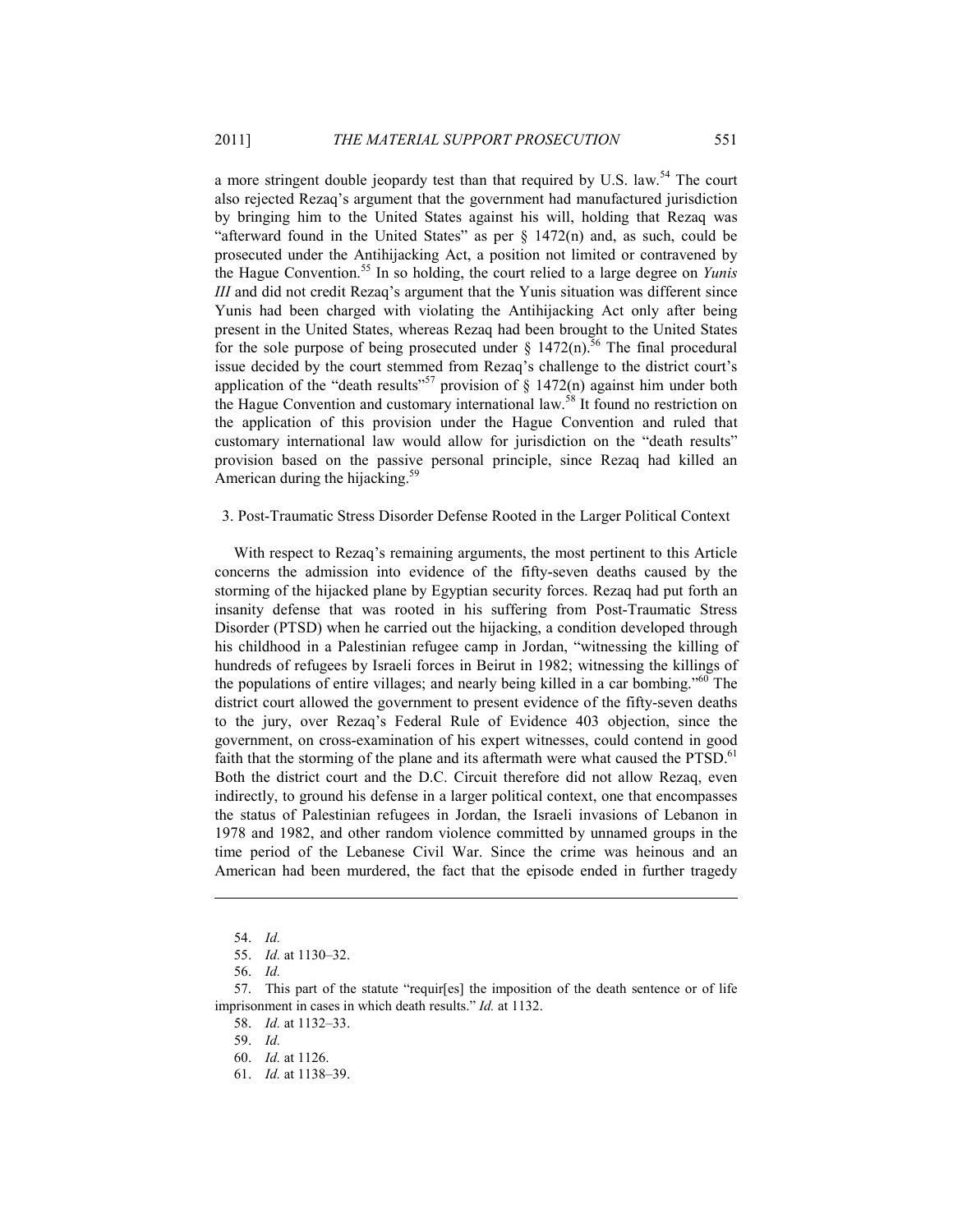could be employed to rebut an attempt to establish a defense that, at heart, strove to show that Rezaq was not acting in a vacuum. Inevitably, however, defenses rooted in the personal or larger historical backgrounds of an individual's role in a foreign conflict involving war and occupation are found to be either irrelevant or subject to devastating impeachment, especially when a United States citizen has been killed in an airplane hijacking. $62$  This is hardly surprising and certainly not illegitimate, given the extremely violent nature of the crime with which Rezaq was charged and ultimately convicted.

# *C. International Terrorism in the United States—The* Rahman *Case*

### 1. Islamic Law and Expert Testimony

As the issue of international terrorism came to the United States, the patterns of courts restricting the possibility of political arguments continued, and even expanded. With the advent of prosecutions rooted in crimes committed by foreign Islamists,63 courts were confronted with defenses rooted in Islamic law. Indeed, in United States v. Rahman,<sup>64</sup> the Second Circuit, in upholding the convictions of Sheikh Omar Abdel Rahman (the "Blind Sheikh") and his associates for their roles in the plot to blow up various landmarks around the New York metropolitan area as well as assassinate the president of Egypt, issued a holding rejecting defenses rooted in the wider context of both Islamic law and perceived oppression or injustice. Abdel Rahman had sought the benefit of expert testimony under Federal Rule of Evidence  $702^{65}$  to argue that any advice he might have given to his codefendants, as members of his congregation, was legal under Islamic law, and that as a religious leader, he was duty-bound to offer such advice.<sup>66</sup> The court

 63. The attack on the World Trade Center in 1993 produced the first of these prosecutions. *See* United States v. Salameh, 152 F.3d 88 (2d Cir. 1998).

66. *Rahman*, 189 F.3d at 134–38. Following 9/11, at least one individual has been

<u>.</u>

 <sup>62.</sup> The fact pattern of *Rezaq* has now been repeated in more than one instance, as the government has prosecuted individuals convicted and imprisoned abroad for extraterritorial hijacking offenses on several occasions, even going so far as to seek the death penalty against a Palestinian who had previously served fifteen years in a Pakistani prison. *See*  United States v. Safarini, 257 F. Supp. 2d 191, 193 (D.D.C. 2003) (barring the government from seeking the death penalty under the Federal Death Penalty Act as in violation of retroactivity principles and the Ex Post Facto Clause); *see also* United States v. Rashed, 234 F.3d 1280, 1281 (D.C. Cir. 2000) (denying double-jeopardy challenge of Palestinian hijacker previously convicted and imprisoned in Greece).

 <sup>64. 189</sup> F.3d 88 (2d Cir. 1999). Incidentally, the correct last name of the named defendant is Abdel Rahman, although it is not uncommon to see courts make this basic mistake in transliterating Arabic names. *See, e.g.*, United States v. Sattar, 314 F. Supp. 2d 279 (S.D.N.Y. 2004) (the named defendant's correct name is in fact Abdel Sattar).

 <sup>65.</sup> FED. R. EVID. 702 (2009) ("If scientific, technical, or other specialized knowledge will assist the trier of fact to understand the evidence or to determine a fact in issue, a witness qualified as an expert by knowledge, skill, experience, training, or education, may testify thereto in the form of an opinion or otherwise, if (1) the testimony is based upon sufficient facts or data, (2) the testimony is the product of reliable principles and methods, and (3) the witness has applied the principles and methods reliably to the facts of the case.").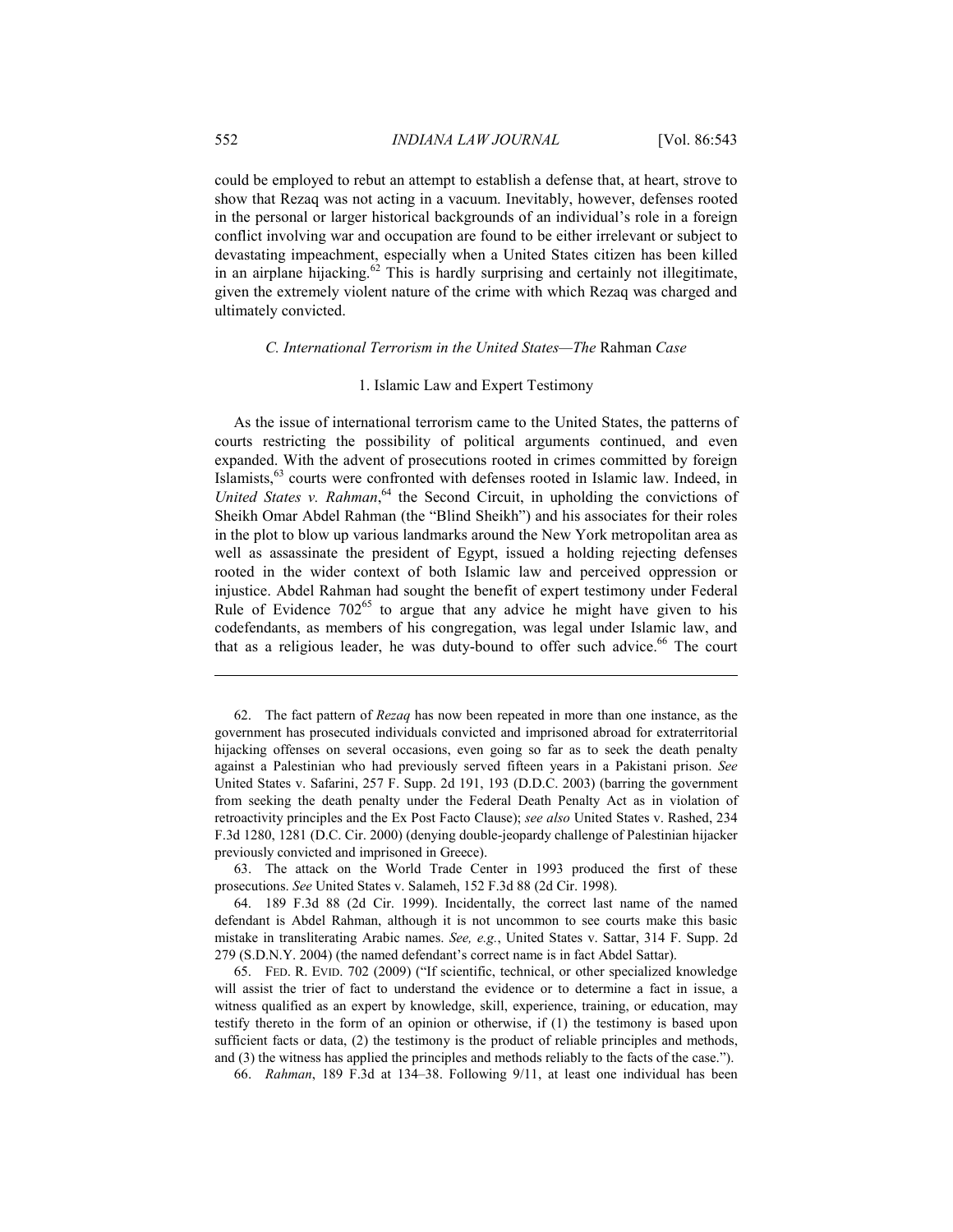rejected testimony under that theory, in addition to testimony under an Islamic customary argument that as a Muslim who was a guest of a non-Muslim country, Abdel Rahman could not advocate violence against the United States, explaining that:

 The issue was whether the evidence showed that Abdel Rahman, with the requisite criminal intent, conspired to wage war on the United States through acts of terrorism or solicited others to commit crimes of violence. The question whether such acts on his part would have been condoned or forbidden by Islamic law could lead to an evidentiary dispute about Islamic law that would have little likelihood of illuminating whether he committed the forbidden acts of terrorism.<sup>6</sup>

The court further ruled that testimony as to what Abdel Rahman's thoughts and intentions were when he issued *fatwas* on the concept of *jihad* would have been an impermissible attempt to have expert witnesses testify in his place.<sup>68</sup> Testimony regarding the human rights situation in Egypt, however horrible it may be, was also excluded as irrelevant to the issue of whether Abdel Rahman committed the acts with which he was charged. $69$  Finally, his attempt to have an expert witness testify that terrorism against the United States would harm his agenda of changing the United States' relationship with the government of Egypt was rejected because the court held that the testimony would be speculative and would again act as an improper substitute for Abdel Rahman's own testimony.<sup>70</sup>

It is difficult to find fault with the reasoning of *Rahman* on the above points of law as they apply to that particular set of facts. The charges all related to various plots and conspiracies to engage in violent behavior in the United States, and, even assuming that everything Abdel Rahman said was permitted by Islamic law, $\frac{1}{1}$ 

convicted and sentenced to life imprisonment for advocating that, under Islamic law, his followers had a duty to fight the United States and its forces in Afghanistan. *See* Elisa F. Kantor, Note, *New Threats, Old Problems: Adhering to* Brandenburg*'s Imminence Requirement in Terrorism Prosecutions*, 76 GEO. WASH. L. REV. 752, 770–75 (2008) (discussing the al-Timimi prosecution); Jerry Markon, *Muslim Leader Is Found Guilty; Fairfax Man Urged Followers to Train for Violent Jihad*, WASH. POST, Apr. 27, 2005, at A1.

 67. *Rahman*, 189 F.3d at 136. The court rejected Abdel Rahman's First Amendment challenges to the seditious conspiracy charges on similar grounds. *See id.* at 114–16.

 68. *Id.* at 136–37 (noting that testimony on several discrete issues, such as the literal meaning of and concept behind the words "jihad" or "fatwa," for example, would have been relevant).

69. *Id.* at 137–38.

1

 70. *Id.* Testimony from the same proposed expert that Abdel Rahman's codefendants were not technically capable of carrying out the bombing of the World Trade Center was also rejected as speculative. *Id.* at 138.

 71. Attempting to frame the issue in the guise of Islamic law is also problematic, given the nebulous nature of that term. There are four main schools of Islamic law in Sunni Islam alone, each of which contain their own substrands and varying interpretations, and since none of these schools are rigidly constrained by a central authority, any individual religiously qualified to issue a *fatwa* (a *mufti*) can expound on any issue they might be asked to decide. *See* M. Cherif Bassiouni & Gamal M. Badr, *The Shari'ah: Sources, Interpretation, and Rule-Making*, 1 UCLA J. ISLAMIC & NEAR E. L. 135, 161–62, 169–71, 176 (2002). Allowing testimony on this point would have necessitated, for example, the unwieldy step of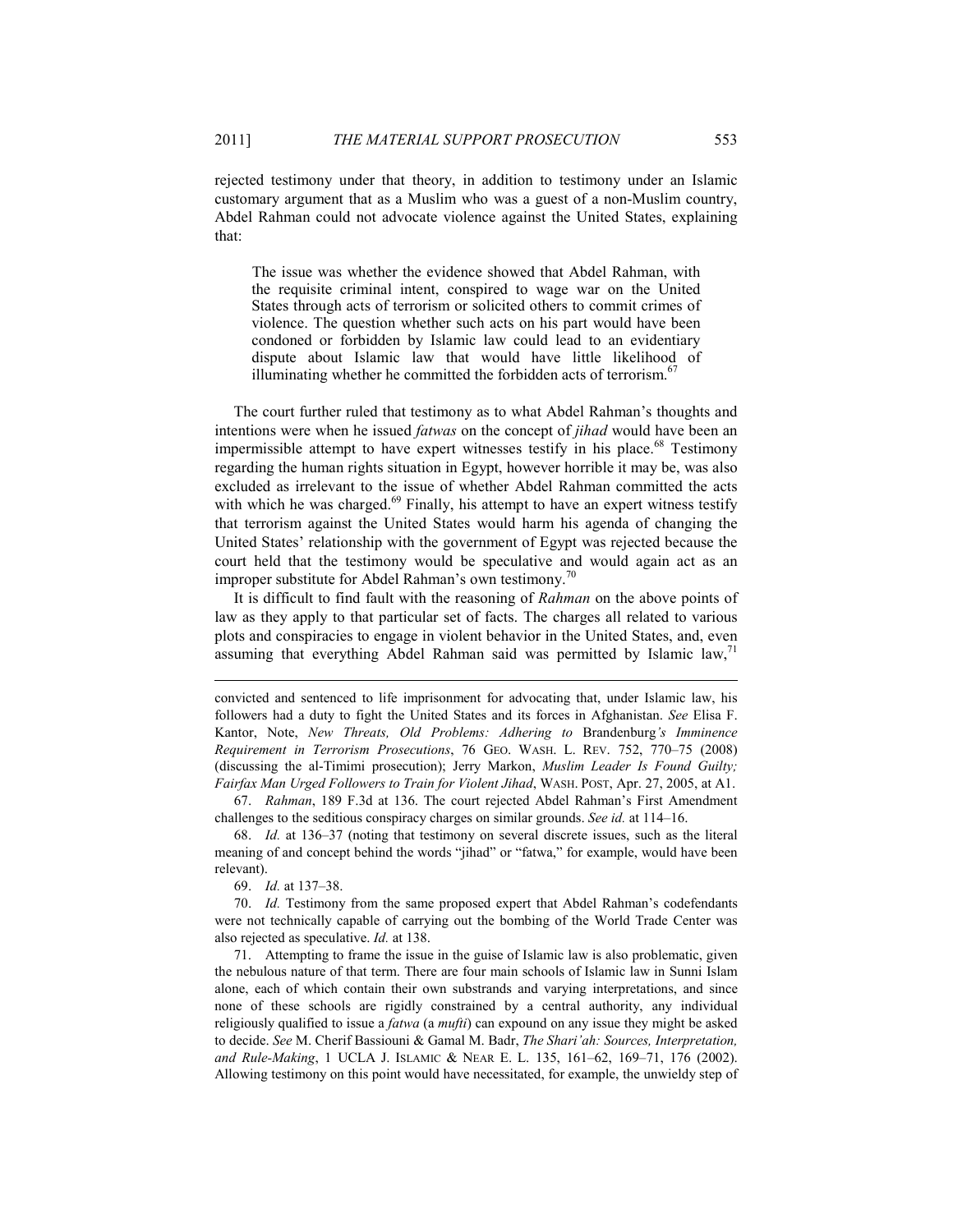federal courts are loath to let such a defense stand in the way of conviction when violence in this country is the intended objective of a conspiracy. It is also hard to see how the human rights situation in Egypt was relevant to the charged conspiracies, although there might be room to argue that such information could become relevant under a perceived self-defense theory if the only crimes charged related to a conspiracy to assassinate the Egyptian president, but even then the testimony may be irrelevant or of such little probative value as to be excluded. In short, the conclusion here is that expert testimony regarding the larger political context of an individual's motivations or intentions will be excluded in a terrorism case when the threat of violence in the United States is at the heart of the government's allegations. In *Rahman*, that context was the defendant's conflict with the Egyptian government and the United States' support of that government.

### 2. Allegations of Judicial Bias

Another example of a defendant trying to interject a wider political context into a case occurred when counsel for Ibrahim El-Gabrowny, one of Abdel Rahman's codefendants, moved to recuse then–District Judge Michael Mukasey on the basis of bias, which was allegedly rooted in the judge's adherence to the tenets of Orthodox Judaism and Zionism.72 The thrust of the motion was that, as the government had argued that El-Gabrowny and his codefendants undertook the acts charged in the indictment in opposition to the United States' relationship with Israel, any bias in favor of Israel was unfairly prejudicial to him.73 The motion also requested that Judge Mukasey disclose his and his family's relationships with the state of Israel as evidence of his Zionist beliefs.74 Judge Mukasey denied the motion on the basis, inter alia, that Israel had no relationship to any of the counts against the defendants, which all involved plots and conspiracies to attack targets primarily in the United States.<sup>75</sup> He also refused to answer any questions about his or his family's relationship to Israel on the basis that such information was irrelevant, and that to answer the questions on that topic would concede the relevance of the argument, which he had already rejected.<sup>76</sup>

Even though the motion aimed at securing a purportedly less biased judge on the basis of the larger political issues at play in the case, the ruling was unsurprising. At the outset, any reference to the judge's religion as a basis for bias was clearly improper, since tangential theories about a clash of religions do not constitute a real defense to allegations of a conspiracy to attack targets in the United States, as

the government's calling its own expert in Islamic law to demonstrate possibly that Abdel Rahman's theories could be deemed illegal under other schools of Islamic law or even under other substrands of the same school.

 <sup>72.</sup> United States v. El-Gabrowny, 844 F. Supp. 955, 957–62 (S.D.N.Y. 1994).

 <sup>73.</sup> *See id.* at 957.

 <sup>74.</sup> *Id.* at 958.

 <sup>75.</sup> *Id.* at 961 ("Even if those who are charged with committing and planning such acts are alleged to have done so in part because they oppose United States support for the policies or the existence of the State of Israel, it is impossible to imagine any effect on Israel from the outcome of this case, whatever it may be, that can be described by a rational person as 'substantial.'" (citations omitted)).

 <sup>76.</sup> *Id.* at 962.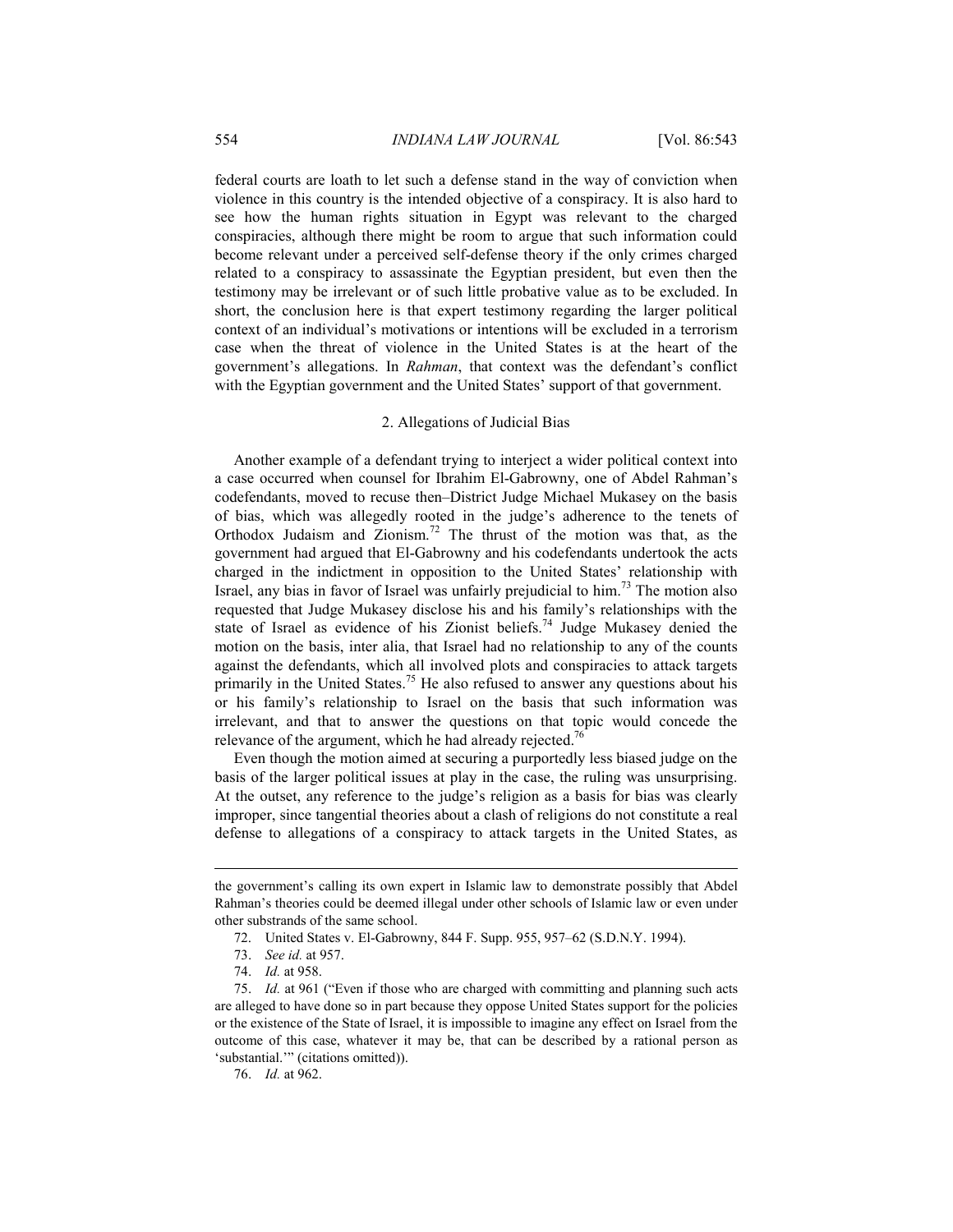1

pointed out by Judge Mukasey in his opinion.<sup>77</sup> Regardless of the thrust of the motion, however, in this case there was no factual or legal basis to use a larger political context as grounds for relief.

\*\*\*

The pre-9/11 terrorism prosecution centered on some act of violence and a link to the United States; arguments that such violence could be justified or excused on religious or political grounds were unavailing in the eyes of the federal courts adjudicating the cases.78 Jurisdictional arguments that the United States should not try individuals who committed their crimes abroad were rejected as well.<sup>79</sup> When the potentially complicating factor of religious law was involved, the courts could take refuge in the notion that the authenticity of religious belief did not render violence acceptable.<sup>80</sup> Simply stated, the message seemed to be that there was no compelling legal reason to allow hijackers and international terrorists who used violence to escape prosecution, provided their acts of violence had links to the United States.

 <sup>77.</sup> *Id.* at 961–62. The only link to Israel was that several of the charges in the case stemmed from the killing of Meir Kahane, the founder of the militant Jewish Defense League and a former member of the Israeli Knesset. *See* United States v. Rahman, 189 F.3d 88, 103, 105 (2d Cir. 1999). The motion appeared to be an attempt by counsel for El-Gabrowny to frame the allegations against him in a political context, namely one in which he was motivated by what he perceived as unjust policies of the United States in support of Israel. *See, e.g*., United States v. Khalil, 214 F.3d 111, 116–117 (2d Cir. 2000) (upholding conviction and sentence of defendant convicted of plotting to bomb targets in the United States to punish it for its policies in favor of Israel). Perhaps the motion, had it succeeded, would have been followed by attempts to disqualify jurors on the basis of whether or not they were Zionists, thus giving the defense an advantage in the voir dire process. In any event, the motion had the effect of unnerving Judge Mukasey, who accused El-Gabrowny's counsel of engaging in a pattern of accusing judges of this type of bias without foundation. *El-Gabrowny*, 844 F. Supp. at 962 n.4. The district court referred to the comments made by the late William Kunstler, who served as counsel for El-Gabrowny, after the sentence handed down by Judge Weinstein of the Eastern District of New York to Khaled El-Jassem, a Palestine Liberation Organization (PLO) official convicted of attempting to set off three car bombs in New York City in 1973 against Israeli targets. United States v. El-Jassem, 819 F. Supp. 116 (E.D.N.Y. 1993). Specifically, in his representation of El-Jassem, Kunstler accused Judge Weinstein of being a Zionist and showing a lack of compassion for defendants connected to the PLO after he sentenced El-Jassem to three consecutive, rather than concurrent, ten-year terms. *See id.* However, comments by counsel to the press after a major ruling like the issuance of a sentence are not the same as a recusal motion on the record. Further, El-Gabrowny's motion, which implicitly framed the issues in his case as rooted in some sort of civilizational war between Islam and Judaism, was particularly easy to dismiss.

 <sup>78.</sup> *See supra* Part I.

 <sup>79.</sup> *See supra* Part I.A.

 <sup>80.</sup> *See supra* Part I.C.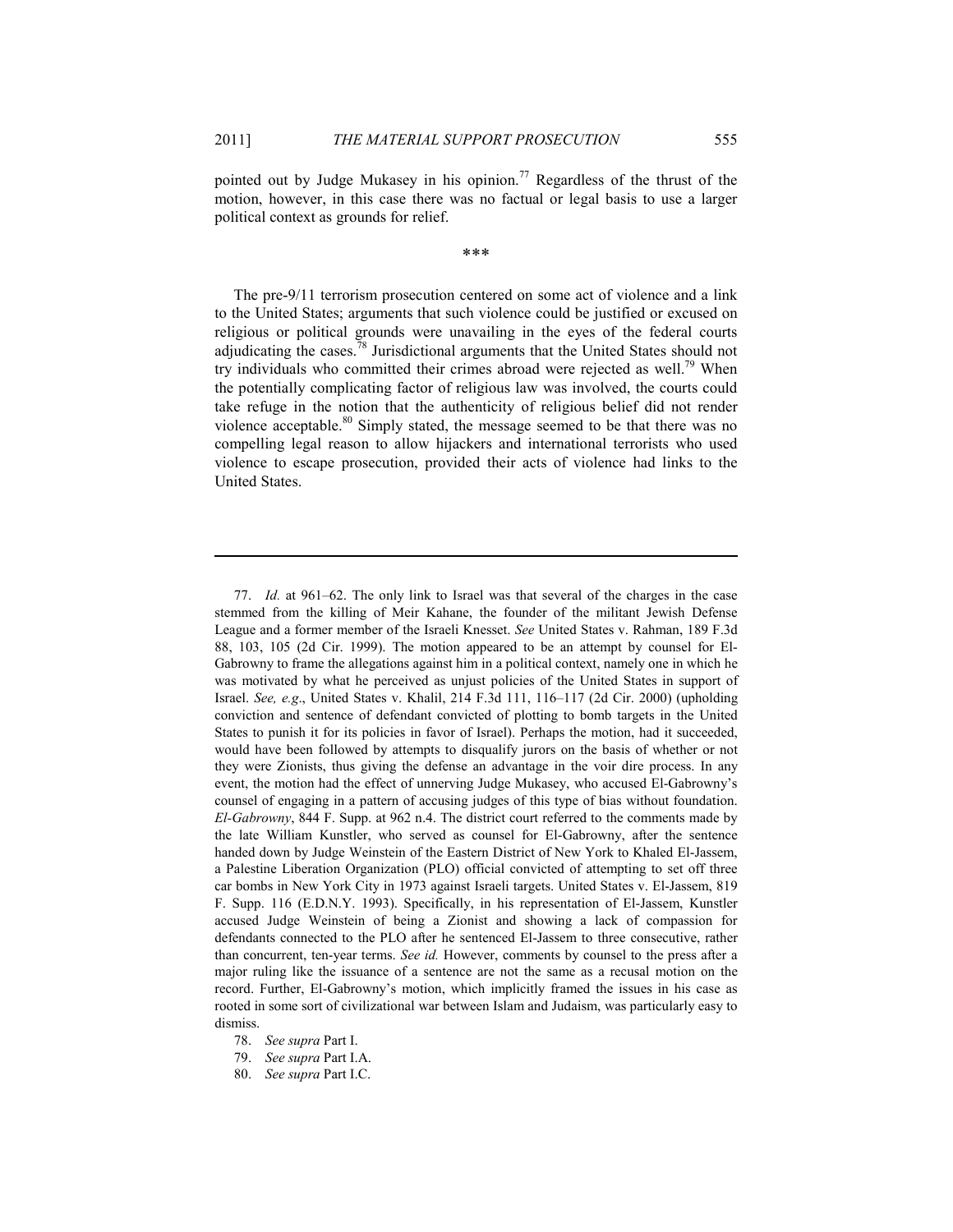# II. POST-9/11 PROSECUTIONS—§ 2339B AND THE GREATER POLITICAL CONTEXT

After 9/11,  $\S$  2339B<sup>81</sup> emerged as the statute most utilized by the government in terrorism prosecutions.<sup>82</sup> Where previously international terrorism prosecutions in federal court sounded in statutes that criminalized concrete violent activity with an American nexus, § 2339B now permitted the government to criminalize activity not directly related to the commission of a violent act.<sup>83</sup> At every stage, the ban on material support has implicated matters of foreign policy, and courts have resisted, to the extent possible, allowing the groups and individuals targeted by its provisions from litigating whether the conduct criminalized actually harms United States foreign policy goals.

### *A. Background to § 2339B's Passage*

What became § 2339B was part of a bill known as the Antiterrorism and Effective Death Penalty Act (AEDPA) passed by Congress and signed into law by President Clinton in April 1996.<sup>84</sup> The substance of this provision was debated in Congress for several years and was designed to close a loophole supposedly left open by 18 U.S.C.  $\hat{\S}$  2339A.<sup>85</sup> In essence, the provision criminalized material support in aid of several enumerated crimes of violence, but did not deal with the purportedly pressing problem of foreign terrorist groups raising money in the United States by way of appeals to humanitarian aid.<sup>86</sup> Taken together, the majority

 82. *See* COLE & LOBEL, *supra* note 11, at 49; COLE, *supra* note 11, at 75 (calling § 2339B "the centerpiece of the Justice Department's criminal war on terrorism").

 83. *See* 18 U.S.C. § 2339B ("Whoever knowingly provides material support or resources to a foreign terrorist organization, or attempts or conspires to do so, shall be fined under this title or imprisoned not more than 15 years, or both, and, if the death of any person results, shall be imprisoned for any term of years or for life. To violate this paragraph, a person must have knowledge that the organization is a designated terrorist organization (as defined in subsection  $(g)(6)$ , that the organization has engaged or engages in terrorist activity (as defined in section  $212(a)(3)(B)$  of the Immigration and Nationality Act), or that the organization has engaged or engages in terrorism (as defined in section  $140(d)(2)$  of the Foreign Relations Authorization Act, Fiscal Years 1988 and 1989).").

85. 18 U.S.C. § 2339A defines material support or resources as:

<u>.</u>

 <sup>81. 18</sup> U.S.C. § 2339B (2006) ("Whoever knowingly provides material support or resources to a foreign terrorist organization, or attempts or conspires to do so, shall be fined under this title or imprisoned not more than 15 years, or both, and, if the death of any person results, shall be imprisoned for any term of years or for life.").

 <sup>84.</sup> Antiterrorism and Effective Death Penalty Act of 1996, Pub. L. No. 104-132, 110 Stat. 1214.

<sup>[</sup>A]ny property, tangible or intangible, or service, including currency or monetary instruments or financial securities, financial services, lodging, training, expert advice or assistance, safehouses, false documentation or identification, communications equipment, facilities, weapons, lethal substances, explosives, personnel (1 or more individuals who may be or include oneself), and transportation, except medicine or religious materials.

 <sup>86.</sup> *See* H.R. REP. 104-383, at 43 (1995) (Congress was concerned that groups were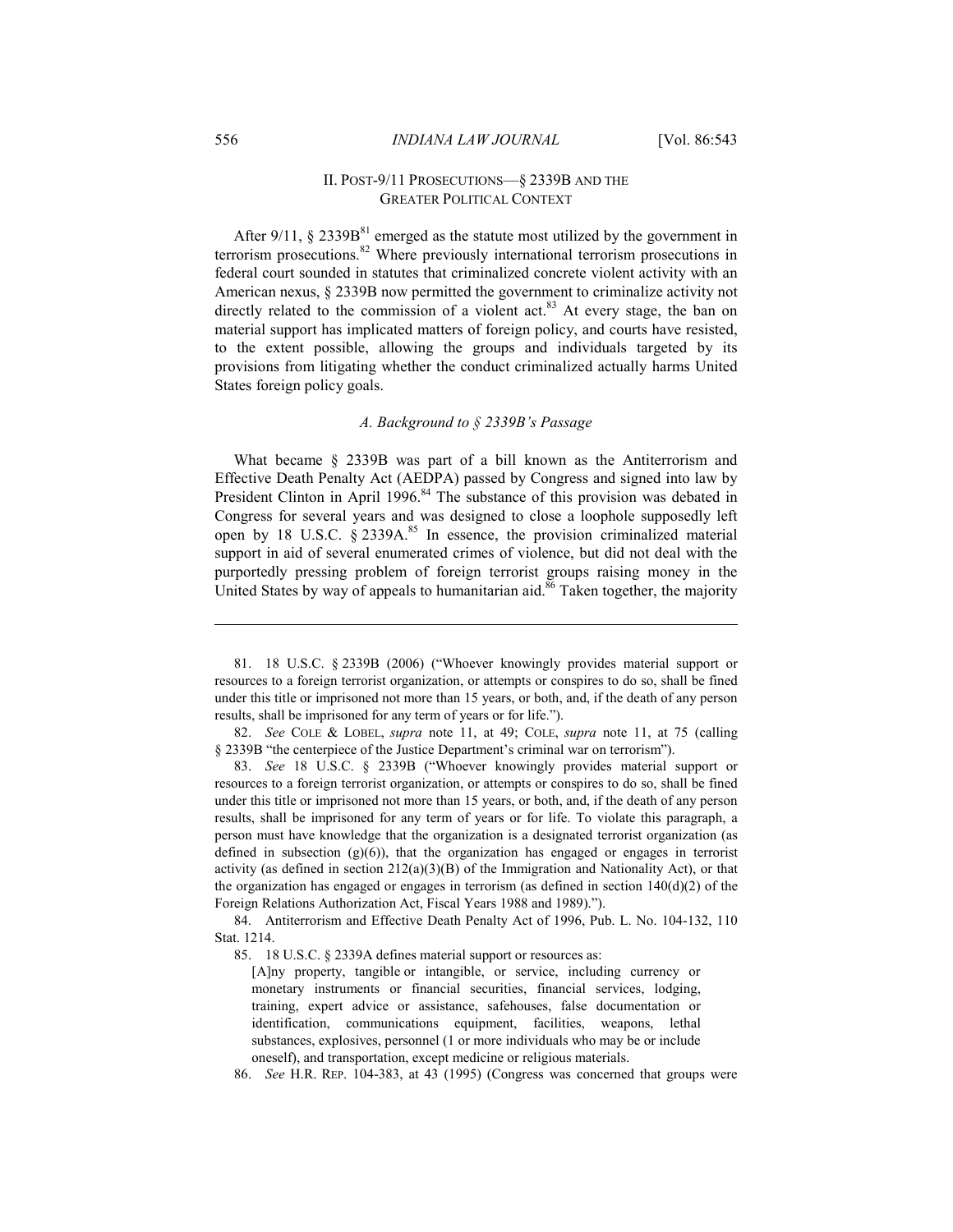of post-9/11 terrorism prosecutions sound in whole or in part in allegations of illegal material support, suggesting that the government is using these statutes "as catch-all offenses that can be invoked in widely varying situations where individuals engage in conduct that may contribute in some way to the commission of terrorist offenses" and also as "a basis for early intervention, a kind of criminal early-warning and preventive-enforcement device designed to nip the risk of terrorist activity in the bud."<sup>87</sup>

The passage of the law came at a time when President Clinton had exercised his right under the International Emergency Economic Powers Act (IEEPA) in January 1995, by way of an executive order to designate as Specially Designated Terrorists (SDTs) certain groups and individuals seriously disrupting the Middle East peace process in contravention of U.S. national interests.<sup>88</sup> The order froze assets held by the SDTs in the United States, forbade any dealings in the assets of an SDT, and outlawed the giving or receiving of funds, goods, and services that benefited an  $SDT<sup>89</sup>$ 

On the domestic front, the April 1995 Oklahoma City bombing spurred the passage of AEDPA, giving it greater urgency and relevance, even though the material support ban was set to apply only to foreign terrorist groups.<sup>90</sup> With respect to events occurring abroad, the bill was signed into law on the heels of a series of suicide bombing attacks on civilian targets in Jerusalem and Tel Aviv by

 87. Norman Abrams, *The Material Support Terrorism Offenses: Perspectives Derived from the (Early) Model Penal Code*, 1 J. NAT'L SECURITY L. & POL'Y 5, 7 (2005).

 88. Exec. Order No. 12,947, 3 C.F.R. 319 (1995). For a detailed discussion of the history of IEEPA and its use in times of national emergency, as well as the consequences of being designated, see Nina J. Crimm, *High Alert: The Government's War on the Financing of Terrorism and Its Implications for Donors, Domestic Charitable Organizations, and Global Philanthropy*, 45 WM. & MARY L. REV. 1341, 1354–74 (2004).

 89. Exec. Order No. 12,947, 3 C.F.R. 319 (1995). The executive order was issued in the direct aftermath of a suicide bombing attack in Beit Lid, Israel by a group opposed to the United States-sponsored Middle East peace process of that time. The White House, Office of the Press Secretary, Fact Sheet: Executive Order on Transactions with Terrorists Who Threaten to Disrupt the Middle East Peace Process (Jan. 24, 1995), *available at*  http://dosfan.lib.uic.edu/ERC/briefing/dispatch/1995/html/Dispatchv6no05.html. The executive order was of questionable efficacy, in that it had the effect of designating as SDTs groups and individuals who in some cases were incapacitated and in others had no assets to speak of in the United States, and therefore posed little or no ostensible threat to the peace process. For example, Abbud Al-Zumar, a leader of the Egyptian Jihad group, was listed, as was Shaykh Ahmad Yasin, the founder and ideological leader of Hamas. In January 1995, Al-Zumar had been in prison in Egypt since 1981 for his role in the Jihad's assassination of Egyptian President Anwar Sadat, while Yasin was in an Israeli prison serving a lengthy sentence. Sheikh Omar Abdel Rahman, listed as Shaykh Umar Abd Al-Rahman, was detained and had just begun his nine-month criminal trial in federal court earlier in January 1995. *See* United States v. Rahman, 189 F.3d 88, 111 (2d Cir. 1999); 60 Fed. Reg. 5084-01 (Jan. 25, 1995); BENNY MORRIS, RIGHTEOUS VICTIMS: A HISTORY OF THE ZIONIST-ARAB CONFLICT, 1881–1999, at 626, 645 (2001); MIPT Terrorism Knowledge Base, Egyptian Islamic Jihad, *available at* http://www.tkb.org/Group.jsp?groupID=3611.

90. *See* Chesney, *supra* note 13, at 15–17.

raising money "under the cloak of a humanitarian or charitable exercise," and through the legislation resolved to "severely restrict[] the ability of terrorist organizations to raise much needed funds for their terrorist acts within the United States."). For a discussion of the history of the passage of 18 U.S.C. § 2339B, see Chesney, *supra* note 13, at 12–18.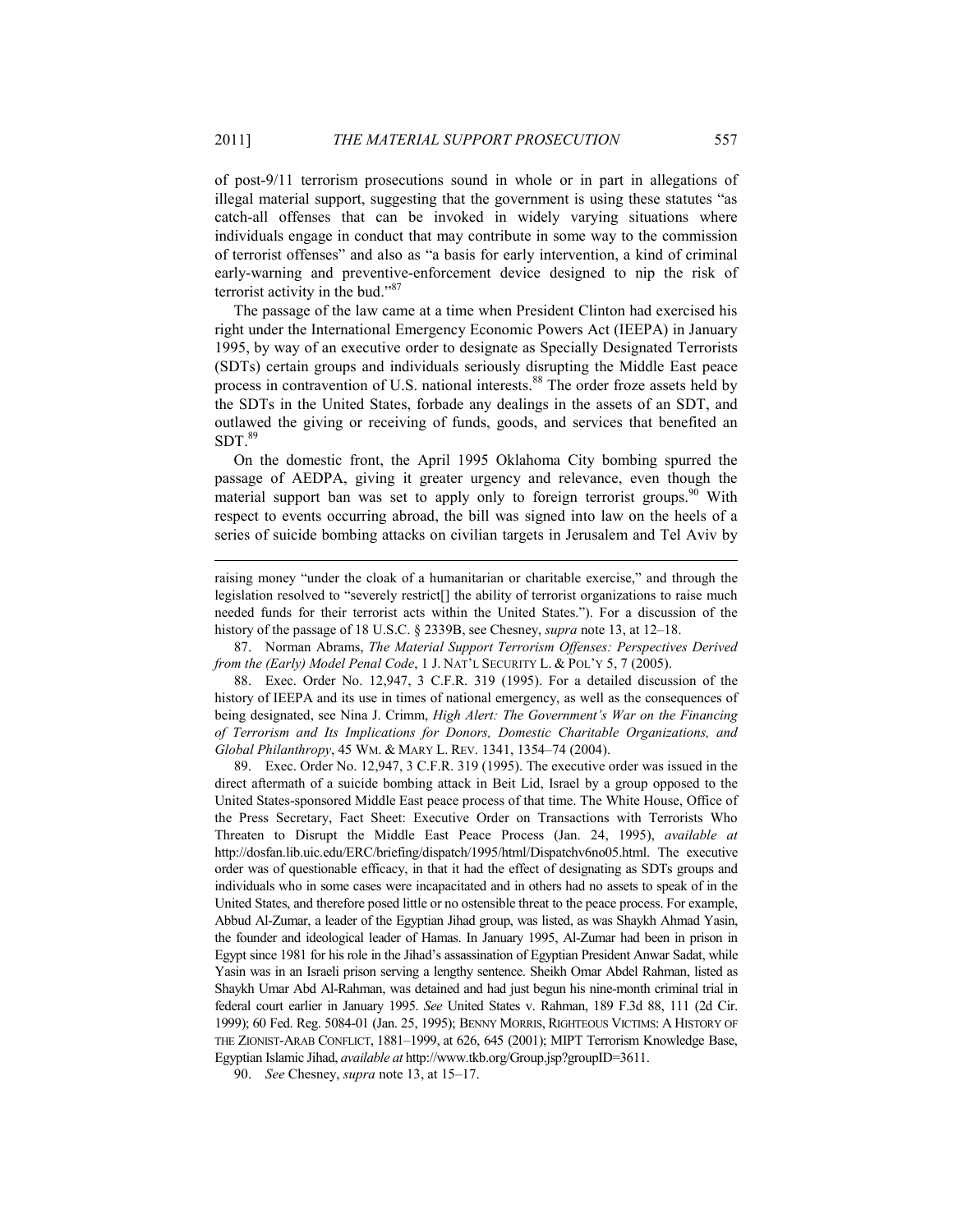the Palestinian groups Hamas and the Palestinian Islamic Jihad (PIJ), respectively.<sup>91</sup> So, while the timing may have been coincidental,<sup>92</sup> in practice, the passage of the material support ban occurred when the problem of international terrorism, in the eyes of the United States government, significantly concerned violence committed by subnational groups opposed to the Middle East peace process.<sup>93</sup>

#### *B. The Designation Process and the Ensuing Legal Debate*

# 1. Designation Process

A defendant in a § 2339B prosecution may not defend himself against charges of supporting an FTO by arguing that the organization he allegedly supported was improperly designated an  $FTO<sup>94</sup>$  For this reason, a discussion of the FTOdesignation process is in order. Under 8 U.S.C. § 1189, the Secretary of State, in consultation with the Attorney General and the Secretary of the Treasury, may designate a group as an FTO on the basis of an administrative record she compiles, a record which, of necessity, contains classified information.<sup>95</sup> The actual designation is made public in the Federal Register a mere seven days after the Secretary of State informs specified members of Congress of the decision to designate and gives them the information on which her decision is based.<sup>96</sup> She

 92. For an argument that the passage of the law was not coincidental, see Michael E. Deutsch & Erica Thompson, *Secrets and Lies: The Persecution of Muhammad Salah (Part I)*, 37 J. PALESTINE STUD. 38, 40 (2008).

 <sup>91.</sup> *See* Serge Schmemann, *Arafat Men Seize 3 in Hamas; Not Enough, Peres Says*, N.Y. TIMES, Mar. 11, 1996, at A6. As a result of the bombings, the United States convened a summit on terrorism in the Middle East, which was held in Sharm El-Sheikh, Egypt in March 1996. *See* Steven Erlanger, *Summit in Egypt: The Symbolism; the Meeting's Message: Put Terrorists on Notice*, N.Y. TIMES, Mar. 14, 1996, at A10. When the first list of FTOs was issued by the Secretary of State in accordance with AEDPA in 1997, it contained a large number of groups active in the Arab-Israeli conflict. *See, e.g.*, Designation of Foreign Terrorist Organizations, 62 Fed. Reg. 52650-01 (Oct. 8, 1997).

 <sup>93.</sup> Indeed, Al-Qaeda was not present on the first list of FTOs and was only designated as such in October 1999. *See* Designation of Foreign Terrorist Organizations, 64 Fed. Reg. 55112-01 (Oct. 8, 1999). Despite the seeming urgency of the need to stop foreign groups from raising money for terrorist activities under the guise of charity, there were only three pre-9/11 prosecutions under the statute, two of which dealt with materially supporting Hizballah. *See* United States v. Hammoud, 381 F.3d 316 (4th Cir. 2004) (en banc) (material support to Hizballah), *rev'd on other grounds*, 543 U.S. 1097, *reinstated in part*, 405 F.3d 1034 (4th Cir. 2005); United States v. Rahman, 189 F.3d 88 (2d Cir. 1999); United States v. Assi, 414 F. Supp. 2d 707 (E.D. Mich. 2006) (material support to Hizballah).

 <sup>94. 8</sup> U.S.C. § 1189(a)(8) (2006) ("If a designation under this subsection has become effective under paragraph  $(2)(B)$  a defendant in a criminal action or an alien in a removal proceeding shall not be permitted to raise any question concerning the validity of the issuance of such designation as a defense or an objection at any trial or hearing.").

 <sup>95.</sup> *Id.* § 1189(a), (d).

 <sup>96.</sup> *Id.* § 1189(a)(2)(A).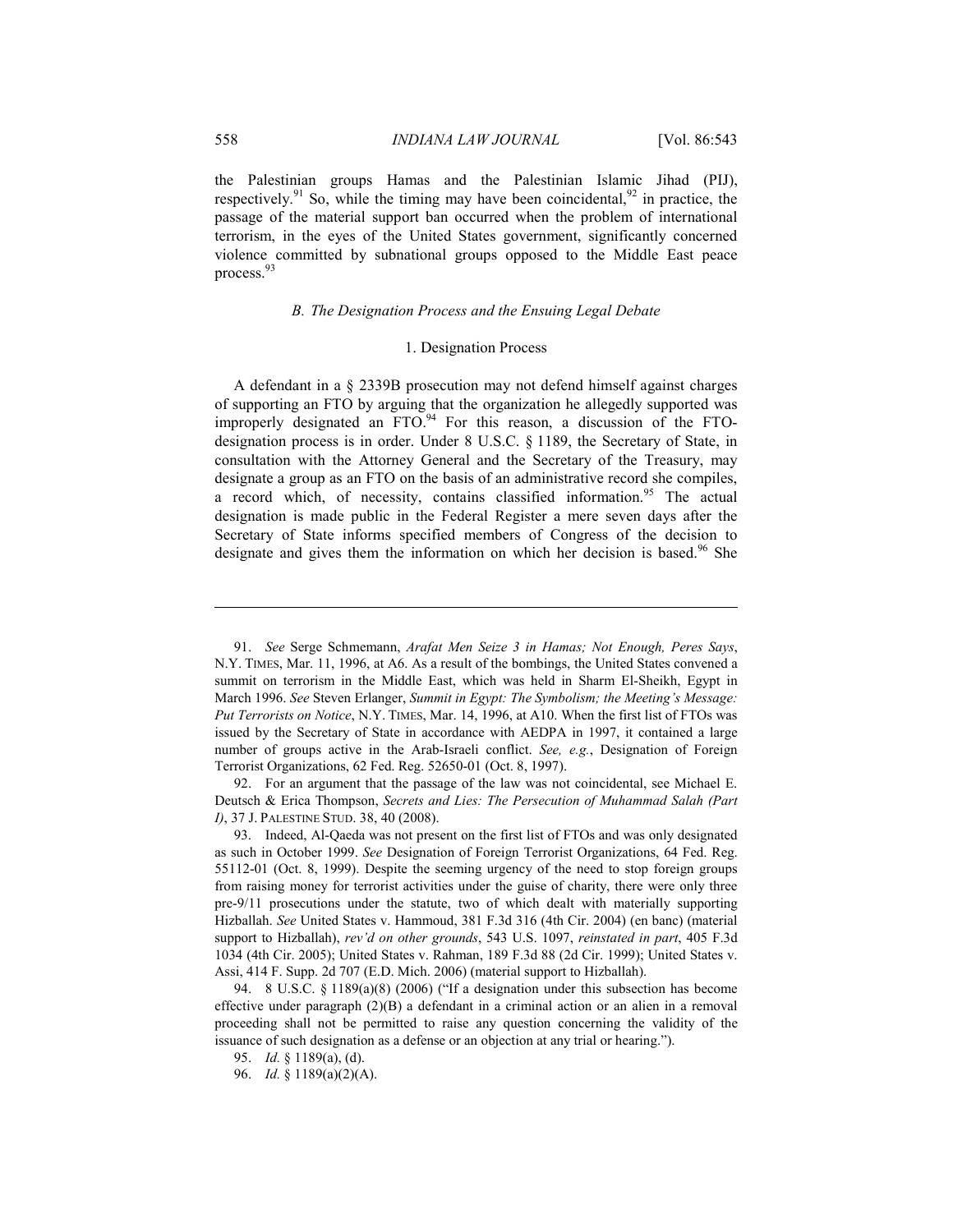does not provide prior notice to the foreign organization that is being designated. To make such a designation, the Secretary of State must determine that:

(A) the organization is a foreign organization;

(B) the organization engages in terrorist activity (as defined in section  $1182(a)(3)(B)$  of this title) or terrorism (as defined in section  $2656f(d)(2)$  of Title 22), or retains the capability and intent to engage in terrorist activity or terrorism; and

(C) the terrorist activity or terrorism of the organization threatens the security of United States nationals or the national security of the United States.

Designations last until the Secretary of State or Congress decides to revoke them, or until they are judicially overturned.<sup>98</sup>

According to the language of the statute, designated groups may choose to challenge their designations by seeking judicial review, but all such challenges must be made in the D.C. Circuit within thirty days of the designation being published in the Federal Register.<sup>99</sup> During the review process, the court may rely only on the administrative record generated by the Secretary of State, and, on an *ex parte* and *in camera* basis, the Secretary of State may supplement this record with

97. *Id.* § 1189(a)(1)(A)–(C). "Terrorist activity" is defined as follows:

 (I) The highjacking or sabotage of any conveyance (including an aircraft, vessel, or vehicle).

 (II) The seizing or detaining, and threatening to kill, injure, or continue to detain, another individual in order to compel a third person (including a governmental organization) to do or abstain from doing any act as an explicit or implicit condition for the release of the individual seized or detained.

 (III) A violent attack upon an internationally protected person (as defined in section  $1116(b)(4)$  of title 18) or upon the liberty of such a person.

(IV) An assassination.

(V) The use of any—

(a) biological agent, chemical agent, or nuclear weapon or device,

or

<u>.</u>

 (b) explosive, firearm, or other weapon or dangerous device (other than for mere personal monetary gain),

with intent to endanger, directly or indirectly, the safety of one or more individuals or to cause substantial damage to property.

(VI) A threat, attempt, or conspiracy to do any of the foregoing.

8 U.S.C. § 1182(a)(3)(B)(iii).

98. 8 U.S.C. § 1189(a)(4)–(6).

 99. *Id.* § 1189(c). For a criticism of this provision, see Randolph N. Jonakait, *A Double Due Process Denial: The Crime of Providing Material Support or Resources to Designated Foreign Terrorist Organizations*, 48 N.Y.L. SCH. L. REV. 125 (2003) (recommending the use of notice and a hearing before an organization is designated an FTO).

<sup>[</sup>T]he term "terrorist activity" means any activity which is unlawful under the laws of the place where it is committed (or which, if it had been committed in the United States, would be unlawful under the laws of the United States or any State) and which involves any of the following: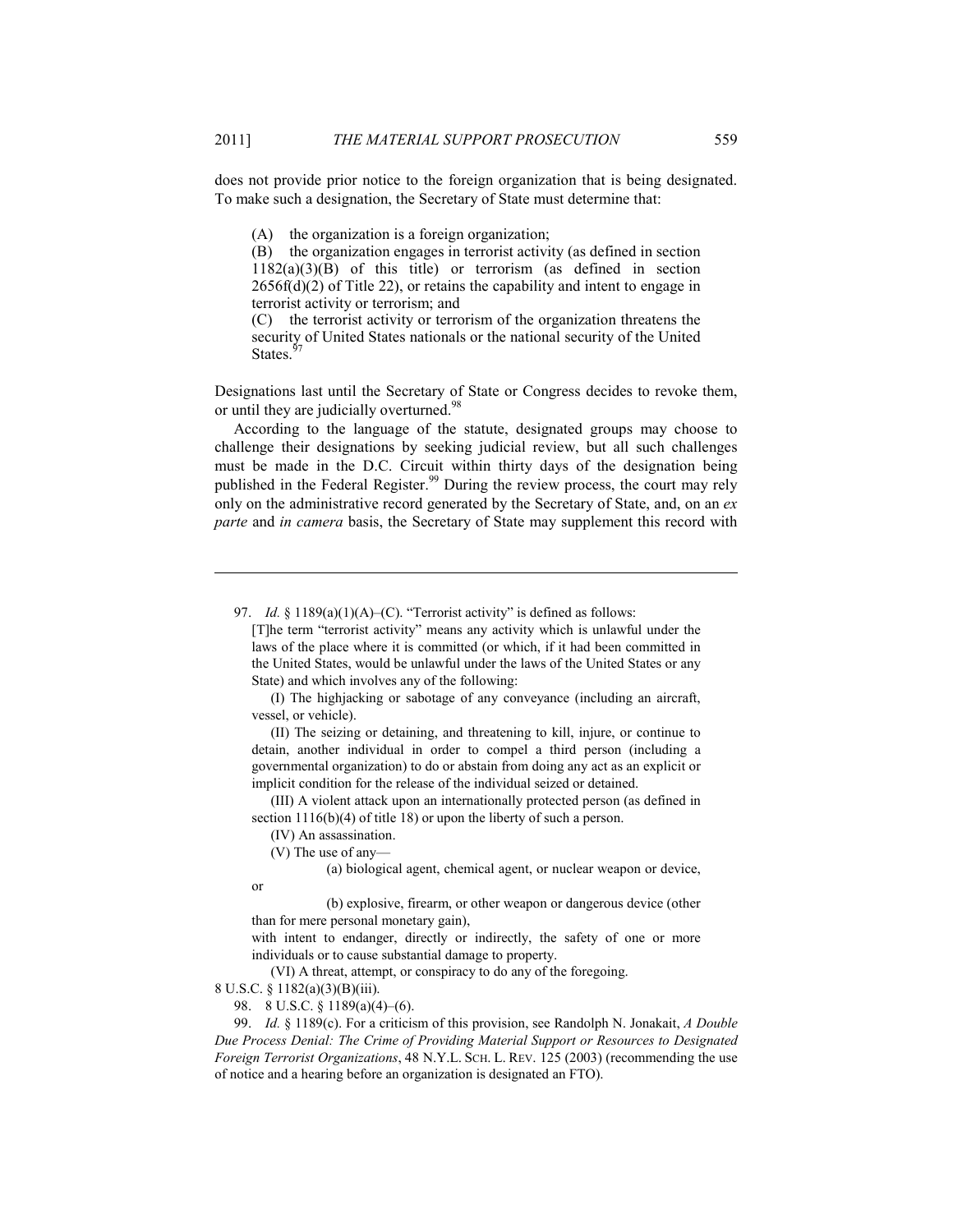classified information used in making the designation.<sup>100</sup> A decision to designate can be set aside by the court of review only if it is

(a) arbitrary, capricious, an abuse of discretion, or otherwise not in accordance with law; (b) contrary to constitutional right, power, privilege, or immunity; (c) in excess of statutory jurisdiction, authority, or limitation, or short of statutory right; (d) lacking substantial support in the administrative record taken as a whole or in classified information submitted to the court; or (e) not in accord with the procedures required by law.<sup>101</sup>

During the pendency of a challenge to a designation, the designation remains in force.<sup>102</sup> A group may also petition to have its designation revoked administratively by the Secretary of State.<sup>103</sup> Overall, however, by keeping designations valid indefinitely and placing the burden on an FTO to challenge its designation, the statutory scheme minimizes the potential of an organization to overturn its designation, all the while consolidating power in the executive branch at the expense of the judiciary.<sup>104</sup> Critically, when a designation is used as the basis for a criminal prosecution, "a defendant in a criminal action . . . shall not be permitted to raise any question concerning the validity of the issuance of such designation as a defense or an objection at any trial or hearing."<sup>105</sup>

# 2. Legal Challenges

Only a few groups have attempted to challenge their designations as FTOs in the D.C. Circuit, and those challenges have been almost uniformly unsuccessful. In 1999, in the first challenge of its kind, the court upheld the FTO designations of the People's Mojahedin Organization of Iran (PMOI) and the Liberation Tigers of Tamil Eelam (LTTE), ruling that "a foreign entity without property or presence in this country has no constitutional rights, under the Due Process Clause or otherwise."<sup>106</sup> Two years later, when the National Council of Resistance of Iran

 <sup>100.</sup> *Id.* § (a)(7). The D.C. Circuit recently remarked that it has yet to decide whether a designation that was based in large part on classified information would comport with due process. *See* People's Mojahedin Org. of Iran v. Dep't of State, 613 F.3d 220, 231 (D.C. Cir. 2010) ("[N]one of [the D.C. Circuit's] cases decides whether an administrative decision relying critically on undisclosed classified material would comport with due process because in none was the classified record essential to uphold an FTO designation.").

 <sup>101. 8</sup> U.S.C. § 1189(c)(3).

 <sup>102.</sup> *Id.* § 1189(c)(4).

 <sup>103.</sup> *Id.* § 1189(a)(4)(B); *see also* Julie B. Shapiro, *The Politicization of the Designation of Foreign Terrorist Organizations: The Effects on the Separation of Powers*, 6 CARDOZO PUB. L. POL'Y & ETHICS J. 547, 573–75 (2008).

 <sup>104.</sup> *See* Shapiro, *supra* note 103. Additionally, Congress may stop or revoke a designation via an act of Congress, although the statute is silent on what might bring about such a result. *See* 8 U.S.C. § 1189(a)(5).

 <sup>105. 8</sup> U.S.C. § 1189(a)(8); *see, e.g.*, United States v. Chandia, 514 F.3d 365, 371 (4th Cir. 2008); United States v. Afshari, 426 F.3d 1150, 1155 (9th Cir. 2005).

 <sup>106.</sup> People's Mojahedin Org. of Iran v. Dep't of State, 182 F.3d 17, 20 n.3, 22 (D.C.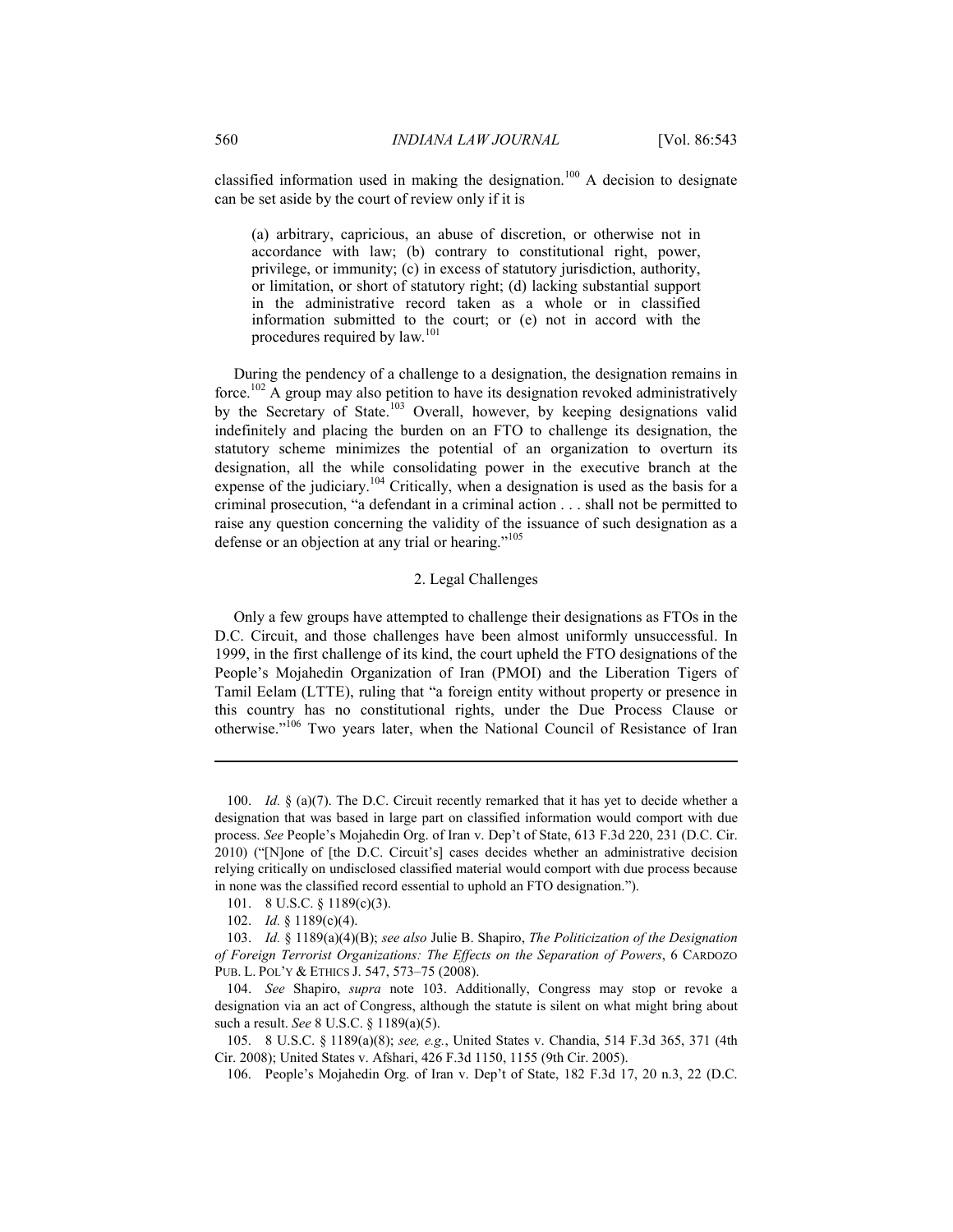(NCRI) was designated an FTO on the basis of its being an alter ego of the PMOI, it also challenged its status. $107$  The D.C. Circuit ruled that because the NCRI held an interest in a bank account in the United States, it had a presence in the United States, so its designation by the Secretary of State violated due process in that it received no prior notice of its designation and no opportunity to be heard.<sup>108</sup> Due process required that the NCRI receive notice, before the designations were finalized, of the unclassified items in the administrative record upon which the Secretary was relying, as well as an opportunity to present evidence to rebut that record, at the least in the form of a written submission.<sup>109</sup> Even though the court found due process to have been violated, it refused to set aside the designation of the NCRI and instead remanded the matter to the Secretary to provide adequate notice, allow for a response to the administrative record, and permit the NCRI to present evidence in defense of its contention that it was not a terrorist group.<sup>110</sup> After providing the NCRI with proper notice and an opportunity to be heard, subject to the limitations imposed by statute, the Secretary designated the group as an FTO once again, and the D.C. Circuit subsequently upheld the designation.<sup>111</sup>

The PMOI challenged its designation yet again in 2008, citing a change in circumstances.112 Although the group had received notice of the Secretary of State's intention to renew the designation, the D.C. Circuit ruled that due process was violated when the Secretary did not provide the PMOI an opportunity to rebut the allegations in the unclassified section of the administrative record.<sup>113</sup> Without

 108. *See id.* at 196, 200–01, 204. The court did not rule out post-designation notice where prior notice would impinge on the national security of the United States or other foreign policy goals. *Id.* at 208.

109. *Id.* at 209.

110. *Id.*

1

 111. Nat'l Council of Resistance of Iran v. Dep't of State, 373 F.3d 152, 159–60 (D.C. Cir. 2004); People's Mojahedin Org. of Iran v. Dep't of State, 327 F.3d 1238, 1245 (D.C. Cir. 2003).

 112. People's Mojahedin Org. of Iran v. Dep't of State, 613 F.3d 220, 225 (D.C. Cir. 2010) ("[S]ince its initial FTO designation in 1997, it had: ceased its military campaign against the Iranian regime and renounced violence in 2001; voluntarily handed over its arms to U.S. forces in Iraq and cooperated with U.S. officials at Camp Ashraf (where all of its members operating in Iraq are consolidated) in 2003; shared intelligence with the U.S. government regarding Iran's nuclear program; in 2004 obtained 'protected person' status under the Fourth Geneva Convention for all PMOI members at Camp Ashraf based on the U.S. investigators' conclusions that none was a combatant or had committed a crime under any U.S. laws; disbanded its military units and disarmed the PMOI members at Ashraf, all of whom signed a document rejecting violence and terror; and obtained delisting as a terrorist organization from the United Kingdom (the Proscribed Organisations Appeal Commission and the Court of Appeal) in 2008 and from the European Union (the European Court of First Instance) in 2009. The PMOI also thrice supplemented its petition with additional information and letters in support from members of the U.S. Congress, members of the UK and European parliaments and retired members of the U.S. military, among others.").

113. *Id.* at 227–28. It appears that the State Department takes seriously its responsibility

Cir. 1999) (The group is also known as Mujahedin-e-Khalq or MEK.); *see also* 32 Cnty. Sovereignty Comm. v. Dep't of State, 292 F.3d 797 (D.C. Cir. 2002) (upholding the designation of an alter ego of the Real IRA, a banned FTO, on the same basis).

 <sup>107.</sup> Nat'l Council of Resistance of Iran (NCRI) v. Dep't of State, 251 F.3d 192 (D.C. Cir. 2001).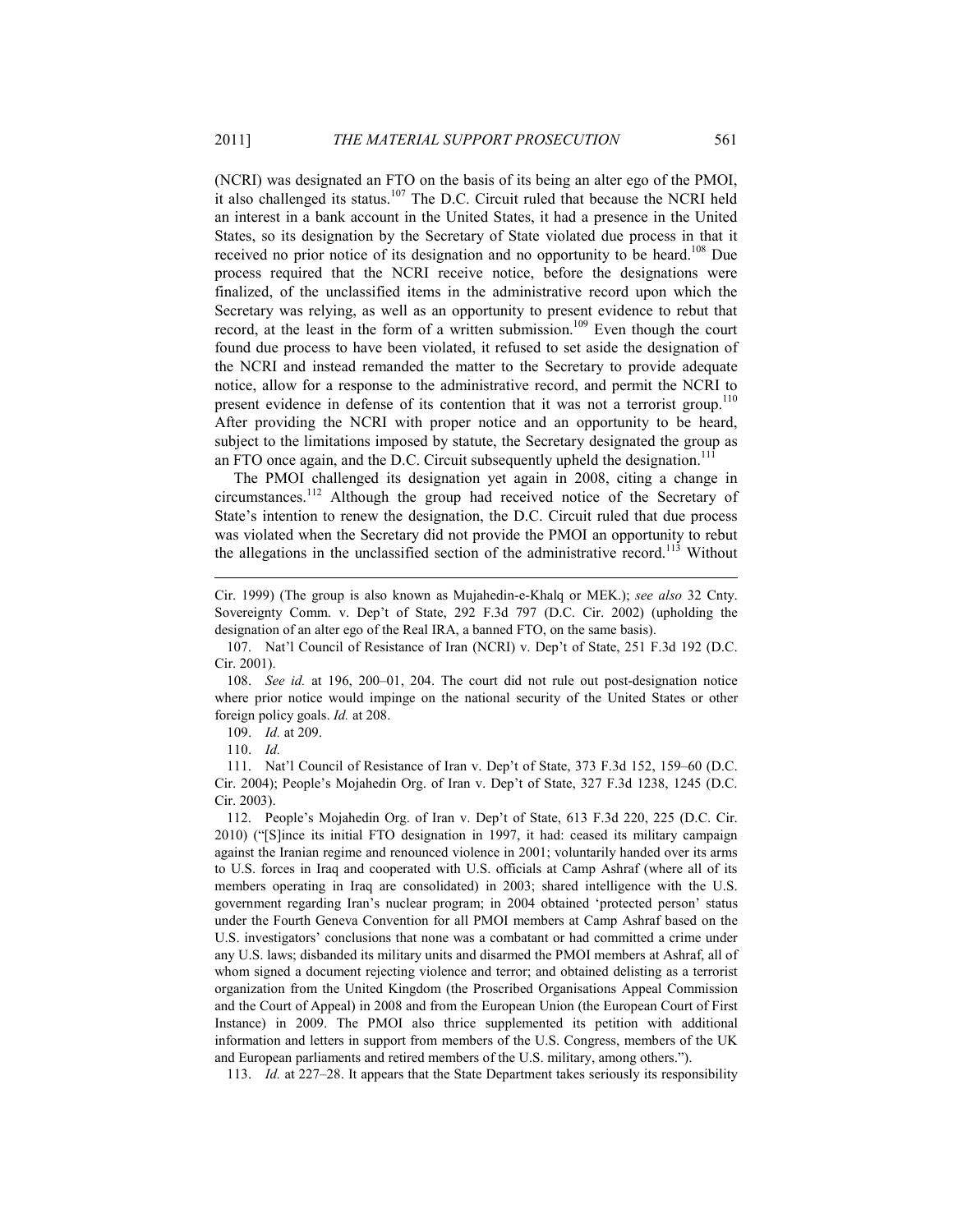overturning the designation, the D.C. Circuit remanded the matter to the Secretary, ordering her to allow the PMOI to prepare a rebuttal to the unclassified information in the administrative record.114 In total, therefore, the D.C. Circuit's opinions in designation cases demonstrate a strict unwillingness to consider the foreign policies behind any particular group's designation, and are focused instead on whether the statute has been properly applied. In so doing, the opinions offer no guidance on what factors might allow a group to overcome its designation.

### 3. The *Rahmani*/*Afshari* Litigation

*United States v. Rahmani*, a criminal prosecution from the Central District of California, generated significant jurisprudence on the designation process in a case involving constitutional challenges to the indictment of various individuals of Iranian origin for raising funds in the United States on behalf of the PMOI.<sup>115</sup> The district court rejected the contention that the D.C. Circuit was the sole arbiter of an FTO's designation, basing its reasoning on the fact the statutory language did not provide clear and compelling evidence of Congress's intent to divest courts in other circuits of judicial review over the process.<sup>116</sup> It held that it could no more be stripped of the power to review the underlying designation than it could the power to examine the sufficiency of an indictment.<sup>117</sup> The court then held  $\frac{1}{8}$  1189 unconstitutional on its face because the statute denied a designated FTO proper notice, access to the evidence against it, and a meaningful opportunity to present its own evidence against an attempt to designate.<sup>118</sup> With respect to the first PMOI opinion, the *Rahmani* court essentially found that there could be no finding of constitutionality when a statute was applied to an entity that enjoyed no constitutional rights due to its lack of presence in the United States.<sup>119</sup> As to the second PMOI ruling, it held that it had not addressed the facial constitutionality of the statutory scheme, but only the as-applied challenge based on the NCRI's lack of notice and hearing.120 Finally, the court addressed the government's point that invalidating § 1189 would damage United States national security by hampering counterterrorism efforts:

to provide notice to groups with a presence in the United States. In at least one case, the State Department invited individuals it believed represented Kahane Chai (Kach), a designated FTO, to bring forth a challenge to its designation, which the D.C. Circuit upheld after the government turned over the nonclassified portion of the administrative record. *See*  Chai v. Dep't of State, 466 F.3d 125, 134 (D.C. Cir. 2006).

 <sup>114.</sup> *People's Mojahedin Org. of Iran*, 613 F.3d at 229.

 <sup>115. 209</sup> F. Supp. 2d 1045 (C.D. Cal. 2002), *rev'd sub nom.* United States v. Afshari, 392 F.3d 1031 (9th Cir. 2004), *reh'g*, 426 F.3d 1150 (9th Cir. 2005).

 <sup>116.</sup> *See id.* at 1053, 1053 n.10 (citing fundamental fairness concerns, and pointing out that the first D.C. Circuit ruling in the PMOI saga remarked on its "inability to conduct an effective judicial review of the designation").

 <sup>117.</sup> *Id.* at 1054–55.

 <sup>118.</sup> *Id.* at 1055–59 (rejecting the government's argument that the first two rulings from the D.C. Circuit in the PMOI saga upheld the constitutionality of the designation process).

 <sup>119.</sup> *Id.*

 <sup>120.</sup> *Id.* at 1056–57 ("[T]his is no longer judicial construction; it is impermissible judicial legislation." (citations omitted)).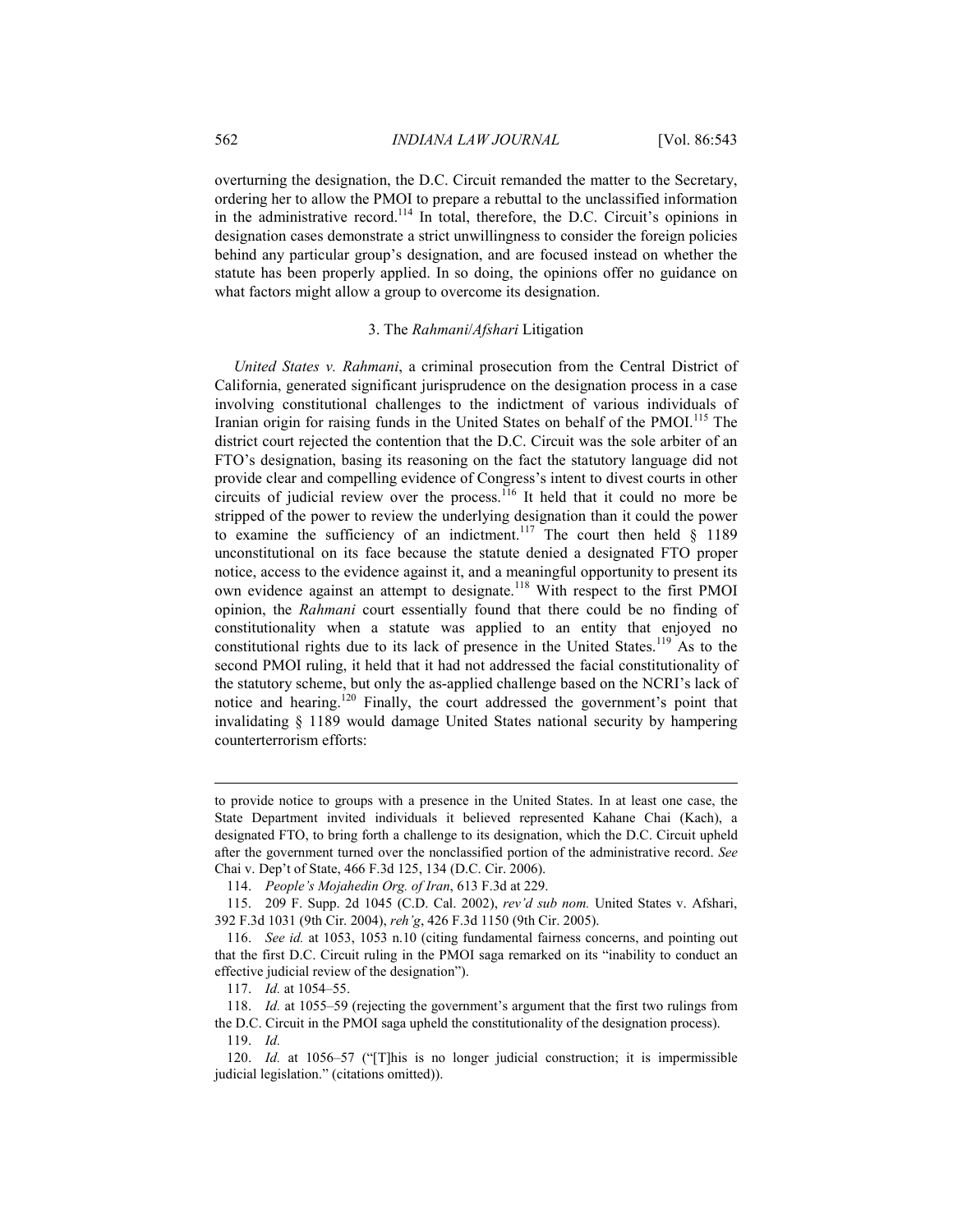National security is certainly a matter of grave concern and responsibility. When weighed against a fundamental constitutional right which defines our very existence, the argument for national security should not serve as an excuse for obliterating the Constitution. Every effort should be made to weigh the circumstances where national security concerns can rationally coexist within a constitutional atmosphere. No such attempts were made by the Secretary.

 The moral strength, vitality and commitment proudly enunciated in the Constitution is best tested at a time when forceful, emotionally moving arguments to ignore or trivialize its provisions seek a subordination of time honored constitutional protections. Such protections should not be dispensed with where the Secretary has not shown how the [PMOI] is a national security threat.<sup>121</sup>

The ruling in *Rahmani* holding § 1189 unconstitutional and thus dismissing the indictment against the defendants was directly overturned by the Ninth Circuit under the name of *United States v. Afshari*. 122 In spite of the statutory language in § 1189 that prescribes setting aside the designation if it violates one of the explicitly stated grounds, the Ninth Circuit refused to second-guess either the decision of the Secretary of State to designate the PMOI or the D.C. Circuit's decision not to overturn the designation in the *NCRI* case, finding that it lacked the authority to do so.<sup>123</sup> The court then rejected the defendants' further due process challenge arising out of the unconstitutional designation of the PMOI, on the basis of the D.C. Circuit's ruling in the *NCRI* case. First, it cited to Supreme Court precedent that allowed for prosecution on felon-in-possession charges even when the underlying felony charges had been subsequently reversed on appeal.<sup>124</sup> It noted that the *NCRI* decision did not actually result in the PMOI's designation being set aside, and that where there was no question as to the validity of the designation, the elements of § 2339B required only knowledge that a group was designated.<sup>125</sup> Further, it held that where the PMOI had admitted to numerous terrorist acts, any constitutional deprivation was harmless.<sup>126</sup> This was despite the PMOI's assertion of a "the enemy of my enemy is my friend" theory to oppose its FTO designation (based on its opposition to the Iranian government, a designated state sponsor of

 <sup>121.</sup> *Id.* at 1057–58 (footnote omitted).

 <sup>122. 426</sup> F.3d 1150 (9th Cir. 2005). As an initial matter, the court found that restricting judicial review of the designation process to the D.C. Circuit was not unconstitutional, and cited several other statutes that provided for judicial review in a specified circuit. *Id.* at 1154–55. Prior to the Ninth Circuit's decision in *Afshari*, courts in other districts had disagreed with the ruling in *Rahmani*. *See, e.g.*, United States v. Sattar, 272 F. Supp. 2d 348, 363–64 (S.D.N.Y. 2003) (finding the *Rahmani* opinion "unpersuasive").

 <sup>123.</sup> *Afshari*, 426 F.3d at 1156.

 <sup>124.</sup> *Id.* at 1157 (citing Lewis v. United States, 445 U.S. 55, 62, 64 (1980)).

 <sup>125.</sup> *Id.* at 1157–58 (citing United States v. Hammoud, 381 F.3d 316, 331 (4th Cir. 2004) (en banc), *rev'd on other grounds*, 543 U.S. 1097 (2005), *reinstated in part*, 405 F.3d 1034 (4th Cir.) ("[Congress has provided that] the *fact* of an organization's designation as an [FTO] is an element of § 2339B, but the *validity* . . . is not." (emphasis in original)).

 <sup>126.</sup> *Id.* at 1158.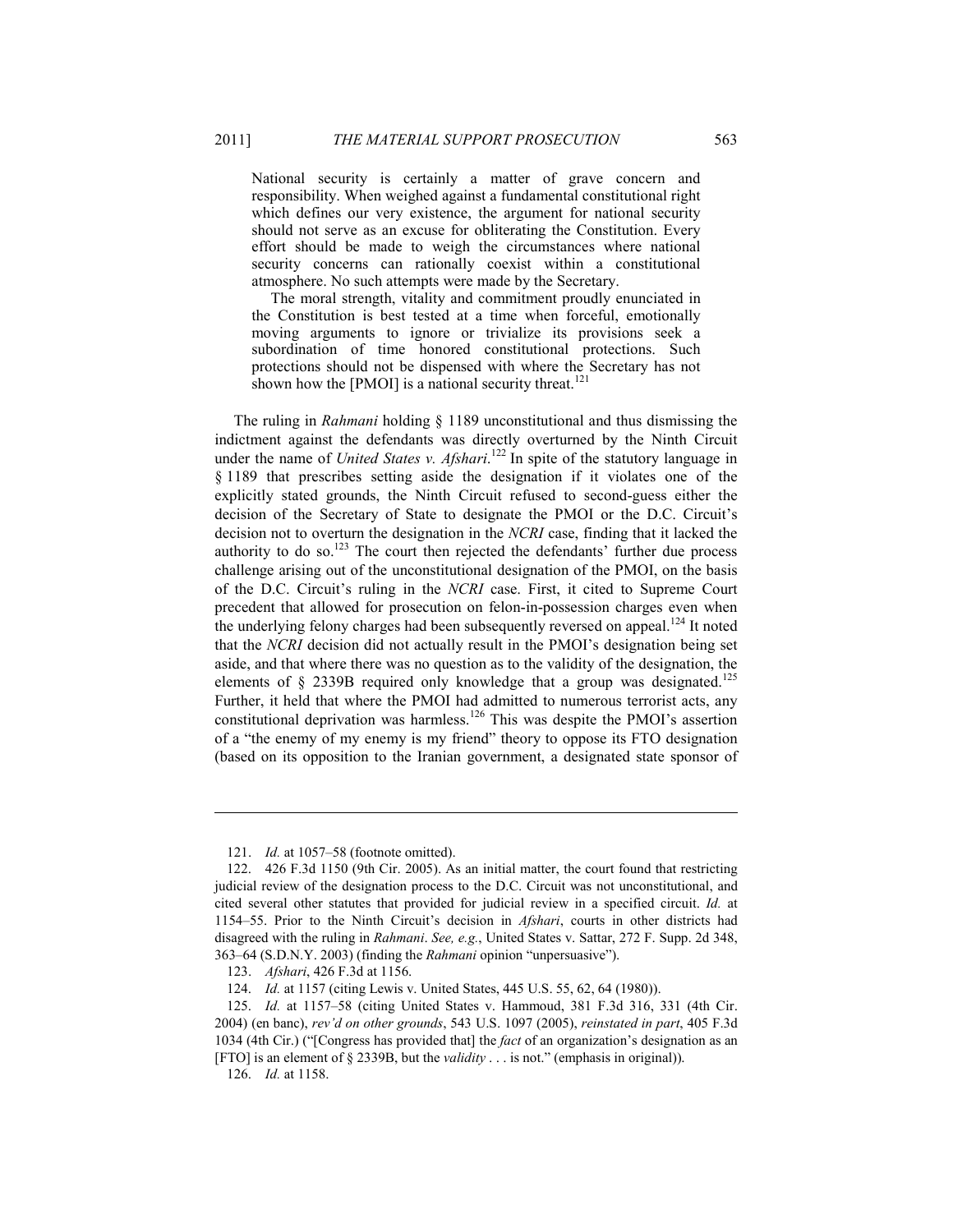terrorism).<sup>127</sup> To cement its holding on this point, the court likened the case before it to previous decisions involving violations of the Export Administration Act, where the convictions of individuals charged with exporting restricted goods without the proper license were upheld—the issue there was not whether the restriction on the good was valid, but rather whether the defendant knew of the existence of the restriction.<sup>128</sup>

Even though the district court had not ruled on the First Amendment claims presented by the defendants, since it ceased its analysis once it held the designation process unconstitutional, the Ninth Circuit directly addressed those claims.<sup>129</sup> In response to the defendants' arguments that their First Amendment rights to free speech were being suppressed by the ban on funding FTOs, the court emphatically ruled that providing money to an FTO could not be construed as speech, and therefore the ban on material support need not be subject to strict scrutiny.<sup>130</sup> It remarked that "[g]uns and bombs are not speech," and that "[t]here is no First Amendment right 'to facilitate terrorism by giving terrorists the weapons and explosives with which to carry out their grisly missions.'"131 The court concluded with the following paragraph explaining its view that courts and juries could not appropriately consider defenses to § 2339B prosecutions rooted in politics:

Conceivably the [PMOI] developed its practices at a time when the United States supported the previous regime in Iran, and maintained its position while harbored by the Saddam Hussein Ba'ath regime in Iraq. Maybe the [PMOI's] position will change, or has changed, so that its interest in overturning the current regime in Iran coincides with the interests of the United States. Defendants could be right about the [PMOI]. But that is not for us, or for a jury in defendants' case, to say. The sometimes subtle analysis of a foreign organization's political program to determine whether it is indeed a terrorist threat to the United States is particularly within the expertise of the State Department and the Executive Branch. Juries could not make reliable determinations without extensive foreign policy education and the disclosure of classified materials. Nor is it appropriate for a jury in a criminal case to make foreign policy decisions for the United States. Leaving the determination of whether a group is a "foreign terrorist organization" to the Executive Branch, coupled with the procedural protections and judicial review afforded by the statute, is both a reasonable and a constitutional way to make such determinations. The Constitution does not forbid Congress from requiring individuals, whether they agree with the Executive Branch determination or not, to

<u>.</u>

 <sup>127.</sup> *Id.* 

<sup>128</sup>*. Id.* at 1158–59 (citing United States v. Bozarov, 974 F.2d 1037 (9th Cir.1992); United States v. Mandel, 914 F.2d 1221 n.11 (9th Cir. 1990)).

 <sup>129.</sup> *Id.* at 1159–61.

 <sup>130.</sup> *Id.*; *see also Hammoud*, 381 F.3d at 328–29 (employing similar reasoning).

 <sup>131.</sup> *Afshari*, 426 F.3d at 1161 (quoting Humanitarian Law Project v. Reno, 205 F.3d 1130, 1133 (9th Cir. 2000)).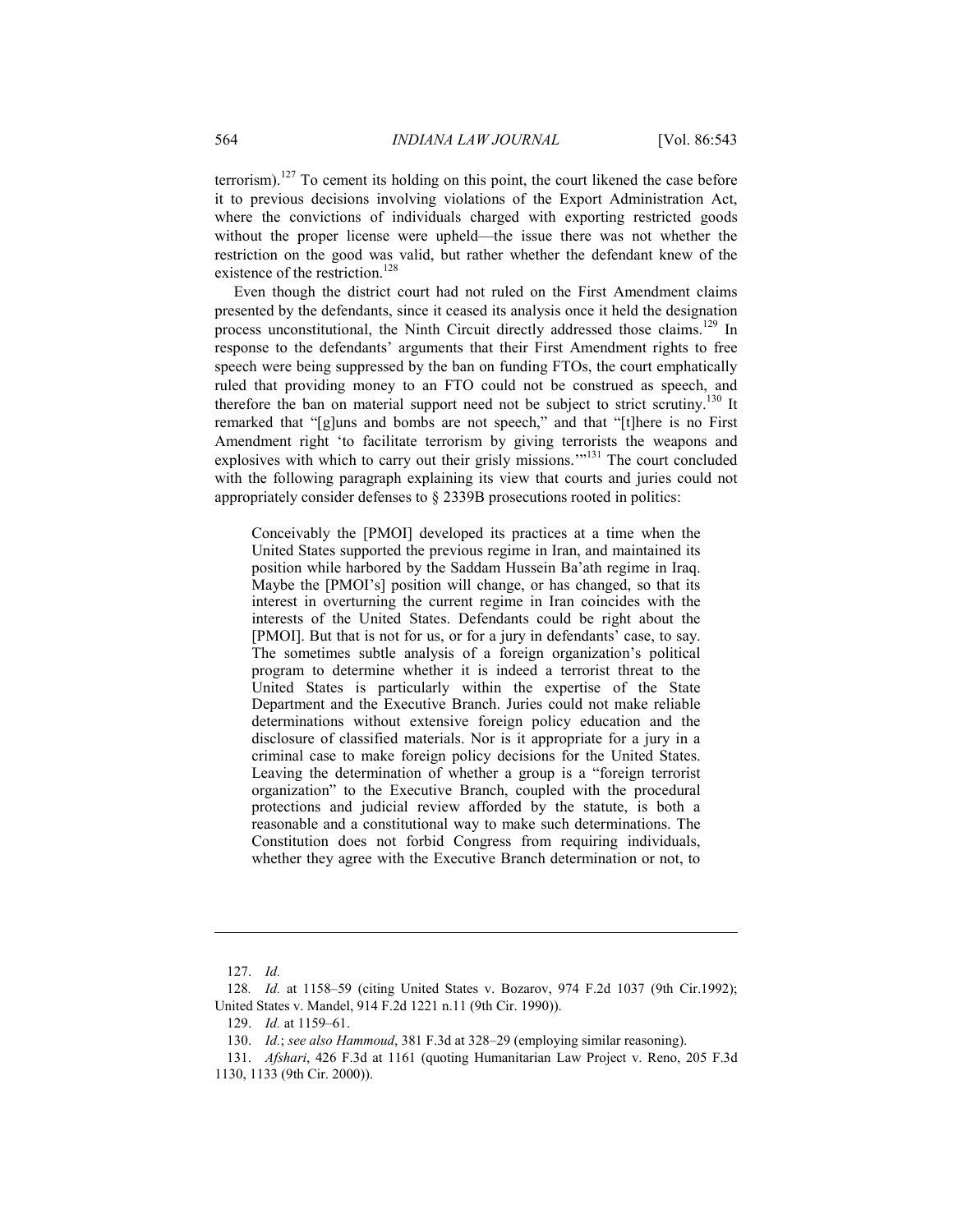refrain from furnishing material assistance to designated terrorist organizations during the period of designation.<sup>132</sup>

Judge Kozinski, joined by four other judges, dissented from the refusal of the Ninth Circuit to rehear the *Afshari*/*Rahmani* case en banc.<sup>133</sup> He argued that while providing money to a designated FTO was not protected speech, the issue in this case was whether the designation process was constitutional, since, if the designation of the PMOI were held unconstitutional, providing money to it would amount to a form of protected speech.<sup>134</sup> In his view, since the ban on material support was a type of prior restraint of speech, in order for the designation process to be found constitutional, it had to comply with the standards laid out by the Supreme Court in *Freedman v. Maryland*<sup>135</sup> and *McKinney v. Alabama*,<sup>136</sup> a position explicitly rejected by the panel in its opinion.137 Under *Freedman*, "only a *judicial determination* in an *adversary proceeding* ensures the necessary sensitivity to freedom of expression, [thus] only a procedure requiring a *judicial* determination suffices to impose a valid final restraint."<sup>138</sup> Judge Kozinski argued that none of these factors were present, given that the process puts the burden of challenging a designation on the organization, that the ban on support remains in force during the pendency of any proceedings, that the statute does not ensure a prompt judicial determination (especially where a foreign organization is adjudged to have no constitutional rights), and that, thus, there is no opportunity for meaningful review.<sup>139</sup> Even though the D.C. Circuit refused to set aside the designation of the PMOI, it did hold the designation to have been unconstitutional in the years 1997– 2001, precisely the time frame that the defendants were charged with providing material support, a result that Judge Kozinski found to be a "uniquely unconstitutional (and oxymoronic) practice: an *ex post facto prior restraint*."<sup>140</sup>

In discussing *McKinney*'s applicability to the instant case, Judge Kozinski noted initially that "[i]t is not at all clear to me that a constitutional challenge that can

 <sup>132.</sup> *Id.* at 1162 (footnote omitted).

 <sup>133.</sup> United States v. Afshari, 446 F.3d 915, 915–22 (9th Cir. 2006) (Kozinski, J., dissenting).

 <sup>134.</sup> *Id.* at 917–18.

 <sup>135. 380</sup> U.S. 51, 59–60 (1965) (holding unconstitutional a Maryland statutory scheme banning the showing of obscene films on threat of criminal prosecution since (a) the burden of initiating judicial review was on the exhibitor of the film; (b) the film would remain banned pending judicial review; and (c) there was no prompt assurance of judicial review).

 <sup>136. 424</sup> U.S. 669, 676–77 (1976) (holding that in a prosecution for selling an obscene magazine in violation of the law, the defendant had a right to challenge the underlying designation as such in his own criminal trial).

 <sup>137.</sup> *Afshari*, 446 F.3d at 918.

 <sup>138.</sup> *Id.* (alteration in original) (emphasis in original) (quoting *Freedman*, 380 U.S. at 58).

 <sup>139.</sup> *Id.* at 919.

 <sup>140.</sup> *Id.* at 919–21 (emphasis in original) ("The simple fact is that Rahmani is being prosecuted—and will surely be sent to prison for up to 10 years—for giving money to an organization that no one other than some obscure mandarin in the bowels of the State Department had determined to be a terrorist organization. The panel has simply overruled *Freedman*—without so much as mentioning it.").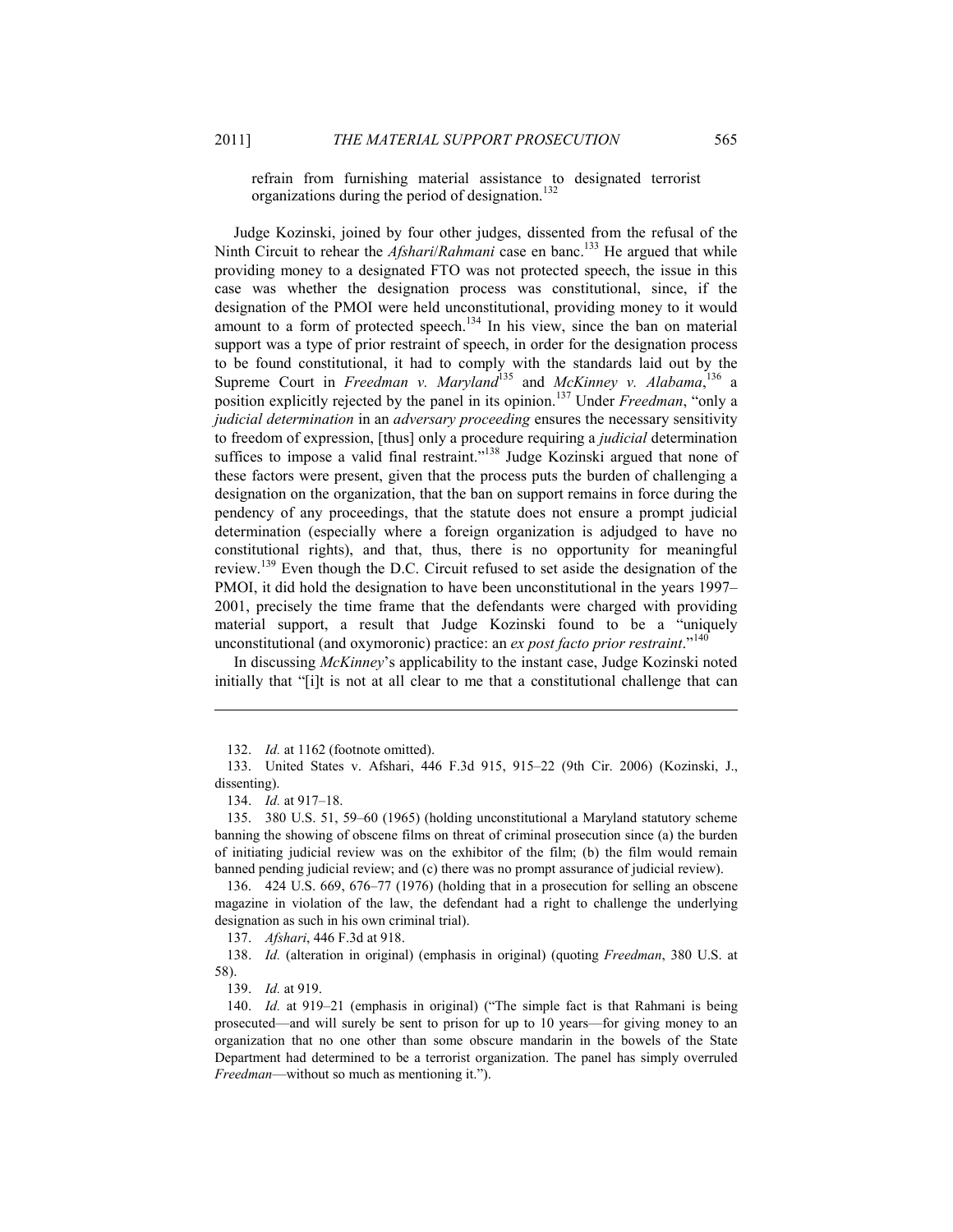(maybe) be raised only by a third party in a separate proceeding can *ever* be an adequate substitute for the procedures specified in *McKinney*."<sup>141</sup> However, even accepting the panel's reasoning that the PMOI designation was subject to judicial review, he remarked that during the time period at issue, the designation was held to be improper by the D.C. Circuit. He explained that this holding effectively stated that any money sent to the PMOI should be considered donations to a legitimate political organization that are deserving of the heightened protection afforded political speech.<sup>142</sup> Likewise, the government's attempt to frame the issue as one of national security in which the judiciary must defer to the executive must fail, since, Kozinski reasoned, there was no issue of national security once the designation was found to be improper.<sup>143</sup>

While Kozinski pointed out his belief that the designation process should be held unconstitutional, he opined that the panel could have dismissed the action without interfering with the decision of the D.C. Circuit regarding the designation of the PMOI.<sup>144</sup> He reasoned that the panel could have simply ruled that an unconstitutional designation like that at the heart of the *NCRI* case could not serve as the basis for a criminal prosecution, and left the subsequent PMOI designation intact, with all the attendant consequences.<sup>145</sup> Such a result would not have interfered with another circuit court's decision on the issue of the designation of the PMOI.<sup>146</sup> Judge Kozinski then concluded with the following observation:

I can understand the panel's reticence to interfere with matters of national security, but the entire purpose of the terrorist designation process is to determine *whether* an organization poses a threat to national security. Under the Constitution, the State Department does not have carte blanche to label any organization it chooses a foreign terrorist organization and make a criminal out of anyone who donates money to it. Far too much political activity could be suppressed under such a regime.<sup>147</sup>

## 4. The Debate over the Definition of a Terrorist Group

A review of the cases involving challenges to an FTO designation demonstrates the difficulties of engaging in a debate over what groups or actors, if any, are entitled to commit violence in the service of a political cause. That the three circuit courts that have examined the designation process have all found it to be constitutional reveals the reluctance of appointed federal judges to become involved in what is reasonably perceived to be a foreign policy question rightly committed to the political branches. The legal challenges themselves highlight the

 <sup>141.</sup> *Id.* at 920–21 (emphasis in original).

 <sup>142.</sup> *Id.*

 <sup>143.</sup> *Id.* at 922 ("What possible relevance could national security have once the terrorist designation was declared unconstitutional?").

 <sup>144.</sup> *Id.*

 <sup>145.</sup> *Id.*

 <sup>146.</sup> *Id.*

 <sup>147.</sup> *Id.* (emphasis in original).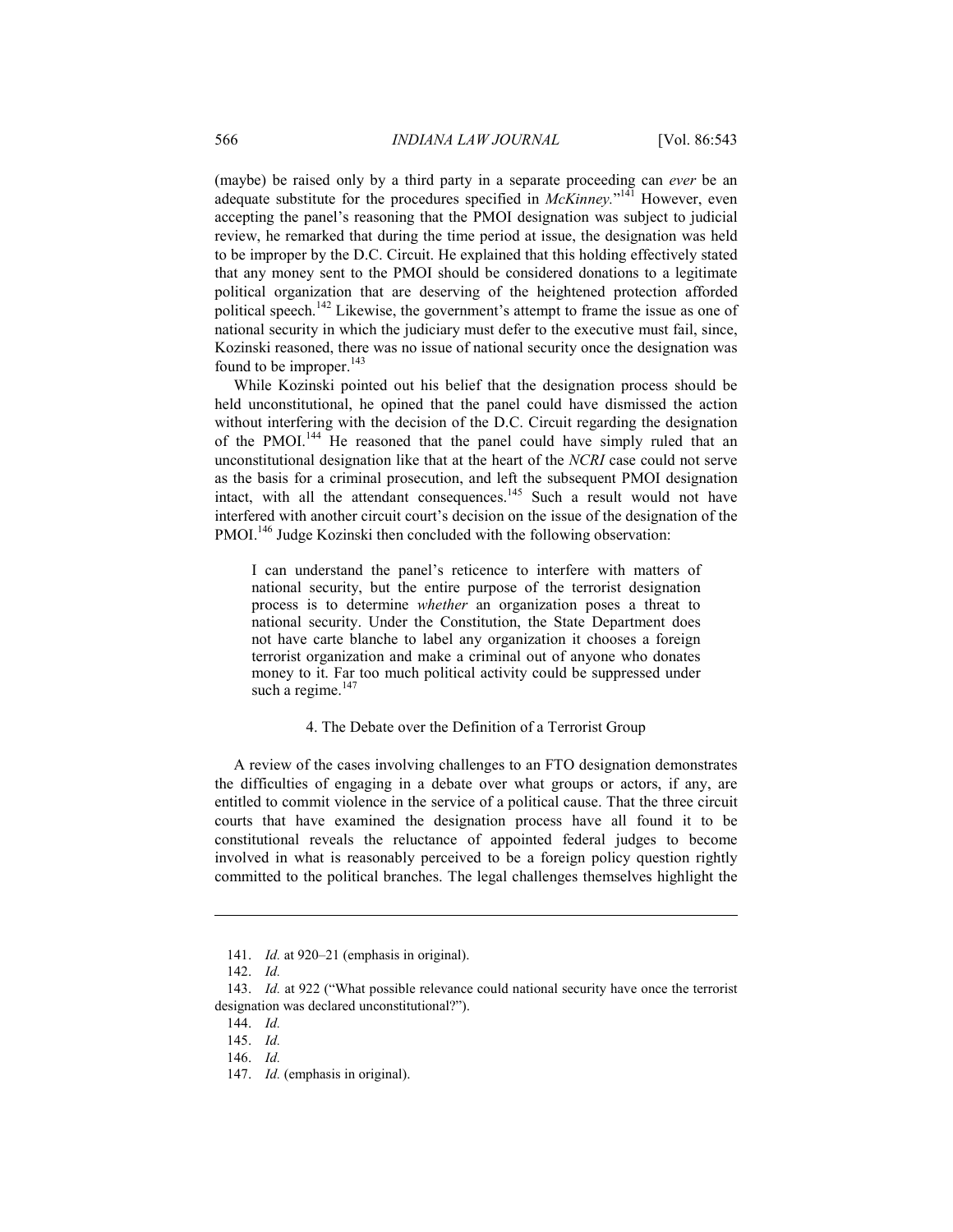difficulty of applying a definition of terrorism to all nonstate actors<sup>148</sup> active around the world in political violence. While producing a universally accepted definition of terrorism in international law has proved elusive, and may even be impossible, the area of greatest consensus appears to be a definition that prohibits violent attacks on civilians with the intent to intimidate or coerce a sovereign government.149 A glance at the relevant definitions of terrorism in domestic law confirms American acceptance of this general principle.<sup>150</sup>

Based on the above definition, none of the groups on the FTO list can complain that they are unfairly listed. Since all of the groups can be tied to acts of political violence that harmed civilians at some point in their respective histories, characterizing them as "terrorist" is both unsurprising and uncontroversial. Even leaving aside the perhaps unfair focus on nonstate actors as terrorists, the definition of the term in U.S. law, in accordance with international law, is relatively clear that groups engaging in violent activity in pursuit of political goals run the risk of being declared terrorist organizations.<sup>151</sup> Of course, not all groups that engage in terrorism under the relevant statutes will be so designated.<sup>152</sup> So, while the

 148. In analyzing terrorism prosecutions in federal court, this article is bound by the relevant definitions in United States law, as discussed. Outside the scope of the laws referenced *infra*, when this article refers to "terrorism" in general, it does not incorporate the category of state terrorism, but rather focuses solely on violence against civilians by nonstate actors. *See* Neuman, *supra* note 44, at 288–89 (adopting this approach).

1

 149. *See, e.g*., Karima Bennoune, *Terror/Torture*, 26 BERKELEY J. INT'L L. 1, 19–27 (2008) (noting that an internationally agreed-upon definition exists, and that the current debate centers on the exceptions to that definition); George P. Fletcher, *The Indefinable Concept of Terrorism*, 4 J. INT'L CRIM. JUST. 894, 911 (2006) ("A concept like terrorism that lies at the centre of our political life may not lend itself to the discipline of legal thinking. It is probably like the notions of 'democracy' or 'constitutionalism' or 'rule of law'—too important to be settled once and for all in a legislative definition."); Michael P. Scharf, *Defining Terrorism as the Peacetime Equivalent of War Crimes: Problems and Prospect*, 36 CASE W. RES. J. INT'L L. 359, 360–63 (2004); Young, *supra* note 44, at 42.

 150. *See* 8 U.S.C. § 1189(a)(1)(A)–(C) (2006); 18 U.S.C. § 2331(1) (2006) (defining "international terrorism" as "violent acts or acts dangerous to human life" occurring abroad that are intended "(i) to intimidate or coerce a civilian population; (ii) to influence the policy of a government by intimidation or coercion; or (iii) to affect the conduct of a government by mass destruction, assassination, or kidnapping"); *see also* 22 U.S.C. § 2656f(d)(2) (2006) ("[T]he term 'terrorism' means premeditated, politically motivated violence perpetrated against noncombatant targets by subnational groups or clandestine agents.").

 151. *See* 18 U.S.C. § 2331 (defining "international terrorism" as "violent acts or acts dangerous to human life," which seek "(i) to intimidate or coerce a civilian population; (ii) to influence the policy of a government by intimidation or coercion; or (iii) to affect the conduct of a government by mass destruction, assassination, or kidnapping").

 152. A relatively high-profile example is that of the Cambodian Freedom Fighters (CFF), which carried out an attack on the Cambodian government in 2000 in which several people were killed, at a time when Cambodia was not at war with the United States. The attack was planned by the CFF's leadership in the United States, which openly raised funds for the group's violent activities. *See* Joshua Kurlantzick, *The Strip Mall Revolutionaries*, N.Y. TIMES MAG., Mar. 21, 2004, at 50. The incident eventually led to the CFF's leader being convicted on charges of conspiracy to commit murder abroad and violations of the Neutrality Act, although the CFF has not been designated as an FTO, therefore ensuring no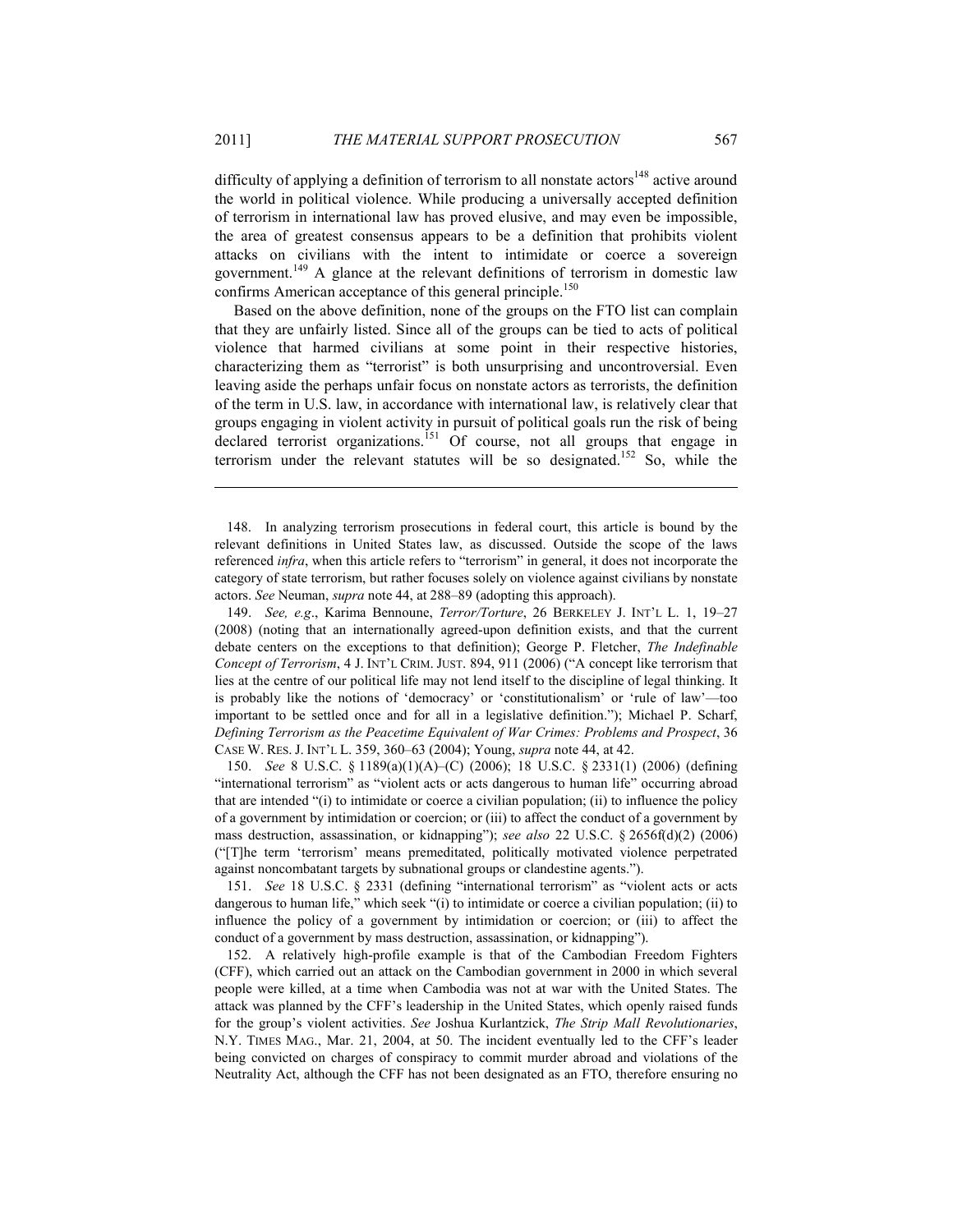definition of terrorism underpinning the designation process is universal in its nature, just because a group could be listed does not mean that it will be. For a terrorist group to be banned, it has to threaten the security of U.S. nationals or American "national security,"<sup>153</sup> which is defined as "the national defense, foreign relations, or economic interests of the United States."<sup>154</sup>

Essentially, the list of FTOs contains two types of groups: (1) those that genuinely threaten the national security of the United States in a direct way, such as by targeting its nationals and government; and (2) those that challenge the more opaque foreign relations or economic interests of the United States. While courts have determined that the extent of a group's threat to American national security will not be subjected to scrutiny after the fact,<sup>155</sup> banning groups that fall into the latter category raises certain questions about the designation process and the purposes it serves.156 As scholars have noted, echoing Judge Kozinski's point in dissent in *Afshari*, the amount of judicial deference given to a finding by the executive that a group harms national security to the extent that it should be listed as an FTO, renders such a decision essentially unreviewable.<sup>157</sup> At the most basic level, this position makes sense, even if the outcome results in a concentration of power in the executive; judges are not in a position, politically or informationally, to render decisions on whether a group's activities actually harm U.S. national security in its expansive definition. However, despite a group's inability to ascertain, by litigation or otherwise, what national security reasons cause it to be

criminal exposure results from materially supporting its activities that cannot be explicitly linked to violence. *See Man Guilty of Cambodia Coup Plot*, BBC NEWS (Apr. 17, 2008), http://news.bbc.co.uk/2/hi/asia-pacific/7351778.stm. While the CFF, along with several other organizations, including the Irish Republican Army, was previously listed as a "terrorist group" by the State Department, it was then classified as a "group of concern," and it now appears that the most recent incarnations of the State Department's terrorism report have eliminated this category, concentrating instead on FTOs exclusively. *Compare* OFFICE OF THE COORDINATOR FOR COUNTERTERRORISM, U.S. DEP'T OF STATE, COUNTRY REPORTS ON TERRORISM 2009 ch. 6 (2010) [hereinafter STATE DEPARTMENT TERRORISM REPORT 2009] (only listing FTOs), *with* OFFICE OF THE COORDINATOR FOR COUNTERTERRORISM, U.S. DEP'T OF STATE, COUNTRY REPORTS ON TERRORISM 2005, at 234–35 (2006) (listing the CFF as a "group of concern"), *and* OFFICE OF THE COORDINATOR FOR COUNTERTERRORISM, U.S. DEP'T OF STATE, PATTERNS OF GLOBAL TERRORISM 2003, at 142–43 (2004) (listing the CFF as a "terrorist organization").

153. 8 U.S.C. § 1189(a)(1)(c).

154. *Id.* § 1189(d)(2).

 155. *See* People's Mojahedin Org. of Iran v. Dep't of State, 182 F.3d 17, 23 (D.C. Cir. 1999) ("[I]t is beyond the judicial function for a court to review foreign policy decisions of the Executive Branch. These are political judgments, 'decisions of a kind for which the Judiciary has neither aptitude, facilities nor responsibility and have long been held to belong in the domain of political power not subject to judicial intrusion or inquiry.'" (quoting Chicago & S. Air Lines, Inc. v. Waterman S.S. Corp., 333 U.S. 103, 111 (1948))); *see also* Robert M. Chesney, *National Security Fact Deference*, 95 VA. L. REV. 1366, 1374–75 (2009).

 156. Most of the groups on the FTO list tend to be marginal in terms of membership, the level of popular support they enjoy among their purported constituents, and their willingness to participate in legitimate civilian governments. The two exceptions to this general rule are the Lebanese group Hizballah and the Palestinian group Hamas.

157. *See, e.g*., COLE & LOBEL, *supra* note 11, at 54.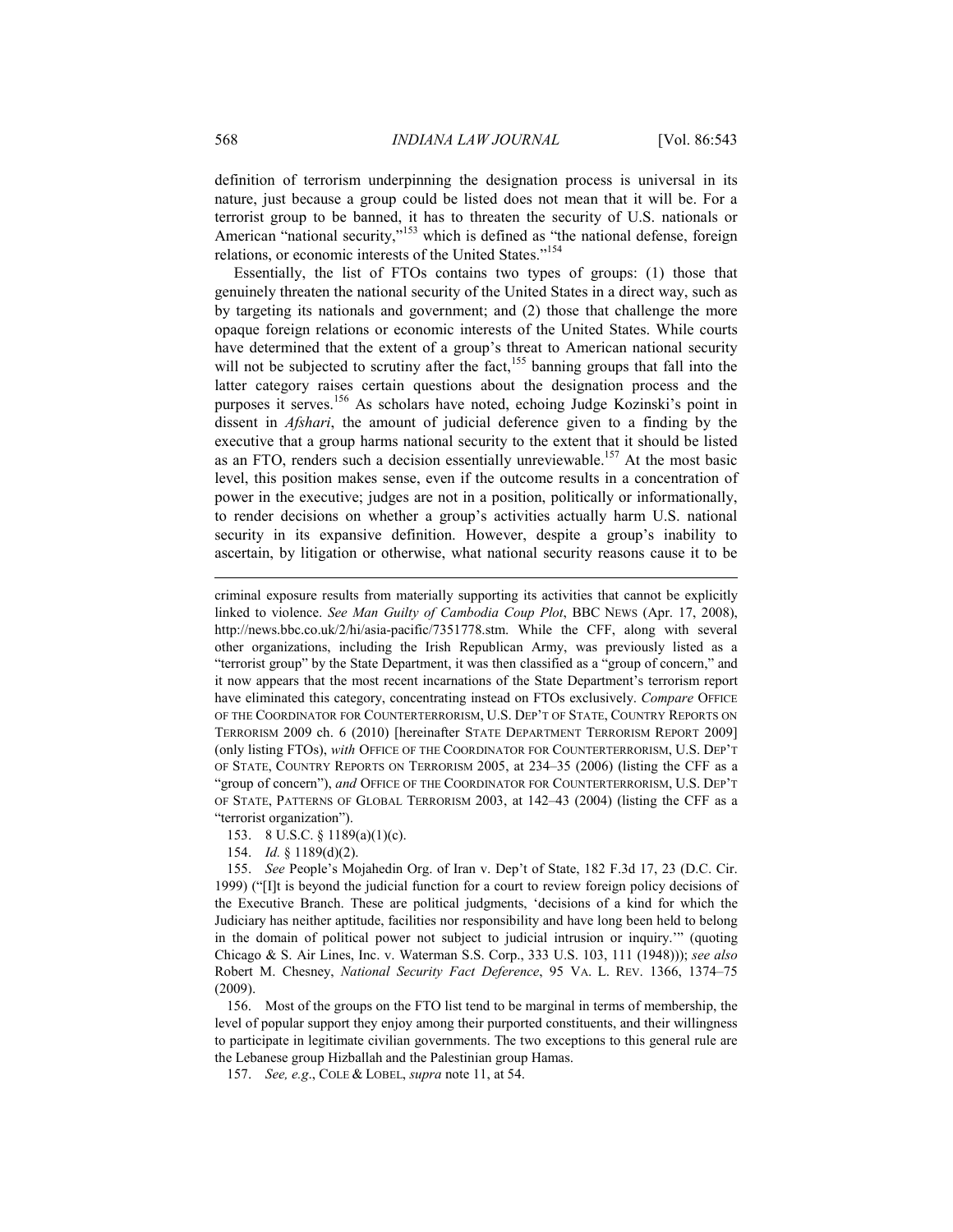designated an FTO, the designation process sends a few clear messages regarding the United States' position on violence in the service of political goals.

First, a review of the handful of designation challenges suggests that the organizations involved were disputing, at least initially, not the fact that they engaged in violence in service of their respective causes, but rather the finding that they threatened, even indirectly, the United States.<sup>158</sup> In other words, if the real enemy is Islamic fundamentalism, why should the United States list as terrorists a group composed of Iranian exiles fighting the Islamic government in Tehran, a Tamil movement fighting the Sri Lankan government, a dissident Irish republican group, or an anti-Arab Israeli group? These groups are all either peripheral themselves or engaged in struggles that do not impinge on major U.S. foreign policy interests. The groups admit that they are guilty of engaging in terrorism as defined by domestic law, but that the government should simply not bother to ban them because they do not constitute a nuisance to the United States.<sup>159</sup> Additionally, the LTTE attempted, without success, to argue that it could not be designated an FTO according to the operative statute, since it was not an organization, but rather a foreign government.<sup>160</sup> The above arguments failed to persuade courts to reverse the designation.

Second, and on a somewhat related note, arguments that a designated group has interests similar to those of the United States, on the "an enemy of my enemy is my friend" theory, will also fail. The PMOI-affiliated defendants in the *Rahmani/Afshari* litigation attempted this line of argument and failed to convince the Ninth Circuit to overturn a designation.<sup>161</sup> This occurred despite the support of numerous members of Congress for overturning the ban on the PMOI, the existence of a cooperation agreement between the group and the U.S. military in Iraq (where the group maintains a military camp), and a common enemy (the government of the Islamic Republic of Iran).<sup>162</sup> The government has continued to prosecute PMOIaffiliated officials; in one recent case, the official in question was a resident in the

 160. *People's Mojahedin Org. of Iran*, 182 F.3d at 24 (noting that because the government has failed to recognized the LTTE as a foreign government, the court cannot judicially make such a finding). The LTTE stands for the Liberation Tigers of Tamil Eelam, and are more commonly known as the Tamil Tigers.

161. *See* United States v. Afshari, 426 F.3d 1150, 1157–58 (9th Cir. 2005).

 <sup>158.</sup> *See supra* Part II.B.2. It was only after its main military base in Iraq came under the control of the U.S. military that the PMOI claimed that it had renounced violence. *See supra* note 112 and accompanying text.

 <sup>159.</sup> *See, e.g*., Chai v. Dep't of State, 466 F.3d 125, 129–30 (D.C. Cir. 2006) (discussing Kach/Kahane Chai's links to terrorist activity); People's Mojahedin Org. of Iran v. Dep't of State, 327 F.3d 1238, 1243 (D.C. Cir. 2003) (detailing a list of violent attacks the PMOI admits to having committed against targets of the Iranian government).

 <sup>162.</sup> United States v. Rahmani, 209 F. Supp. 2d 1045, 1051 (C.D. Cal. 2002), *rev'd sub nom.* United States v. Afshari, 392 F.3d 1031 (9th Cir. 2004), *reh'g granted*, 426 F.3d 1150 (9th Cir. 2005); Shapiro, *supra* note 103, at 579–83 (arguing that the PMOI's designation as an FTO stems in great part from the American government's desire to appease Iran in the context of the two nations' otherwise extremely tense bilateral relationship); Sam Dagher, *Iranian Resistance Group Criticizes Iraq's Efforts to Expel It*, N.Y. TIMES, Dec. 22, 2008, at A11 (explaining that the PMOI has "enjoyed the protection of the American military since 2003").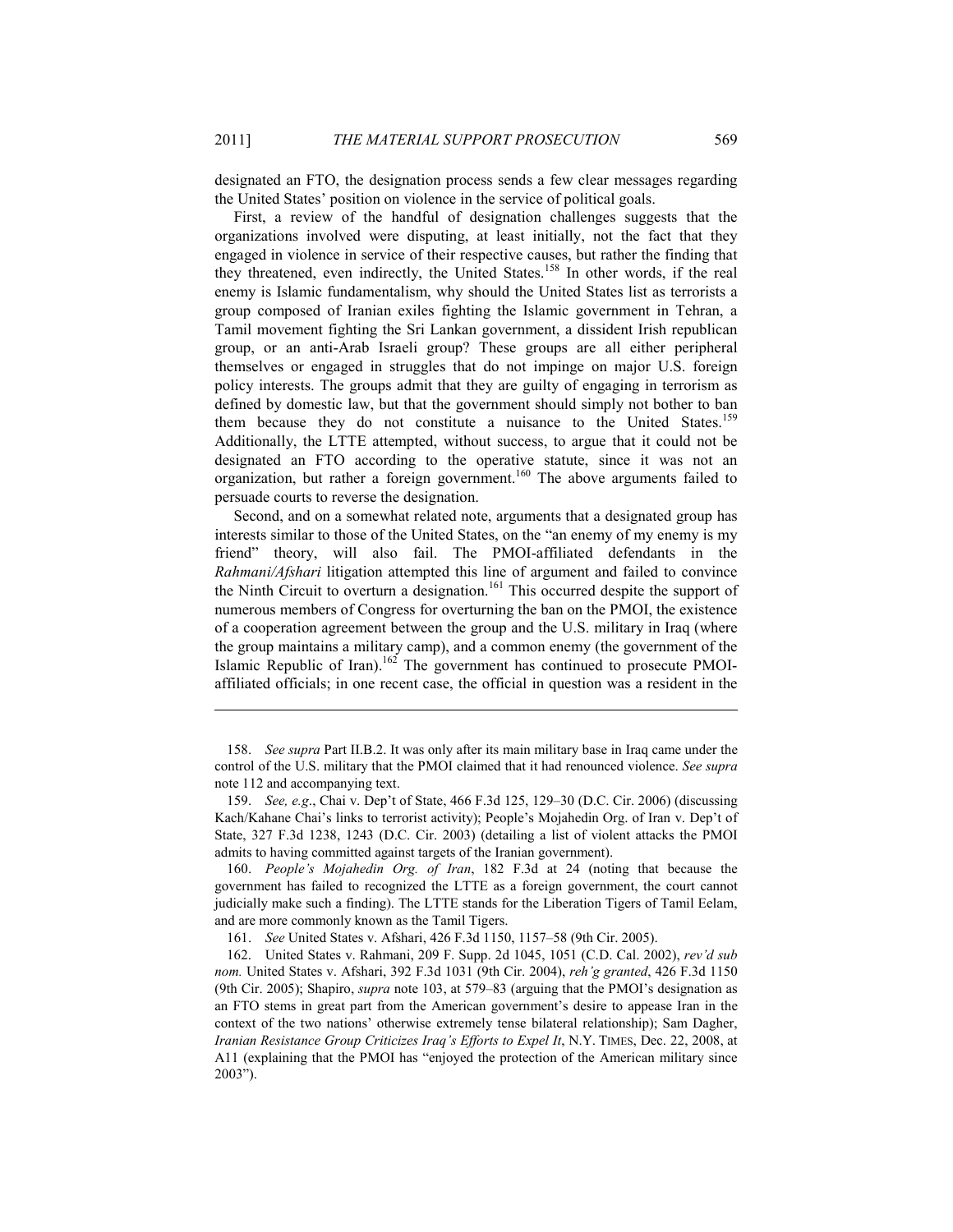Iraqi camp where all the residents had been cleared by the U.S. military of any violations of American law.163 Whatever the compatibility of the PMOI's agenda with United States national security interests, it would seem that convergence with American foreign policy goals does not suffice to bar a group from inclusion on the FTO list where the group has committed violence considered illegal by U.S. law.

# 5. Further Implications

What the legal challenges to the designation process have revealed is that any political violence carried out by a nonstate actor, whether or not linked to the United States, is sufficient to render the nonstate actor an FTO. When taken out of the narrow confines of the designation debate, this ostensible ban on nonstate political violence in all contexts reveals itself to be potentially limitless. Consider the immigration context, where providing material support to a group engaged in "terrorist activity," that is, violence in support of political goals—regardless of whether the group committing it has been listed or designated by any government agency—triggers a statutory prohibition on political asylum in and withholding of removal from the United States.164 Professor Gerald Neuman provides the following analysis of this aspect of U.S. immigration law:

 Read literally, "terrorist activity" would include the unlawful shooting of an abusive husband by a battered spouse, and perhaps more importantly, would include any locally unlawful use of a firearm for political purposes, including self-defense or use in insurgency consistent with the laws of war. Even if such actions do not constitute "terrorism" within any other legally operative definition, they may constitute "terrorist activity" rendering an alien inadmissible or deportable under the [Immigration and Nationalization Act].<sup>165</sup>

The definition of "terrorist activity" in the immigration context is the same as that used to support a designation under 8 U.S.C. § 1189; so while the two statutory schemes serve different legislative purposes, the position on what constitutes terrorism is basically identical.<sup>166</sup> The two contexts are further intertwined when one considers that the term "material support" in the context of terrorism first

 165. Gerald L. Neuman, *Terrorism, Selective Deportation and the First Amendment After* Reno v. AADC, 14 GEO. IMMIGR. L.J. 313, 327 (2000).

 <sup>163.</sup> United States v. Taleb-Jedi, 566 F. Supp. 2d 157, 185 (E.D.N.Y. 2008) (upholding prosecution of a PMOI official formerly resident at group's Iraq camp upon return to the United States); Douglas Jehl, *People's Mujahedeen: U.S. Sees No Basis to Prosecute Iranian Opposition "Terror" Group Being Held in Iraq*, N.Y. TIMES, July 27, 2004, at A8 (noting that while the State Department did not consider the "determination of the status of [the PMOI] in Iraq" as having any bearing on "its status as a terrorist organization," American officials "did not expect any of [the camp's residents] to be charged in American courts").

 <sup>164.</sup> *See* S-K-, 23 I. & N. Dec. 936, 937–38 (BIA 2006) (citing relevant legislative provisions).

 <sup>166.</sup> *Id.* (noting that the definition of "terrorist activity" in the immigration context "also governs the process, created in 1996, for the designation of 'foreign terrorist organizations'").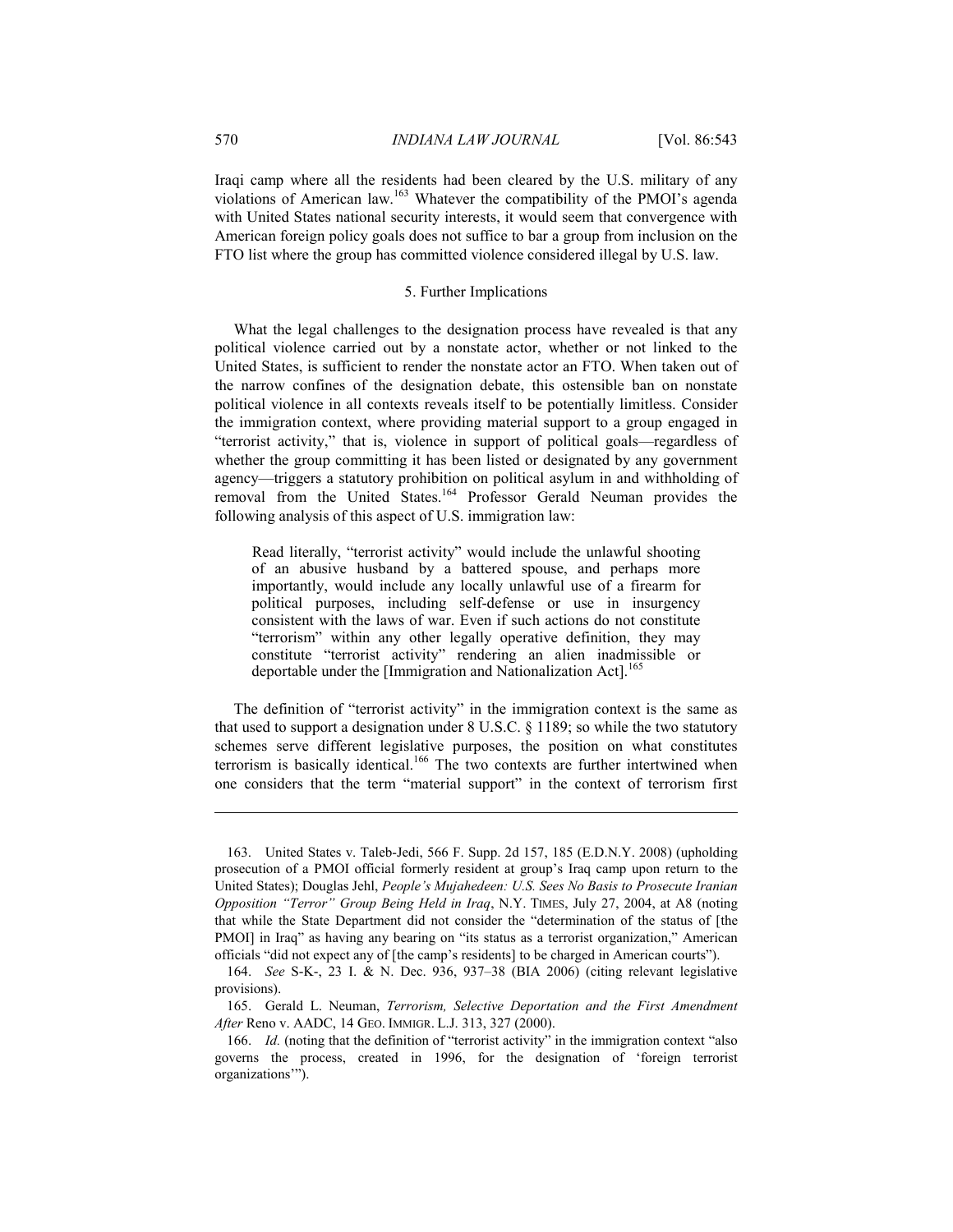appeared in congressional debates over what eventually became the Immigration Act of 1990.<sup>167</sup>

### a. Limitless Definitions—*Matter of S-K-*

The seemingly limitless nature of what constitutes terrorist activity was given expression in the *Matter of S-K-*, a 2006 decision of the Board of Immigration Appeals (BIA) on the asylum application of a Burmese national of the Christian Chin minority.<sup>168</sup> The applicant became acquainted with a member of an organization called the Chin National Front (CNF), which is dedicated to the "goal of securing freedom for ethnic Chin people" within Burma, and grew sympathetic with its cause, eventually donating money and trying to donate other items, such as a camera and binoculars.<sup>169</sup> When she was warned that the Burmese military had been tipped off as to her support of the CNF, she fled to the United States to seek political asylum.170 After the immigration judge denied relief, the BIA considered the appeal to address the question of "whether the use of justifiable force against an illegitimate regime and the right of people to self-determination, which the respondent argues is the CNF's purpose, is a valid purpose, which would not fall within the definition of terrorist activity under the [Immigration and Nationalization] Act."<sup>171</sup> Because the CNF was found to engage in terrorist activity by "us[ing] firearms and/or explosives to engage in combat with the Burmese military," and S-K-'s actions were found to constitute material support of the CNF, the BIA denied the application for asylum and withholding of removal.<sup>172</sup> Critically, with respect to the type of struggle the CNF was waging against one of the world's most repressive and ostracized regimes, the BIA noted that "Congress intentionally drafted the terrorist bars to relief very broadly, to include even those people described as 'freedom fighters,' and it did not intend to give us discretion to create exceptions for members of organizations to which our Government might be sympathetic."<sup>173</sup>

As the concurring opinion of the Vice Chairman pointed out, the upshot of the legislative scheme was that "[a]ny group that has used a weapon for any purpose other than for personal monetary gain can, under this statute, be labeled a terrorist organization."<sup>174</sup> This is true regardless of whether the group in question is allied to the United States. For example, at oral argument, the government acknowledged that an individual providing material support to the Northern Alliance during the

 <sup>167.</sup> Andrew Peterson, *Addressing Tomorrow's Terrorists*, 2 J. NAT'L SECURITY L. & POL'Y 297, 306–26 (2008) (detailing the history of the term and its use in the immigration context, where it first appeared).

 <sup>168.</sup> *S-K-*, 23 I. & N. Dec. at 937.

 <sup>169.</sup> *Id.*

 <sup>170.</sup> *Id.*

 <sup>171.</sup> *Id.* at 938.

 <sup>172.</sup> *Id.* at 941. However, the BIA did grant deferral of removal on Convention Against Torture grounds. *Id.* at 946.

 <sup>173.</sup> *Id.* at 941.

 <sup>174.</sup> *Id.* at 948 (Osuna, Acting Vice Chairman, concurring).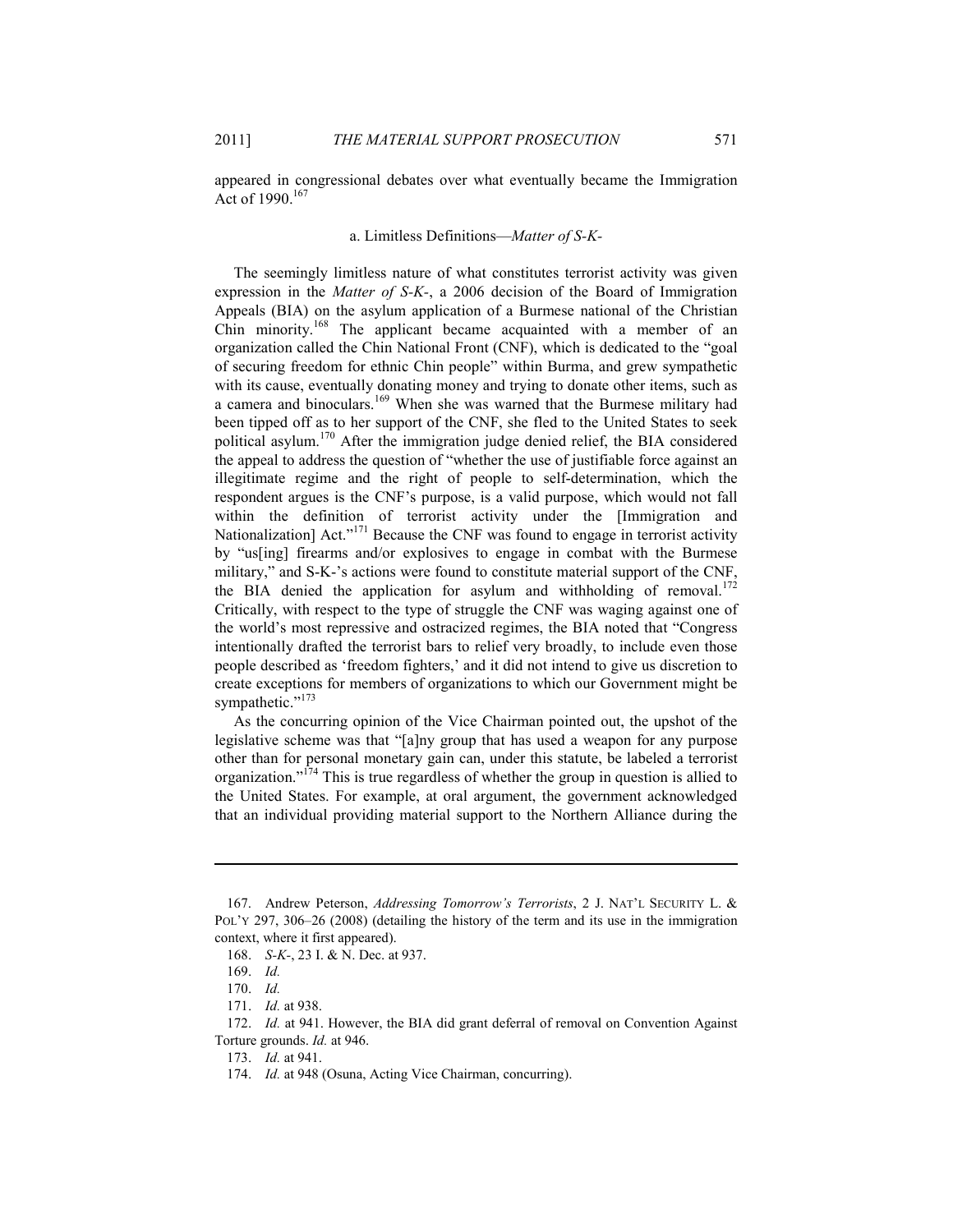1990s in its battle with the Taliban would be statutorily barred from asylum based on the material support ban.<sup>175</sup>

The result in *S-K-* is the natural outcome of treating all forms of political violence by nonstate actors as terrorism. When material support to a group resisting one of the world's most repressive governments is considered support of terrorist activity, the very notion of resistance to an oppressive regime, if it functions as the official government of a recognized state, becomes suspect by default. There is then no method to distinguish a legitimate resistance group from one that is merely engaged in illegal violence for illegitimate ends. Thus, although legitimacy stems from the people a group purports to represent, as well as international solidarity, an organization with a solid popular base or mandate and significant international support cannot and will not be able to claim that it is somehow different from a more nihilistic or extremist group that operates without such attributes. Put differently, a nonstate actor cannot engage in violence against a legitimate government without having its supporters run afoul of United States criminal and immigration law, no matter how repressive the government's conduct, and no matter if the group restricts its violence to operational military targets.<sup>176</sup>

The only way out from under the terrorist stigma is to be declared exempt in some form or another. After the BIA's first decision in *S-K-*, Congress passed an appropriations bill expanding the authority of the Secretary of Homeland Security and the Secretary of State to discretionarily grant waivers from the terrorist exclusion provisions of the Immigration and Nationality Act.<sup>177</sup> This congressional action coincided with the Secretary of Homeland Security's decision to grant a discretionary waiver to S-K- following the BIA's remand.<sup>178</sup> Additionally, certain specifically listed groups, among them the CNF, "shall not be considered to be a terrorist organization on the basis of any act or event occurring *before* the [December 26, 2007] date of enactment of this section."<sup>179</sup> Even though the government chose to make an exception for the CNF, the second BIA opinion left intact the broad definition of terrorist activity articulated in the original opinion.<sup>180</sup>

 <sup>175.</sup> *Id.* ("This despite the fact that the Northern Alliance was an organization supported by the United States in its struggle against a regime that the United States and the vast majority of governments around the world viewed as illegitimate.").

 <sup>176.</sup> This position is in line with the United States' position rejecting the applicability of the First Geneva Protocol's provisions affording legal combatant status to members of national liberation movements. *See supra* note 42 and accompanying text. However, for an argument that armed political groups should have to forswear violence, whether directed at civilian or military targets, as a method to attain international legitimacy, see Peter Margulies, *Laws of Unintended Consequences: Terrorist Financing Restrictions and Transitions to Democracy*, 20 N.Y. INT'L L. REV. 65, 95–96 (2007) ("[V]iolence of any kind is a habit. Violence against armed forces shades into violence against civilians, whether through collateral damage or through an ongoing disposition to target civilians themselves.").

 <sup>177.</sup> S-K-, 24 I. & N. Dec. 475, 476 (BIA 2008).

 <sup>178.</sup> *Id.*

 <sup>179.</sup> *Id.* at 476 & n.3 (alteration in original) (emphasis in original) (internal citations omitted).

 <sup>180.</sup> *Id.* at 476.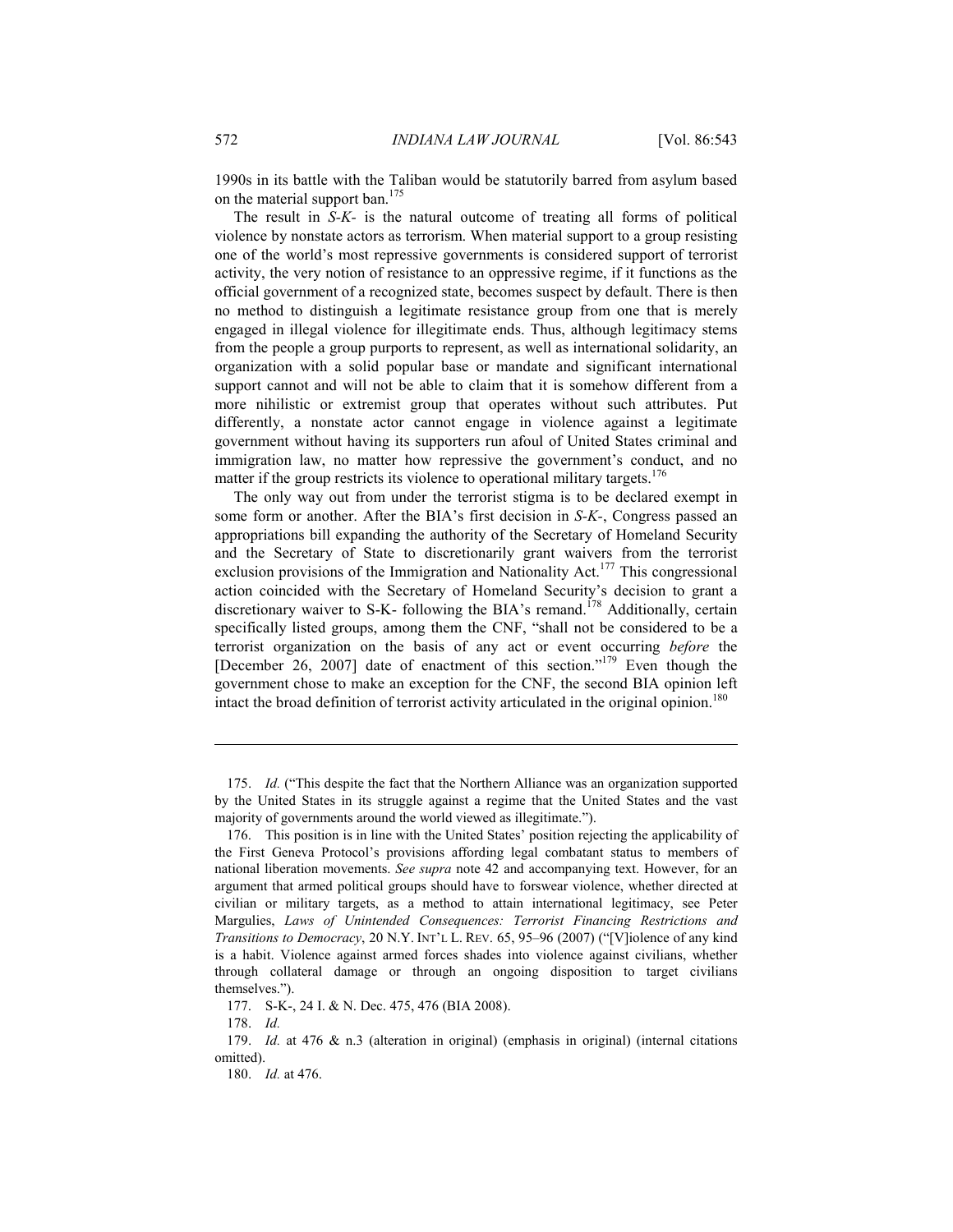1

### b. The Impossibility of Distinguishing Between Groups

Given this expansive definition of terrorist activity for designation purposes, it is not surprising that FTOs cannot avail themselves of arguments rooted in the perceived justice of their cause. Consequently, defendants in § 2339B materialsupport prosecutions cannot make arguments that sound in the popular legitimacy of the group in the area in which it operates. For example, Fawzi Mustafa Assi, a naturalized American citizen of Lebanese origin, was charged with providing material support to Hizballah, a banned FTO, in the form of night-vision goggles and other equipment that could be used for military purposes.<sup>181</sup> He attempted to argue that, inter alia, under his First Amendment right to free association, his support was intended only to assist the group in resisting the Israeli occupation of southern Lebanon and could not qualify as material support of terrorism.<sup>182</sup> The court rejected his First Amendment arguments as far too sweeping to merit consideration, in light of the government's serious concerns with stopping terrorist activity in the United States.<sup>183</sup>

While Assi's argument was too broad to be deemed acceptable, *S-K-* is not the only situation in which the definition of terrorism can seem counterintuitive. In enacting a kind of blanket ban on political violence by equating it with terrorism, curious results can ensue, even long after a designation has been mooted. For example, in 2008 it was revealed that former South African president and leader of the African National Congress (ANC), Nelson Mandela, was on a United States terrorism watch list and, as a result of that status, needed special permission to travel to the United States.<sup>184</sup> The status of the ANC and Mandela dated from the 1980s, when the State Department routinely classified the group as a terrorist organization.185 To remove him and other ANC members from the watch list required legislation by Congress that was speedily passed and signed by President George W. Bush.<sup>186</sup>

 184. Mimi Hall, *Mandela Is on U.S. Terrorist Watch List*, USA TODAY, May 1, 2008, at 2A.

 185. DAVID COLE & JAMES X. DEMPSEY, TERRORISM AND THE CONSTITUTION: SACRIFICING CIVIL LIBERTIES IN THE NAME OF NATIONAL SECURITY 117 (3d ed. 2006).

 186. *Mandela Taken Off U.S. Terror List*, BBC NEWS (July 1, 2008), http://news.bbc.co.uk/2/hi/americas/7484517.stm (noting that then-Secretary of State Rice

 <sup>181.</sup> United States v. Assi, 414 F. Supp. 2d 707, 709–11 (E.D. Mich. 2006); Paul Egan, *Terror Case Plea Dec. 6; Dearborn Man Accused of Providing Support to Hezbollah*, DETROIT NEWS, Nov. 23, 2007, at B2.

 <sup>182.</sup> *Assi*, 414 F. Supp. 2d at 711, 715.

 <sup>183.</sup> *Id.* ("To accept Defendant's First Amendment challenge under these facts would invalidate any attempt to outlaw contributions of military hardware or weaponry to any organization, no matter how heinous its actions or abhorrent its mission, so long as the donor could identify some political aim he sought to advance through his donation."). In a similar vein, in what was then a joint § 2339B and RICO conspiracy prosecution, defendant Muhammad Salah moved that the banned FTO Hamas could not be deemed as a RICO enterprise on political question grounds. United States v. Marzook, 426 F. Supp. 2d 820, 824 (N.D. Ill. 2006). The court found no bar on listing the group as a RICO enterprise and denied the motion, explicitly rejecting that Hamas, as a "political force," could not be deemed a "racketeering enterprise." *Id.* at 825.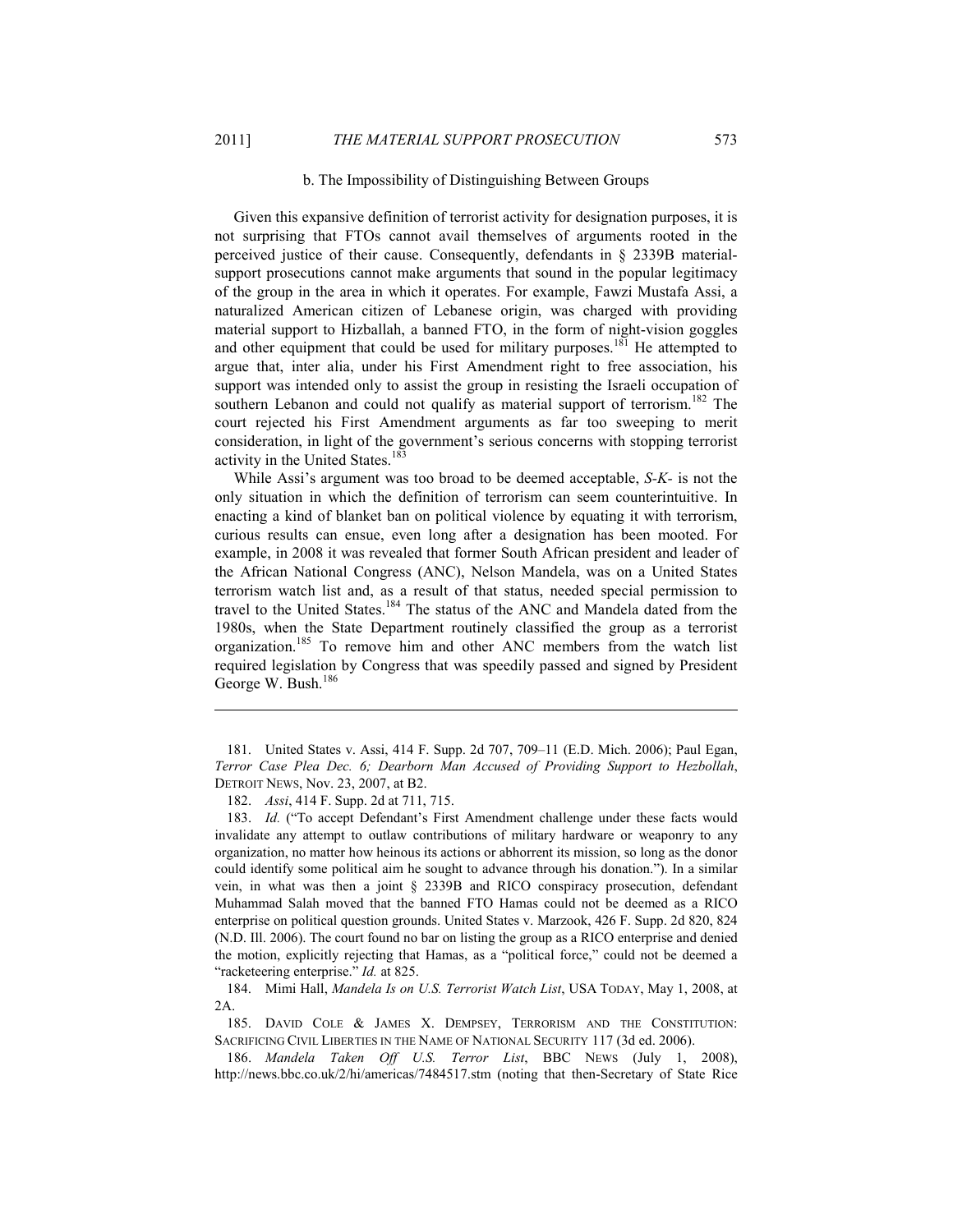Referring to Nelson Mandela and other ANC members as terrorists may seem outrageous to many, given Mandela's near-saint-like status as a courageous freedom fighter who spent twenty-seven years in prison in service of his cause.<sup>187</sup> However, it is legitimate to ponder what distinguishing factors tip the scales in favor of embarrassed congressional repudiation of terrorist status in the case of the ANC, as opposed to the consistent designation of the PMOI. The ANC, despite its having a violent armed wing, engendered massive international support and successfully managed to render apartheid South Africa a pariah state before coming to power on the heels of the first truly democratic elections in the country's history.<sup>188</sup> The PMOI is a cult-like Iranian group without any real popular support in its native country that, prior to the 2003 United States invasion of Iraq, "received all of its military assistance and most of its financial support from Saddam Hussein."<sup>189</sup> Most outside observers would recognize a distinction between these two groups, yet from a legal point of view it is not at all clear which, if any, of the two groups' attributes and histories convinced the government to render judgment one way or another. Maybe the fact that the ANC was officially legalized in South Africa changed the government's posture toward it.<sup>190</sup> When all political violence by nonstate groups is by default illegal, and where the courts refuse to allow inquiries into the State Department's determination of how a group harms national security, there is no way of knowing what standards tipped the determination in either direction. Even though most observers would be able to view the ANC and the PMOI as two completely different types of political movements, both engaged in violence that runs afoul of the definition of terrorist activity.<sup>191</sup> A serious attempt

189. STATE DEPARTMENT TERRORISM REPORT, *supra* note 152, at 314.

 190. *Id*. The fact that a group is legal where it operates is not a guarantee that it will not be listed as an FTO, however. Hizballah, the Lebanese FTO, is an officially recognized movement and political party in Lebanon, where several of its members serve in that country's parliament. *See id.* at 300 ("The Lebanese government and the majority of the Arab world, still recognize Hizballah as a legitimate 'resistance group' and political party. Hizballah has 14 elected officials in the 128-seat Lebanese National Assembly and is represented in the Cabinet by the Labor Minister, Mohammed Fneish.").

 191. The fear of regulating terrorism is inconsistent with results in cases involving foreign relations, much as the interpretations of the political offense exception to extradition in the 1980s generated differing holdings on which individuals were entitled to legal relief on that basis, prior to the extradition statute being amended to correct this anomaly. *See, e.g.*, United States v. Doherty, 786 F.2d 491, 492–93, 503 (2d Cir. 1986) (denying government's effort to seek collateral review of magistrate's denial of extradition request by the United Kingdom of IRA member charged with killing a British soldier in Belfast on the basis of the political offense exception); Eain v. Wilkes, 641 F.2d 504, 507, 522 (7th Cir. 1981) (political

was embarrassed about the situation).

 <sup>187.</sup> *See generally* ANTHONY SAMPSON, MANDELA: THE AUTHORIZED BIOGRAPHY (2000).

 <sup>188.</sup> *A Brief History of the African National Congress*, AFRICAN NATIONAL CONGRESS (2010), http://www.anc.org.za/show.php?include=docs/misc/2010/umzabalazo.html. The pattern of groups condemned as terrorist becoming legitimate political parties in the wake of armed conflict is a familiar one. *See, e.g.*, Jeremy Waldron, *Safety and Security*, 85 NEB. L. REV. 454, 489–90 (2006) ("Conversely, we know that many organizations formerly condemned as terrorist can become legitimate states, by assuming powers of government and using those powers to promote security for all its subjects, rather than using terrorist powers to promote the insecurity of, for example, the members of a colonial regime.").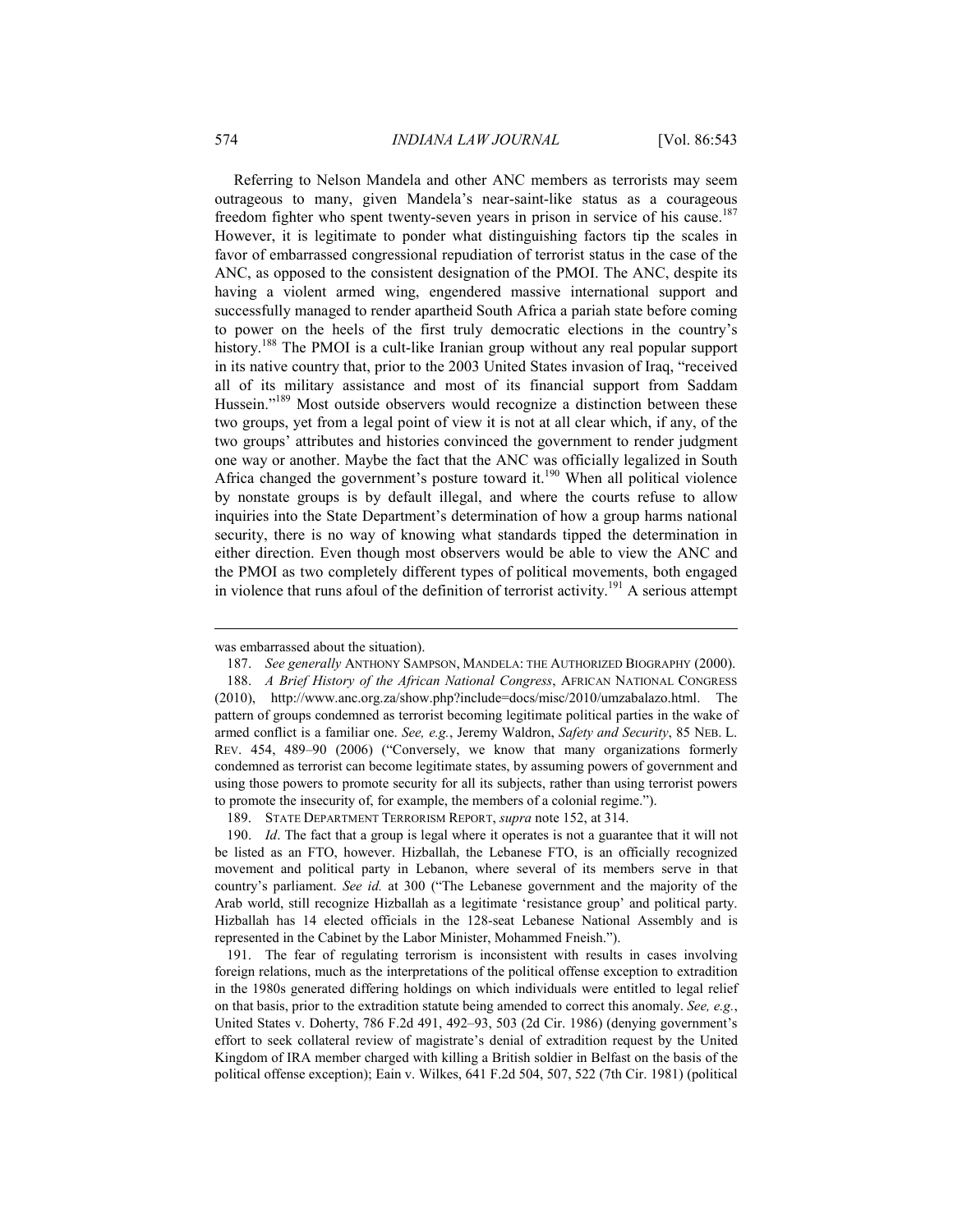1

to distinguish between the two is in order if an FTO designation is to properly serve as the basis for a criminal prosecution.<sup>192</sup> Without any standards to govern when a group should be deemed terrorist, and therefore subject to designation by "some obscure mandarin in the bowels of the State Department,"<sup>193</sup> the designation of an FTO risks being rendered something akin to an "I know it when I see it" standard.<sup>194</sup>

### c. Selectivity

A glance at the list of FTOs reveals certain patterns about what, specifically, the United States views as a threat. Of the forty-five groups currently listed as FTOs, twenty-four are Islamist in orientation, nine are focused on the Palestinian-Israeli conflict (three of which overlap with the first category), with the remainder being assorted groups involved in local conflicts around the globe, most but not all of which have some sort of leftist/communist orientation.<sup>195</sup> The focus on Islamist

 192. For a considered and nuanced proposal of when certain types of terrorism might be justified as "illegal but justifiable" under certain conditions, see Ben Saul, *Defending "Terrorism": Justifications and Excuses for Terrorism in International Criminal Law*, 25 AUSTL. YEARBOOK INT'L LAW 177 (2006) (recommending that political violence by a nonstate actor be permitted only when 1) it combats serious human rights deprivations, 2) all alternatives to violence to change the situation have been exhausted, 3) the group carrying out the violence can legitimately claim to represent the people in whose name it acts, 4) the purpose of the violence is to replace oppression with freedom, rights protection, and democracy, and 5) it must follow international humanitarian law on civilian immunity).

193. United States v. Afshari, 446 F.3d 915, 920 (9th Cir. 2006).

195. STATE DEPARTMENT TERRORISM REPORT, *supra* note 152, at 282–84.

offense exception not applicable to Palestinian allegedly involved in an attack on a market in the Israeli city of Tiberias); United States v. Mackin, 668 F.2d 122, 123–24, 137 (2d Cir. 1981) (denying government's appeal of magistrate's denial of extradition request by the United Kingdom for an IRA member charged with killing a British soldier in Northern Ireland on political offense grounds); Ahmed v. Wigen, 726 F. Supp. 389 (E.D.N.Y. 1989), *aff'd*, 910 F.2d 1063 (2d Cir. 1990) (finding a Palestinian extraditable to Israel based on attack on a bus in the West Bank—the political offense exception to extradition did not apply); *see also* Quinn v. Robinson, 783 F.2d 776, 810, 817–18 (9th Cir. 1986) (holding that target of attack is immaterial to whether offense is political, but allowing extradition based on the fact that political uprising in Northern Ireland did not apply to England, the site of the IRA's violent activity).

 <sup>194.</sup> *Cf.* Jacobellis v. Ohio, 378 U.S. 184, 197 (1964) (Stewart, J., concurring) (referring to the legal definition of obscenity). Professor Jeremy Waldron provides a thoughtful discussion of standards by which the legitimacy of a nonstate actor might be established. *See* Waldron, *supra* note 188, at 490 ("If we were wondering about the legitimacy of one of these organizations, we would have to ask whether the security of members of its community was actually enhanced by its activities . . . [taking] into account not just the benefit to members of the relevant community of measures taken against the other paramilitary group, but also the effect, both beneficial and detrimental, of measures taken by the organization against members of the very community it claimed to be protecting."). There are of course reasons why a government may want to refrain from articulating objective standards. *See* Scharf, *supra* note 149, at 370–74 (arguing that treating terrorism as the peacetime equivalent of a war crime would immunize members of terrorist groups from prosecution for attacks on military or police targets).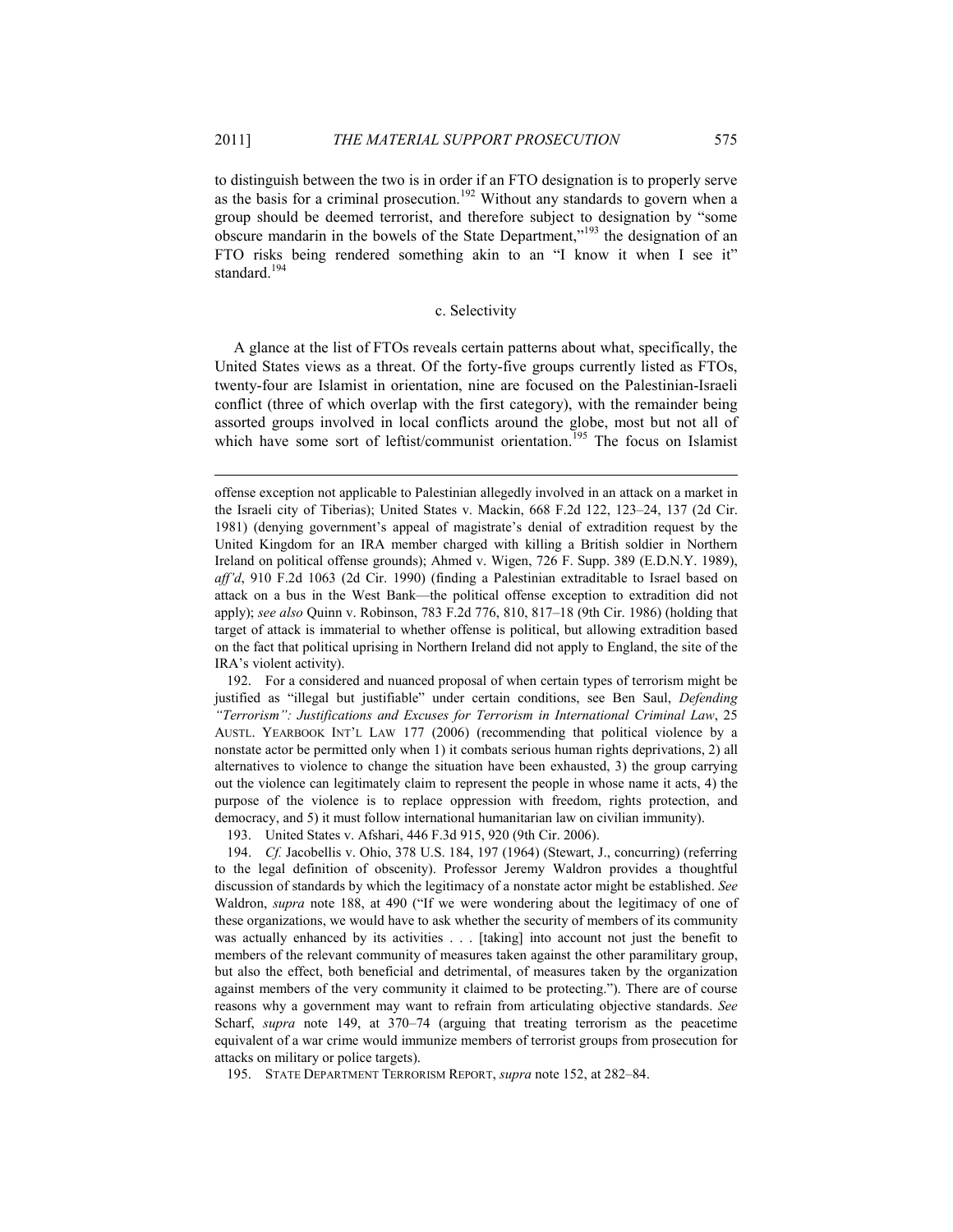groups is no surprise, as they represent the threat of the present, with the inclusion of leftist/communist groups reminding us of yesterday's threats. Clearly, the list is representative of what the State Department regards as national security threats to the United States, since no observer could reasonably argue that these forty-five organizations make up the whole or even a majority of the nonstate actors around the world engaged in some form of violent political campaign. However, a defendant in a § 2339B material support prosecution has virtually no chance of succeeding on a theory of selective prosecution, given the impossibly high standards accorded such a motion<sup>196</sup> and the emphasis placed on stopping terrorist crimes.<sup>197</sup>

\*\*\*

The implications of the designation of those groups currently listed as FTOs, when viewed in the context of the United States' overall position on political violence by nonstate actors, are far ranging indeed. Collectively, it appears that the United States, in articulating its view as to what constitutes a terrorist group, is stating that a nonstate actor is presumptively barred from engaging in violence except in those rare cases, like that of the ANC, where it can be shown that the group is engaged in legitimate resistance to impermissible oppression. In other words, the message seems to be that the era of decolonization is over and that the state, no matter how oppressive, holds a monopoly on legalized violence. Selectivity in the FTO designation process further reveals that, despite the presumptive ban on all nonstate political violence, the government believes violence is sometimes acceptable under certain circumstances. What is problematic is determining when those circumstances occur. Therefore, what is needed is an articulation of standards which would allow groups to resist state oppression in specific situations.<sup>198</sup> Perhaps some groups would never take into account what the United States recognizes as legal resistance or proscribes as illegal terrorism, but were there clear guidelines, at the very least groups might have an incentive to conform their conduct accordingly.

On the other hand, if the position really is that violence by nonstate actors is presumptively terroristic, arguments regarding the justness of an FTO's cause, while not being legally persuasive, have the potential to turn a prosecution into an argument over foreign affairs played out in front of a jury. This is most true when the link to violent activity and the criminal defendant on trial is remote or even nearly non-existent. It is at this point that the debate over standards of personal guilt comes into play.

 <sup>196.</sup> *See* United States v. Armstrong, 517 U.S. 456, 465–66 (1996) (holding that for a selective prosecution claim to be successful, a criminal defendant must make a showing that the challenged prosecutorial policy had a discriminatory effect and purpose).

 <sup>197.</sup> *See* United States v. Khan, 461 F.3d 477, 498 (4th Cir. 2006) ("The Executive branch has the right to focus its prosecutorial energies on alleged terrorists groups that present the most direct threat to the United States and its interests.").

 <sup>198.</sup> *See* Shapiro, *supra* note 103, at 597–98 (making a recommendation that groups be given a "road map" that would allow them to be removed from the FTO list, but limiting the recommendation to groups that no longer harm American interests).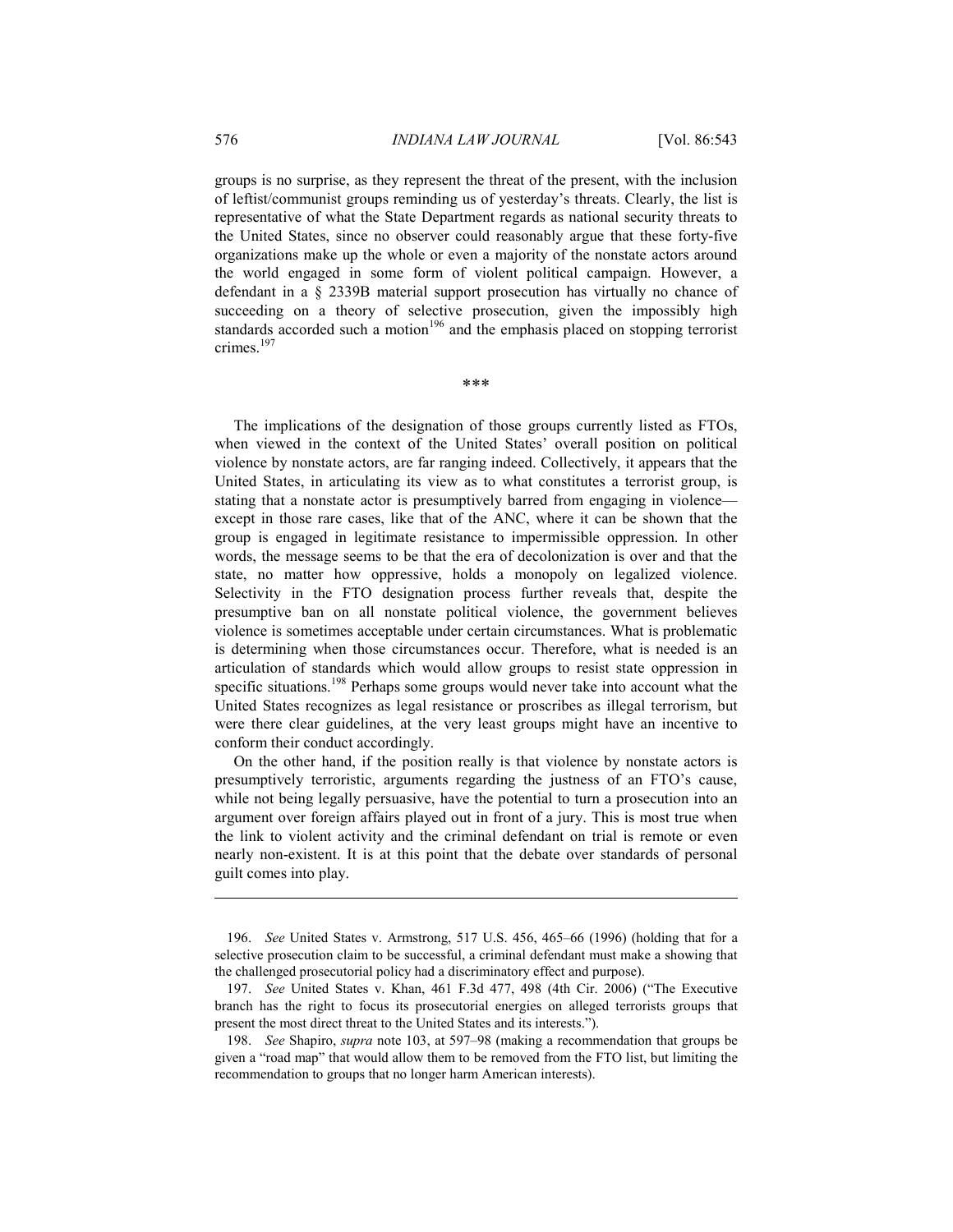# III. SUSTAINING A CONVICTION—PERSONAL GUILT STANDARDS

The issues of what standards of knowledge and intent are necessary to sustain a conviction under  $\S$  2339B have been extensively litigated.<sup>199</sup> The statutory text and legislative history of the statute had, prior to 2004, left out what "knowing" provision of material support meant, but addressed the issue of intent, with Congress making the explicit statement that "foreign organizations that engage in terrorist activity are so tainted by their criminal conduct that any contribution to such an organization facilitates that conduct."<sup>200</sup> Taken in the context of a legislative effort intended to stop the supposed rise in material aid flowing from individuals and organizations in the United States to foreign groups involved with terrorism under the guise of humanitarian assistance, Congress's proclamations seemed to effect a statutory scheme operating under a strict liability standard for those who send money and other forms of proscribed aid to banned terrorist groups, irrespective of their knowledge of the group's status or their intent as to how the aid should be used.

# *A. "Knowingly" Mens Rea Standard—Humanitarian Law Project*

In *Humanitarian Law Project v. U.S. Department of Justice* (*HLP II*),<sup>201</sup> the Ninth Circuit addressed the mens rea required to sustain a conviction on § 2339B grounds. The case involved several groups and individuals who petitioned for declaratory and injunctive relief based on their desire to provide aid to the political and humanitarian work carried out by two banned FTOs, the Kurdistan Workers' Party (PKK) and the LTTE.<sup>202</sup> In an earlier ruling in the same case, the Ninth Circuit upheld the district court's determination that § 2339B did not violate the First Amendment, and as such, did not require a showing of a defendant's specific intent to further the unlawful aims of an FTO to sustain a conviction.<sup>203</sup> On the

 <sup>199.</sup> *See infra* Part III.A.

 <sup>200.</sup> Antiterrorism and Effective Death Penalty Act of 1996, Pub. L. 104-132, § 301, 110 Stat. 1247 (1996) (making a finding, inter alia, that certain foreign terrorist groups raised funds for violent activity in the United States under humanitarian pretenses). This finding has been cited with approval by the Supreme Court, as well as several circuit courts. *See*  Holder v. Humanitarian Law Project, 130 S. Ct. 2705, 2724, 2729 (2010); United States v. Hammoud, 381 F.3d 316, 329 (4th Cir. 2004), *opinion reinstated in part*, 405 F.3d 1034 (4th Cir. 2005), *vacated*, 543 U.S. 1097 (2005); Boim v. Quranic Literacy Inst., 291 F.3d 1000, 1026–27 (7th Cir. 2002) ("Terrorist organizations use funds for illegal activities regardless of the intent of the donor, and Congress thus was compelled to attach liability to all donations to foreign terrorist organizations."); Humanitarian Law Project v. Reno (*HLP I*), 205 F.3d 1130, 1136 (9th Cir. 2000).

This finding also undergirds another key theory in the ban on material support—the fungibility of money, that is, that funds donated to a terrorist group for humanitarian purposes free up resources to carry out violent acts. *See infra* Part III.D.

 <sup>201. 352</sup> F.3d 382 (9th Cir. 2003), *vacated as superseded by statute*, 393 F.3d 902 (9th Cir. 2004).

 <sup>202.</sup> *HLP I*, 205 F.3d 1130, 1137 (9th Cir. 2000) (finding the material support terms "personnel" and "training" void on vagueness grounds).

 <sup>203.</sup> *Id.* at 1133–36; *see also Hammoud*, 381 F.3d at 328–29 (rejecting a similar First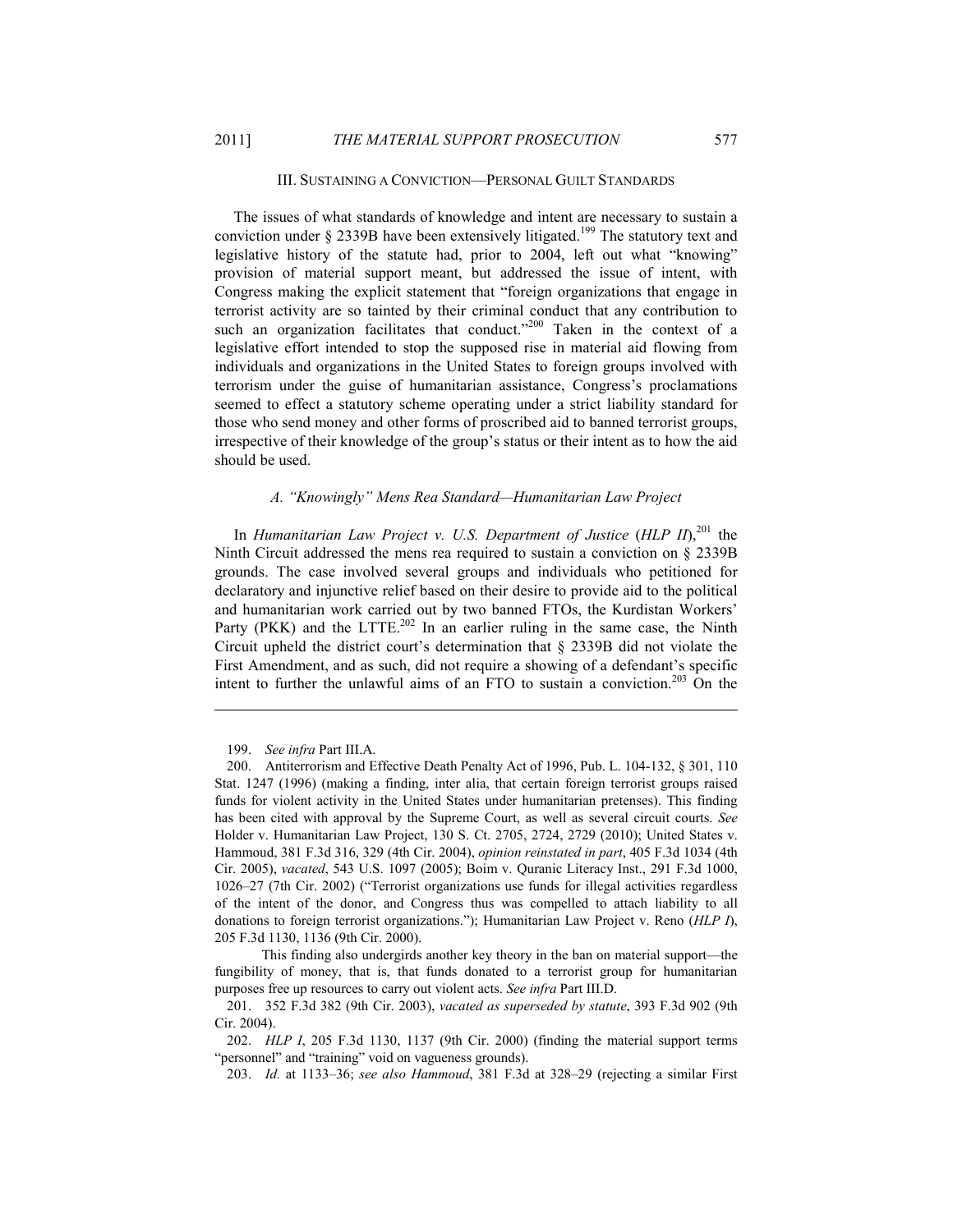issue of knowledge, *HLP II* held that, in keeping with due process concerns of personal guilt under the Fifth Amendment, a conviction under § 2339B "require[d] proof of knowledge, either of an organization's designation [as an FTO] or of the unlawful activities that caused it to be so designated."<sup>204</sup> The Ninth Circuit derived its ruling on the meaning of the term "knowingly" from the principle of statutory construction articulated by the Supreme Court that "the presumption in favor of a scienter requirement should apply to each of the statutory elements that criminalize otherwise innocent conduct."<sup>205</sup> This ruling thus came as a rejection of the government's strict liability position that an individual could be convicted upon the mere provision of material support, even without knowledge of the group's designation or terrorist activity.<sup>206</sup> In accordance with this ruling, Congress subsequently amended § 2339B to read as follows: "[a] person must have knowledge that the organization is a designated terrorist organization . . . , that the organization has engaged or engages in terrorist activity . . . , or that the organization has engaged or engages in terrorism."<sup>207</sup>

The issue of the required level of intent under Fifth Amendment due process principles closely resembles the contours of the debate on § 2339B's constitutionality under the First Amendment. In the latter context, the Supreme Court has denied a First Amendment challenge to the statute and refused to read in a requirement of specific intent to further the illegal aims of the FTO.<sup>208</sup> The debate on this same issue in the Fifth Amendment context has been a bit more complicated and has not yet been addressed by the Supreme Court.

## *B. Specific Intent Mens Rea—*United States v. Al-Arian

In *United States v. Al-Arian* ("*Al-Arian I*"), a prosecution involving, inter alia, various material support charges against four defendants accused of operating the North American cell of the Palestinian Islamic Jihad (PIJ), the United States District Court for the Middle District of Florida held that, for § 2339B to be constitutional, it had to read into the statute a requirement that a defendant have had a specific intent to further the illegal aims of the FTO as one of the elements for conviction.209 The *Al-Arian* court's position on a scienter requirement represents the minority view of what constitute the elements of establishing criminal liability

Amendment challenge). This ruling was ultimately upheld by the Supreme Court. *See Holder*, 130 S. Ct. at 2717–18.

 <sup>204.</sup> *HLP II*, 352 F.3d at 402–03. This standard also underscores the political calculations that go into an FTO designation. For example, there may be several Cuban exile groups based in the United States that engage in violent activities of similar or greater magnitude than groups on the FTO list. While knowing full well their violent activities, an individual providing material support to those Cuban groups would never expect the groups to be designated as FTOs, largely based on political considerations.

 <sup>205.</sup> United States v. X-Citement Video, 513 U.S. 64, 72 (1994).

 <sup>206.</sup> *HLP II*, 352 F.3d at 397.

<sup>207. 18</sup> U.S.C.  $\S 2339B(a)(1)$  (2006) (as amended by the Intelligence Reform and Terrorism Prevention Act of 2004 (IRTPA), Pub. L. No. 108-458, 118 Stat. 3638).

 <sup>208.</sup> *See Holder*, 130 S. Ct. at 2717–18.

 <sup>209.</sup> *Al-Arian I*, 308 F. Supp. 2d 1322, 1335–39 (M.D. Fla. 2004).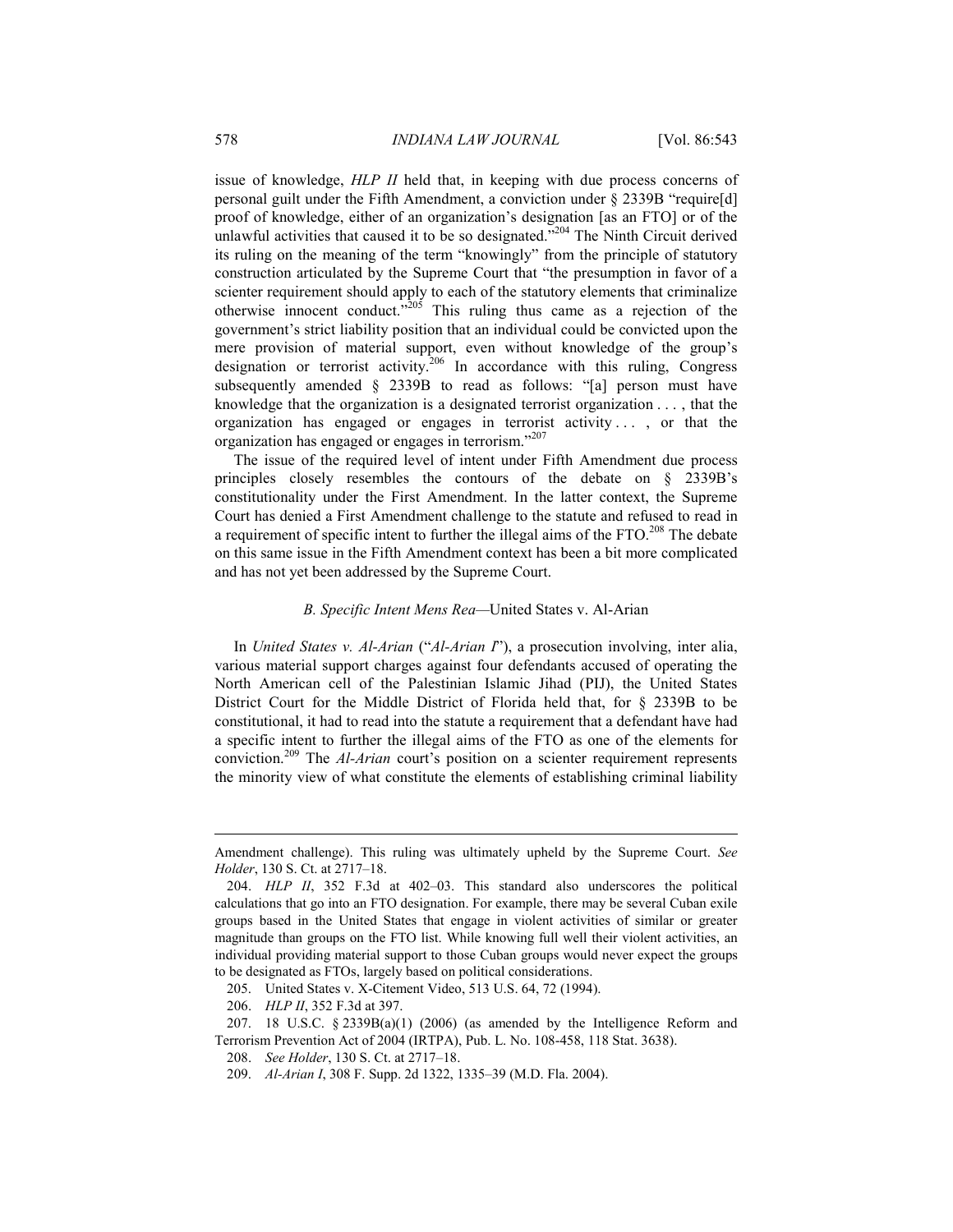under  $\S$  2339B, as no other court has adopted their holding.<sup>210</sup> In the first instance, while it adopted the *HLP* court's requirement that the defendant know of an FTO's designation or terrorist activities, the court disagreed with the Ninth Circuit's reluctance to extend the Supreme Court presumption, spelled out in *United States v. X-Citement Video*, of a scienter requirement to the material support element of the statute.<sup>211</sup> In the court's opinion, a failure to do so would lead to absurd results. The court posited the hypothetical of a cab driver with no connection to an FTO giving a ride to an individual he knew to be a member of an FTO as an example of imposing criminal liability for what was otherwise innocent conduct.<sup>212</sup> Second, the court noted that extending the scienter requirement to the material support prong allowed § 2339B to be salvaged from a rash of vagueness challenges as to what constitutes material support and also avoided the criminalization of innocent conduct.213 Even in ruling that a specific intent was necessary, however, the *Al-Arian* court was quick to point out that it did not believe it had created an insurmountable burden for the government because, for example, "a jury could infer a specific intent when a defendant knows that the organization continues to commit illegal acts and the defendant provides funds to that organization knowing that money is fungible and, once received, the donee can use the funds for any purpose it chooses."<sup>214</sup> The court also ended this section of its opinion on a somewhat defensive note, albeit one that recalled Congress's intent in passing § 2339B: "This opinion in no way creates a safe harbor for terrorists or their supporters to try and avoid prosecution through utilization of shell 'charitable organizations' or by directing money through the memo line of a check towards lawful activities."<sup>215</sup>

1

 213. *Id.* at 1338. The Supreme Court recently upheld the statute in the face of vagueness challenges to several of its provisions, despite disparate holdings in the lower courts. *See Holder*, 130 S. Ct. at 2718–22, *overruling* Humanitarian Law Project v. Mukasey (*HLP III*), 552 F.3d 916, 928–30 (9th Cir. 2009) (finding ban on "training," "service," and "other specialized knowledge" provided as "expert advice or assistance" void for vagueness); United States v. Sattar, 272 F. Supp. 2d 348, 358–59 (S.D.N.Y. 2003) (finding ban on "personnel" void for vagueness). *But see* United States v. Goba (*Goba I*), 220 F. Supp. 2d 182, 193–94 (W.D.N.Y. 2002) (finding term "personnel" not unconstitutionally vague based on the reasoning of *United States v. Lindh*, 212 F. Supp. 2d 541, 573–77 (E.D. Va. 2002)), *denying motion for revocation of detention order*, 240 F. Supp. 2d 242 (W.D.N.Y. 2003). To the extent that "personnel" and "training" were used as tools to prosecute individuals who had received military training abroad at the hands of an FTO, in December 2004 Congress passed 18 U.S.C. § 2339D as part of IRTPA, which made it a crime to receive such training. This new statute presumably does away with those attempts to prosecute individuals who received training as materially supporting an FTO by receipt of "training" and "providing" themselves as "personnel." *See* Chesney, *supra* note 13, at 58–61, 77–81 (discussing cases and recommending a statutory ban on military training at the hands of FTOs).

 214. *Al-Arian I*, 308 F. Supp. 2d at 1339. The fungibility of money theory was also articulated in the First Amendment context by the opinion in *HLP I*, 205 F.3d 1130, 1136 (9th Cir. 2000). This theory is discussed further in Part III.D.

215. *Al-Arian I*, 308 F. Supp. 2d at 1339.

 <sup>210.</sup> *See infra* Part III.C.

 <sup>211.</sup> *Al-Arian I*, 308 F. Supp. 2d at 1335–39.

 <sup>212.</sup> *Id.* at 1337–38.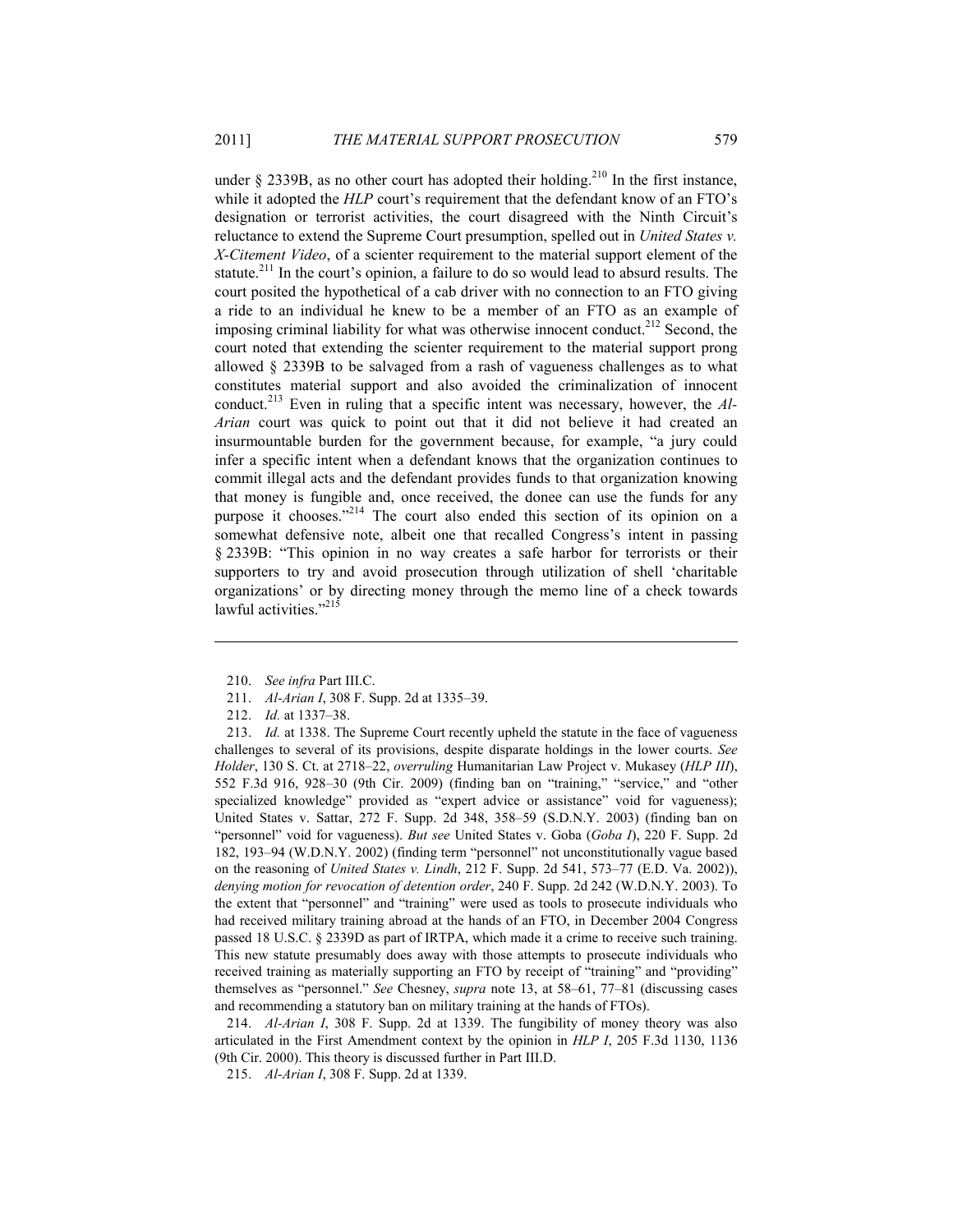The court subsequently expanded on its ruling in denying the government's motion to reconsider the issue of a scienter requirement.<sup>216</sup> Specifically, the court referenced the Supreme Court's decision in *Scales v. United States*, which involved the prosecution of an individual charged with unlawful membership in the Communist Party, a group that had as one of its aims the overthrow of the United States government.<sup>217</sup> The court cited the following language from *Scales* in support of its adoption of a specific intent standard in the § 2339B context:

'In our jurisprudence guilt is personal, and when imposition of punishment on a status *or on conduct* can only be justified by reference to the relationship of that status *or conduct* to other concededly criminal activity . . . that relationship must be sufficiently substantial to satisfy the concept of personal guilt in order to withstand attack under the Due Process Clause of the Fifth Amendment.<sup>218</sup>

The court reasoned that the Supreme Court's pronouncement on the topic could not be confined only to membership statutes and stated, "[t]he Court held that when criminality and punishment are justified by a relationship to others' conduct, that relationship must be sufficiently substantial to constitutionally support criminal liability."<sup>219</sup> As with its previous ruling, the court posited a hypothetical of an FTO member whose own conduct was entirely innocent but who could be found guilty under the statute based on his association with another FTO member engaged in the group's illegal activity.<sup>220</sup> The court concluded its opinion by indicating that it would be forced to change both its vagueness and First Amendment analyses of § 2339B—implying that all or large sections of the statute would be deemed unconstitutional—if it declined to read in the specific intent requirement it proposed.221

220. *Id*.

 <sup>216.</sup> *See* United States v. Al-Arian (*Al-Arian II*), 329 F. Supp. 2d 1294, 1298–1300 (M.D. Fla. 2004).

 <sup>217.</sup> *Id*. at 1299–1300 (citing Scales v. United States, 367 U.S. 203, 205–06 (1961)).

 <sup>218.</sup> *Id.* at 1299 (alteration in original) (emphasis in original) (quoting *Scales*, 367 U.S. at 224–25).

 <sup>219.</sup> *Id.* at 1300*.*

 <sup>221.</sup> *Id.* at 1300–05. The court also reiterated its statement that the specific intent requirement should not hinder the government's anti-terrorism efforts, nor should it create a "safe harbor" for terrorists. *Id.* at 1305. The court also wavered somewhat in ruling that the material support provided was with the knowledge that the recipient "*could or would* utilize the support to further the illegal activities of the entity." *Id.* at 1298 (emphasis added). By contrast, its prior ruling in *Al-Arian I* simply established that the specific intent requirement mandated that the support provided "*would* further the illegal activities" of the FTO. *Al-Arian I*, 308 F. Supp. 2d 1322, 1339 (M.D. Fla. 2004) (emphasis added). In the end, the court's jury instruction on the material support charges left the standard at "would." Jury Instruction No. 25 at 42, United States v. Al-Arian, No. 8:03-CR-77-T-30-TBM (M.D. Fla. Nov. 15, 2005), ECF No. 1431.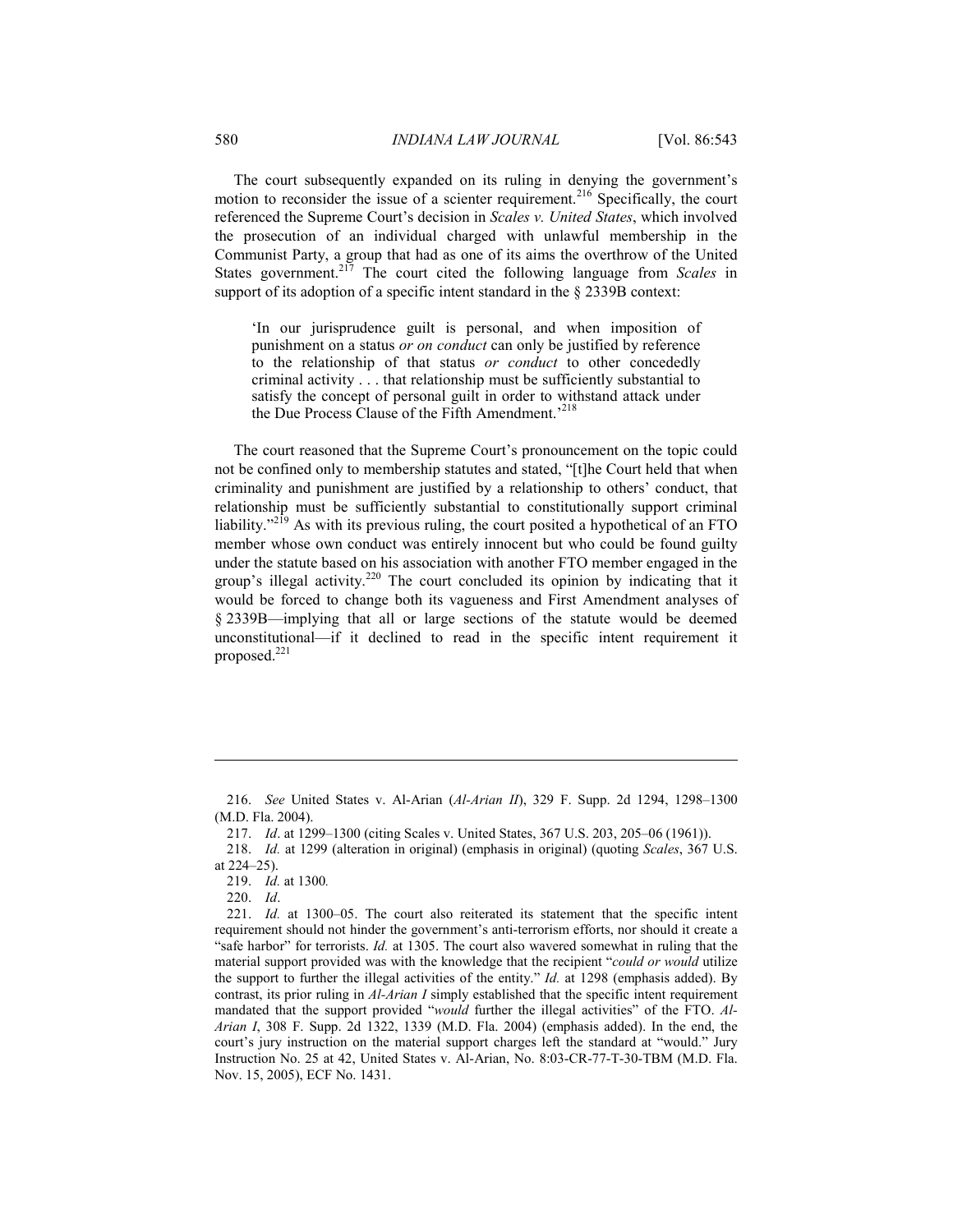1

### *C.* Al-Arian*'s Rulings Rejected*

The only other court to adopt a specific intent requirement in the § 2339B context occurred in the case of *United States v. Al-Hussayen*, a District of Idaho case in which a Saudi graduate student at the University of Idaho was charged with providing material support to a banned FTO via his administration of various websites.222 Since the *Al-Arian* decisions were issued, a growing number of courts have directly refuted their holdings by issuing opinions finding that due process personal guilt concerns do not mandate a specific intent requirement to further the illegal activities of an FTO under the statute.<sup>223</sup> Each court's decision employs similar reasoning and makes a number of separate points, which run as follows.

With respect to the *Al-Arian* court's reliance on the holding in *Scales*, the statute at issue in the latter case dealt directly with the issue of membership, thereby threatening legally protected association or membership but not the affirmative conduct of providing material support to a banned organization.<sup>224</sup> In this regard, the requirement that a defendant know that the group being supported was an FTO or engaged in terrorist activity suffices to meet any due process personal guilt concerns.<sup>225</sup> Congress recognized this reasoning in late 2004 when it purposefully added such a knowledge requirement via the Intelligence Reform and Terrorism Prevention Act (IRTPA) but pointedly declined to make any mention of a specific

 224. *See Paracha*, 2006 WL 12768 at \*26–27 (citing *Scales v. United States*, 367 U.S. 203, 205 (1961) (discussing the Smith Act as compared to 18 U.S.C. § 2339B)).

 <sup>222.</sup> *See* Alan F. Williams, *Prosecuting Website Development Under the Material Support to Terrorism Statutes: Time to Fix What's Broken*, 11 N.Y.U. J. LEGIS. & PUB. POL'Y 365, 367–73 (2008); *see also* Jury Instruction No. 37 at 40, United States v. Al-Hussayen, No. CR03-048-C-EJL (D. Idaho June 1, 2004), ECF No. 660. The defendant was ultimately acquitted on the material support charges. Williams, *supra*, at 378. Judge Roger Gregory of the Fourth Circuit also adopted the *Al-Arian* court's reading of § 2339B in his dissenting opinion in *United States* v. *Hammoud*, 381 F.3d 316, 376–81 (4th Cir. 2004) (Gregory, J., dissenting), *vacated*, 543 U.S. 1097 (2005).

 <sup>223.</sup> *See, e.g.*, *HLP III*, 552 F.3d 916, 924–27 (9th Cir. 2007), *aff'd in part*, 130 S. Ct. 2705 (2010); United States v. Taleb-Jedi, 566 F. Supp. 2d 157, 177–80 (E.D.N.Y. 2008); United States v. Warsame, 537 F. Supp. 2d 1005, 1020–22 (D. Minn. 2008); United States v. Assi, 414 F. Supp. 2d 707, 719–24 (E.D. Mich. 2006); United States v. Paracha, No. 03 CR 1197(SHS), 2006 WL 12768, at \*25–30 (S.D.N.Y. Jan. 3, 2006), *aff'd*, 313 F. App'x 347 (2d Cir. 2008); Linde v. Arab Bank, 384 F. Supp. 2d 571, 585–87 & n.11 (E.D.N.Y. 2005); United States v. Marzook, 383 F. Supp. 2d 1056, 1068–70 (N.D. Ill. 2005). For an extended discussion of *Scales*, see Chesney, *supra* note 13, at 66–71; David H. Pendle, Comment, *Charity of the Heart and Sword: The Material Support Offense and Personal Guilt*, 30 SEATTLE U. L. REV. 777, 786–802 (2007); Benjamin Yaster, Note, *Resetting* Scales*: An Examination of Due Process Rights in Material Support Prosecutions*, 83 N.Y.U. L. REV. 1353 (2008).

 <sup>225.</sup> *See HLP III*, 552 F.3d at 925, 927; *Marzook*, 383 F. Supp. 2d at 1070 ("[A]s Defendant points out, a donor could contribute material support with impunity to any number of organizations that engage in 'terrorist' activity, so long as the Secretary of State has not designated the recipient a 'foreign terrorist organization.' Thus, the criminalizing fact—the fact that separates innocent conduct from criminal—is that the individual provided material support *to an organization that has been designated an FTO*." (emphasis in original)).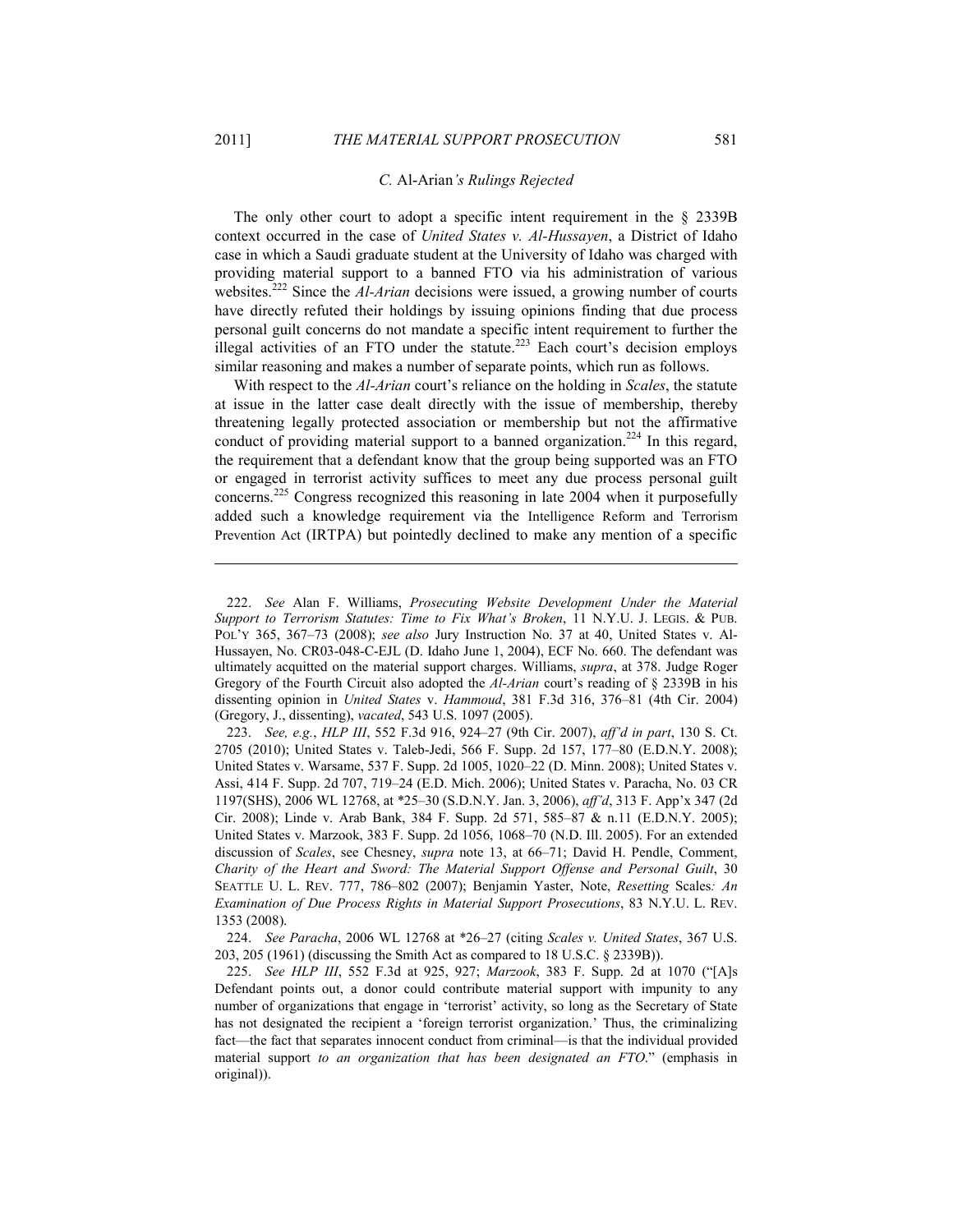intent requirement in the wake of the *Al-Arian* decisions.<sup>226</sup> That the Ninth Circuit also declined to adopt a scienter requirement regarding material support—as opposed to the FTO designation—further militates in support of this position.<sup>227</sup> A scienter requirement is further contradicted by the fact that Congress enacted § 2339B to close the loophole left open by § 2339A, which allowed for the continued flow of aid to terrorist groups under the guise of humanitarian or charitable activity. Congress also stated that the purpose of § 2339B was to end this phenomenon, regardless of donor's intent.228 Congress took these actions after hearing testimony from advocates who urged it to adopt a specific intent standard. The advocates feared that without such a standard, § 2339B would chill donations of aid by American Muslims, who have a religious obligation to give a certain amount of their income as charity on a yearly basis—a point that serves only to strengthen the argument against the scienter requirement.<sup>229</sup>

### *D. The Limits of "Money Is Fungible"*

Academic commentators have divided on what personal guilt standard should govern in material support prosecutions under  $\S$  2339B.<sup>230</sup> The application of the law is less controversial when it is used to prosecute individuals engaged in activities that are much more likely to fund violence. For example, when an individual is charged with supporting Al-Qaeda, the link between material support and violence is strong because the goals of the organization are all violent.<sup>231</sup> The

 230. *See* Abrams, *supra* note 87, at 21 (recommending the adoption of a knowledge plus substantial aid standard for criminal liability under § 2339B); Chesney, *supra* note 13, at 84– 85 (recommending the adoption of, inter alia, a recklessness standard as a lesser state of culpability for those without the requisite specific intent to further an FTO's illegal activities); David Cole, *Out of the Shadows: Preventive Detention, Suspected Terrorists, and War*, 97 CALIF. L. REV. 693, 724–25 (2009) [hereinafter Cole, *Out of the Shadows*] (advocating a specific intent standard); Pendle, *supra* note 223, at 778–79 (recommending a recklessness standard); *see also* Sahar Aziz, Note, *The Laws on Providing Material Support to Terrorist Organizations: The Erosion of Constitutional Rights or a Legitimate Tool for Preventing Terrorism?*, 9 TEX. J. C.L. & C.R. 45, 89 (2003) (recommending a specific intent standard).

231. David Cole, *The New McCarthyism: Repeating History in the War on Terrorism*, 38

 <sup>226.</sup> *HLP III*, 552 F.3d at 927.

 <sup>227.</sup> *Id.* at 925 ("In December 2004, Congress passed IRTPA that revised AEDPA to essentially adopt our reading of AEDPA section 2339B to include a knowledge requirement.").

 <sup>228.</sup> *See id.*; *Paracha*, 2006 WL 12768 at \*28; *Marzook*, 383 F. Supp. 2d at 1070.

 <sup>229.</sup> *See* Humanitarian Law Project v. Gonzales, 380 F. Supp. 2d 1134, 1146 (C.D. Cal. 2005) (citing *Comprehensive Antiterrorism Act of 1995: Hearing on H.R. 1710 Before the H. Comm. on the Judiciary*, 104th Cong. 316 (1995) (statement of Gregory T. Nojeim, Legislative Counsel, American Civil Liberties Union); *Comprehensive Antiterrorism Act of 1995: Hearing on H.R. 1710 Before the H. Comm. on the Judiciary*, 104th Cong. 440 (1995) (statement of Azizah Y. Al-Hibri, Ph.D., National Advisory Board, American Muslim Council); *Comprehensive Antiterrorism Act of 1995: Hearing on H.R. 1710 Before the H. Comm. on the Judiciary*, 104th Cong. 420 (1995) (statement of Khalil E. Jahshan, Executive Director, National Association of Arab Americans)).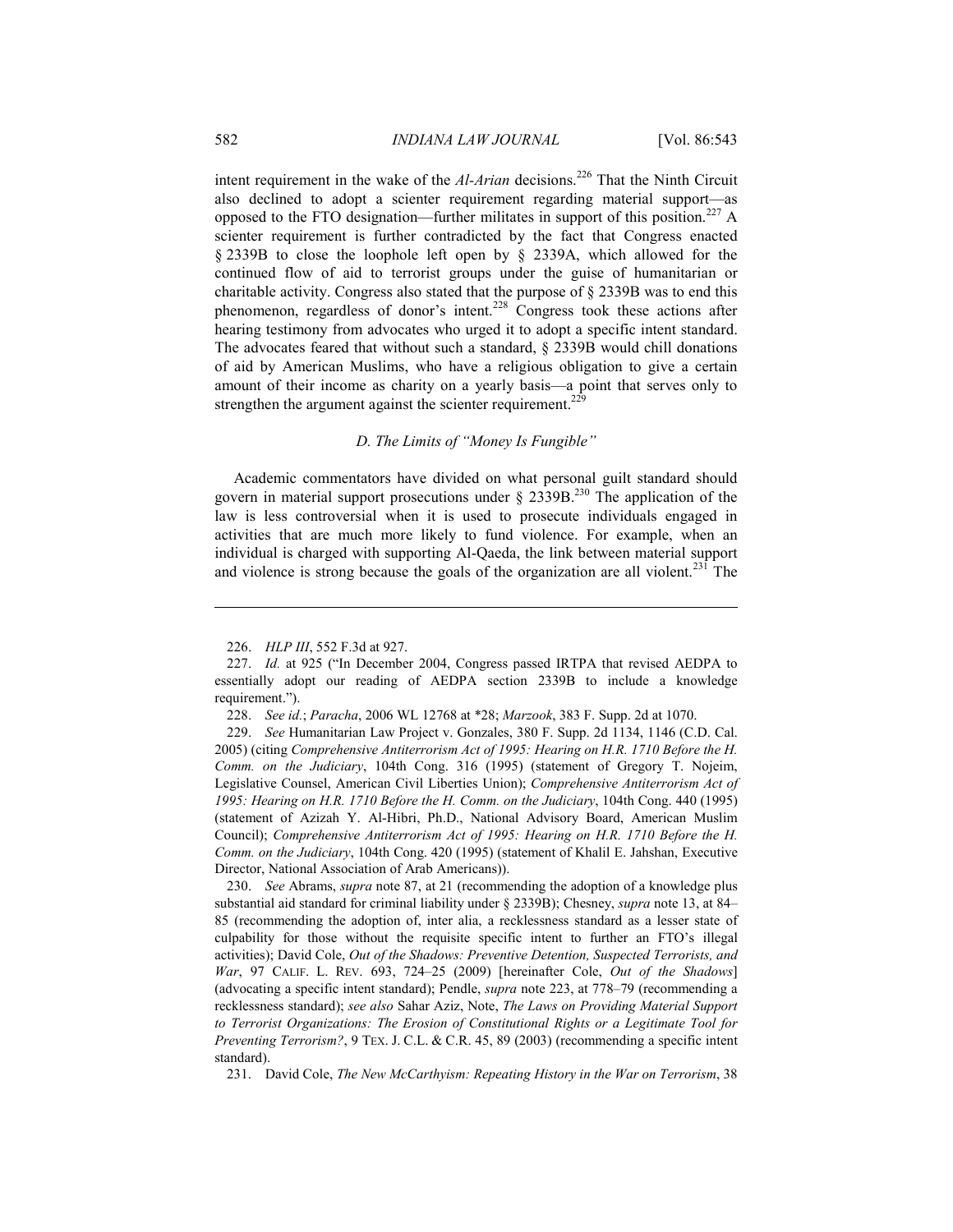true challenge in the law's use lies in prosecuting individuals when (1) they are charged with supporting legitimate charitable activities, which, but for the group's designation, would be completely lawful, and (2) the charged individuals have no connection to violent activity.

The theory underpinning such prosecutions is the idea that money is fungible. Take this prominent and often-cited passage from *HLP I*, which states:

[A]ll material support given to such organizations aids their unlawful goals. Indeed, as the government points out, terrorist organizations do not maintain open books. Therefore, when someone makes a donation to them, there is no way to tell how the donation is used. Further, as amicus Anti-Defamation League notes, even contributions earmarked

HARV. C.R.-C.L. L. REV. 1, 14 (2003) [hereinafter Cole, *The New McCarthyism*] ("An organization like Al Qaeda may present a special case, for it does not appear to have legal purposes at all. Unlike, say, the Irish Republican Army, the Palestinian Liberation Organization, or the ANC, groups with political agendas that use violent means among many others, Al Qaeda appears to do little more than plot, train for, and conduct terrorism. But if that is the case, we do not need guilt by association. It ought to be relatively simple to establish that when an individual affirmatively supports Al Qaeda, he intends to support its terrorist ends, because Al Qaeda has few if any other ends."); *see e.g.*, United States v. Warsame, 537 F. Supp. 2d 1005, 1015 (D. Minn. 2008) ("Al Qaeda is not a political advocacy group.").

 The link between material support and violence is true both when individuals go to trial and when they plead guilty, even when the plea does not reference Al-Qaeda. *See* United States v. Arnaout (*Arnaout II*), 431 F.3d 994, 1002–03 (7th Cir. 2005) (finding that a statute on promoting or aiding terrorism applied broadly to activities involved in promoting terrorism crimes), *aff'd*, 323 F. App'x 458 (7th Cir. 2009); United States v. Faris, 388 F.3d 452, 457–58 (4th Cir. 2004) (upholding denial of motion to withdraw plea of materially supporting Al-Qaeda by attending military training camp), *vacated*, 544 U.S. 916 (2005); United States v. Ali, No. CRIM.A.1:05-53, 2006 WL 1102835, at \*3–4 (E.D. Va. Apr. 17, 2006) (materially supporting Al-Qaeda), *rev'd*, 528 F.3d 210 (4th Cir. 2008); United States v. Khan, 309 F. Supp. 2d 789, 820 (E.D. Va. 2004) (conspiracy to provide material support to Al-Qaeda), *aff'd*, 461 F.3d 477 (4th Cir. 2006); United States v. Goba (*Goba II*), 240 F. Supp. 2d 242, 244 (W.D.N.Y. 2003) (denying bail to "Lackawanna Six" defendants, who were charged with materially supporting Al-Qaeda on the basis of attending training camps in Afghanistan run by the group); United States v. Lindh, 212 F. Supp. 2d 541, 545–46 (E.D. Va. 2002) (summarizing allegations); Superseding Indictment at 3–4, United States v. Hayat, No. 05-240 GEB (E.D. Cal. Sept. 22, 2005); Eric Lichtblau, *Charity Leader Accepts a Deal in a Terror Case*, N.Y. TIMES, Feb. 11, 2003, at A1 (describing Arnaout's plea in which he denied all links to Al-Qaeda, despite the government's insistence that he served as a major financier of Osama Bin Laden and noting that hearsay linking Arnaout to Al-Qaeda was held inadmissible by the court); Jerry Markon, *"Va. Jihad" Case Hailed as Key in War on Terror*, WASH. POST, June 8, 2006, at A03 (describing the "paintball" case, a prosecution of American Muslims accused of training to fight with Lashkar-i-Taiba, a banned FTO, which contained allegations of conspiracy to materially support terrorists); Press Release, U.S. Department of Justice, United States Attorney Eastern District of Virginia (Apr. 26, 2005), *available at* http://www.justice.gov/usao/vae/Pressreleases/04-AprilPDFArchive/05/ 42605TimimiPR.pdf (detailing Ali Al-Timimi's conviction for attempting to aid the Taliban, among other things); *see also* Mark Arax, *The Agent Who Might Have Saved Hamid Hayat*, L.A. TIMES, May 28, 2006, I.16 (Magazine), at 16 (reporting jury's verdict of guilty as to Hamid and declaration of a mistrial as to his father).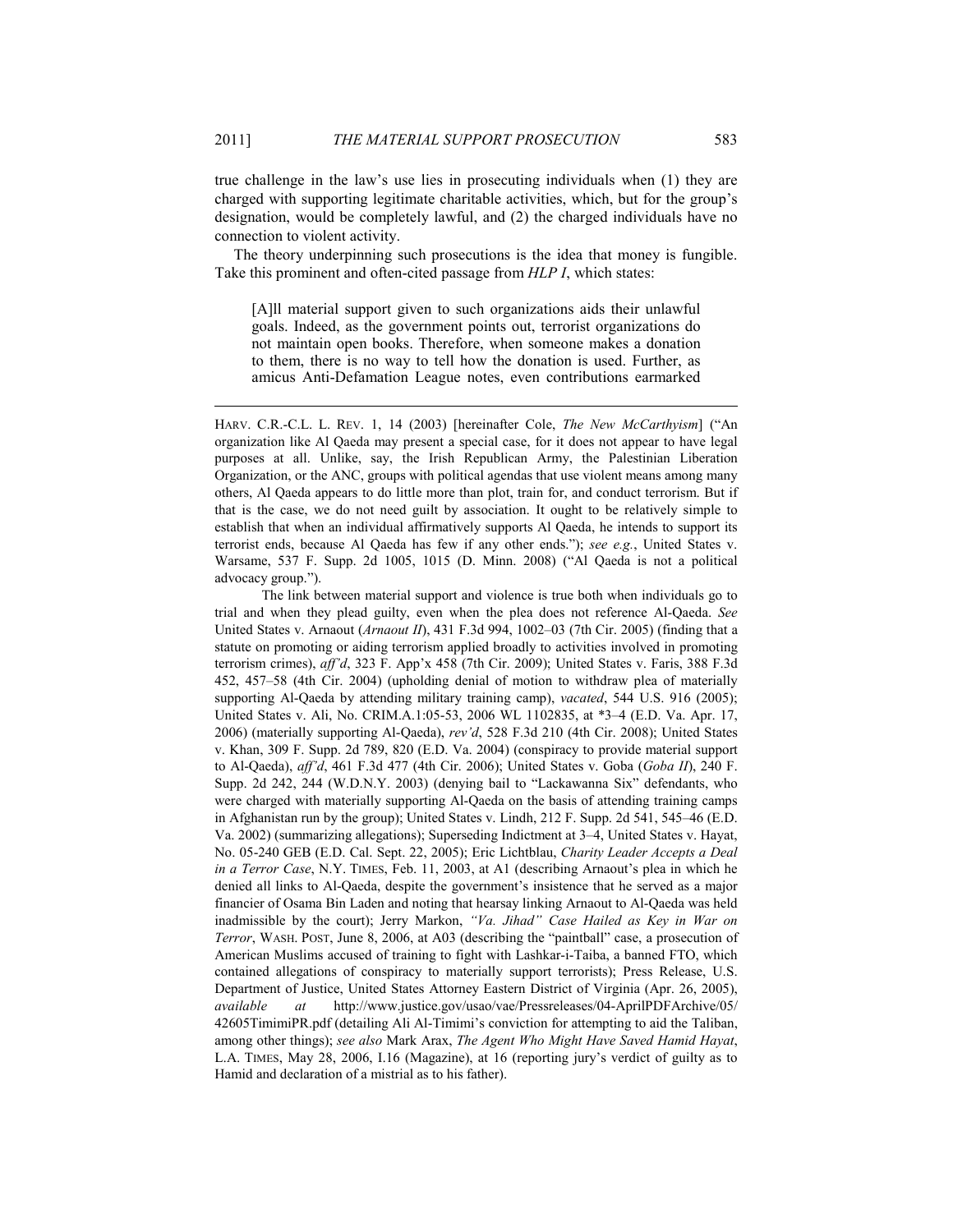for peaceful purposes can be used to give aid to the families of those killed while carrying out terrorist acts, thus making the decision to engage in terrorism more attractive. More fundamentally, money is fungible; giving support intended to aid an organization's peaceful activities frees up resources that can be used for terrorist acts. We will not indulge in speculation about whether Congress was right to come to the conclusion that it did. We simply note that Congress has the factfinding resources to properly come to such a conclusion. Thus, we cannot say that AEDPA is not sufficiently tailored.<sup>232</sup>

Based on the Congressional record, the assertion that terrorist groups operate in a monolithic manner, to the degree that a dollar sent for peaceful or humanitarian activities frees up a dollar for violence, is questionable in and of itself.<sup>233</sup> However, even assuming that the factual assertions behind the "money is fungible" theory are correct, § 2339B prosecutions, when raising the specter of despised and demonized terrorist groups, can threaten to take the theory well beyond even the outer limits of what is constitutional, thereby risking turning the courtroom into an arena for a referendum on questions of foreign policy.<sup>234</sup>

 232. 205 F.3d 1130, 1136 (9th Cir. 2000) (internal citations omitted). See *United States*  v. *Hammoud*, 381 F.3d 381, 329 (4th Cir. 2004), *vacated*, 543 U.S. 1097 (2005), and *United States v. Marzook*, 383 F. Supp. 2d 1056, 1068 (N.D. Ill. 2005), for examples of later cases quoting *HLP I*. *See also* United States v. Al-Arian, 280 F. Supp. 2d 1345, 1351 (M.D. Fla. 2003) ("Thus, while these Defendants did not plan the attacks, the government argues they supported them, applauded the PIJ's tactics, promoted its activities and organization, raised monies to fund its terror operations, and gave succor to the families of bombers in order to encourage a policy designed to entice new human weapons.").

 For similar reasoning in the context of a civil case construing the same statutory scheme, see *Boim v. Holy Land Found. for Relief & Dev.*, 549 F.3d 685, 698 (7th Cir. 2008) ("If Hamas budgets \$2 million for terrorism and \$2 million for social services and receives a donation of \$100,000 for those services, there is nothing to prevent its using that money for them while at the same time taking \$100,000 out of its social services 'account' and depositing it in its terrorism 'account.' . . . Anyone who knowingly contributes to the nonviolent wing of an organization that he knows to engage in terrorism is knowingly contributing to the organization's terrorist activities."), *cert. denied*, 130 S. Ct. 458 (2009).

 233. Professor David Cole has been the most consistent and thorough critic of the material support ban in both his academic writings and legal advocacy. *See* Cole, *The New McCarthyism*, *supra* note 231, at 12 ("The legislative history of the material support law contains not one word of testimony about even a single terrorist organization's finances, much less all 'foreign organizations that engage in terrorist activity.' A congressional 'finding' that 'domestic political parties that engage in illegal conduct are so tainted by their criminal conduct that any contribution facilitates that conduct' surely would not authorize imposing guilt by association on support of domestic groups. . . . [I]t simply does not follow that all organizations that use or threaten to use violence will turn any donation that supports their lawful activities into money for terrorism.").

 234. *See, e.g.*, Rudolph Bush & Azam Ahmed, *Hamas Suspects Defended*, CHI. TRIB., Jan. 11, 2007, Metro, at 1 ("Wednesday's arguments by the defense attorneys were steeped in the history of the Palestinian-Israeli conflict and the hardships they say the Palestinians have endured. . . . Ashqar's attorney, William Moffitt, compared the struggle of Palestinians to historic fights against repression, from the American Revolution to the civil rights movement. He showed jurors a mock 'wanted' poster charging George Washington with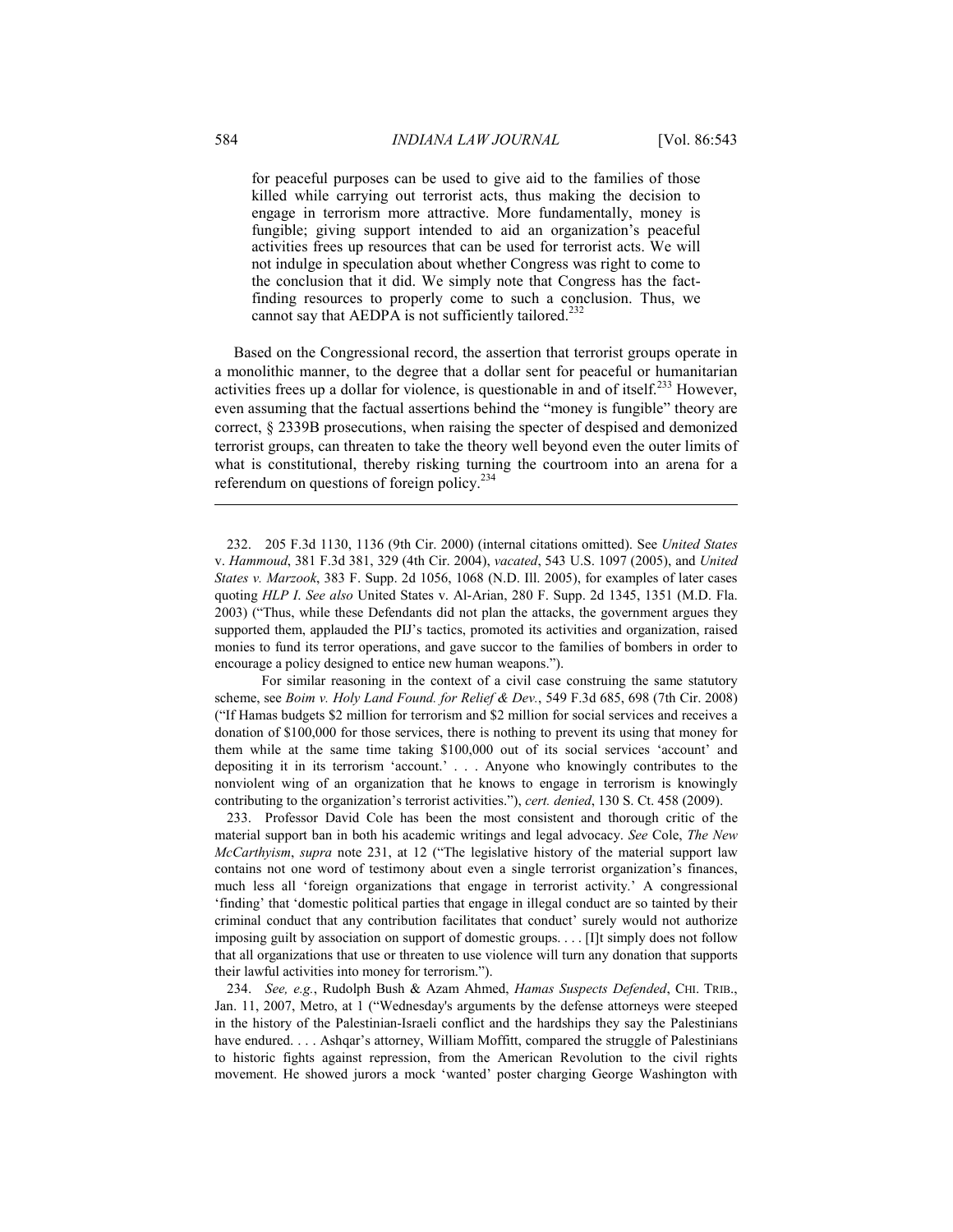1

### 1. The Holy Land Foundation Prosecution

### a. Background

The paradigmatic case of the "money is fungible" theory is the prosecution of the Holy Land Foundation for Relief and Development (HLF). HLF, a 501(c)(3) nonprofit headquartered in Texas, was first designated by the Treasury Department's Office of Foreign Assets Control (OFAC) as a Specially Designated Global Terrorist in December 2001 on the basis that HLF raised and sent funds to Hamas, which itself had been previously designated as a terrorist organization by an executive order.<sup>235</sup> The designation had the effect of freezing all of HLF's assets, essentially shutting down its entire operation.<sup>236</sup> In announcing HLF's designation, President Bush directly linked violent acts by Hamas to money raised by HLF in the United States for purportedly humanitarian goals and highlighted that where money did not go directly to fund violence, it was used for purposes of terrorist indoctrination.<sup>237</sup> HLF petitioned for relief from the designation on the grounds that OFAC did not consider all available evidence and that it was prevented from submitting evidence in its own defense.<sup>238</sup> However, the trial court rejected HLF's arguments and let stand the designation and the asset freeze, since, under the Administrative Procedure Act's (APA) principles of limited review, OFAC's administrative record was binding on the court and could not be challenged.<sup>239</sup> Based on the administrative record, the court proceeded to reject HLF's APA and constitutional claims, even though the group objected to the government's use of foreign-derived evidence to support its designation, as well as what it deemed faulty translations and fundamental misconceptions of, for example, what the definition of the word "martyr" connotes; the government had contended that HLF's support of families of martyrs meant individuals who died in

terrorism."); Michael Fechter, *Defense: Al-Arian Exercised His Rights*, TAMPA TRIB., Nov. 9, 2005, Nation/World, at 1 ("It's not a conflict, countered Linda Moreno, Al-Arian's other defense attorney. It's a war. And the brutal reality of occupation must be discussed to place Al-Arian's actions in context. 'If we wish to be free, we must fight,' she said, quoting Patrick Henry.... This is not a criminal case'.... This is a political case.").

 <sup>235.</sup> Holy Land Found. for Relief & Dev. v. Ashcroft, 219 F. Supp. 2d 57, 64 (D.D.C. 2002), *aff'd in relevant part*, 333 F.3d 156 (D.C. Cir. 2003). It later surfaced that HLF was first implicated as a source of funds for Hamas based on statements made by Muhammad Salah, a Palestinian American under interrogation by agents of Israel's General Security Services. *See* Jason Trahan, *Holy Land Investigation Dates Back to 1993*, DALL. MORNING NEWS, Nov. 25, 2008. For more on Salah's case and his allegations of torture by Israel's General Security Services, see Wadie E. Said, *Coercing Voluntariness*, 85 IND. L.J. 1, 34–42 (2010).

 <sup>236.</sup> *See Holy Land Found. for Relief & Dev.*, 219 F. Supp. 2d at 64.

 <sup>237.</sup> Press Release, White House Office of the Press Secretary, President Announces Progress on Financial Fight Against Terror (Dec. 4, 2001), *available at* http://georgewbushwhitehouse.archives.gov/news/releases/2001/12/20011204-8.html (stating that funds raised by HLF were "used by Hamas to support schools and indoctrinate children to grow up into suicide bombers" and to "recruit suicide bombers and to support their families").

 <sup>238.</sup> *Holy Land Found. for Relief & Dev*., 219 F. Supp. 2d at 65.

 <sup>239.</sup> *Id.* at 65, 66 n.7.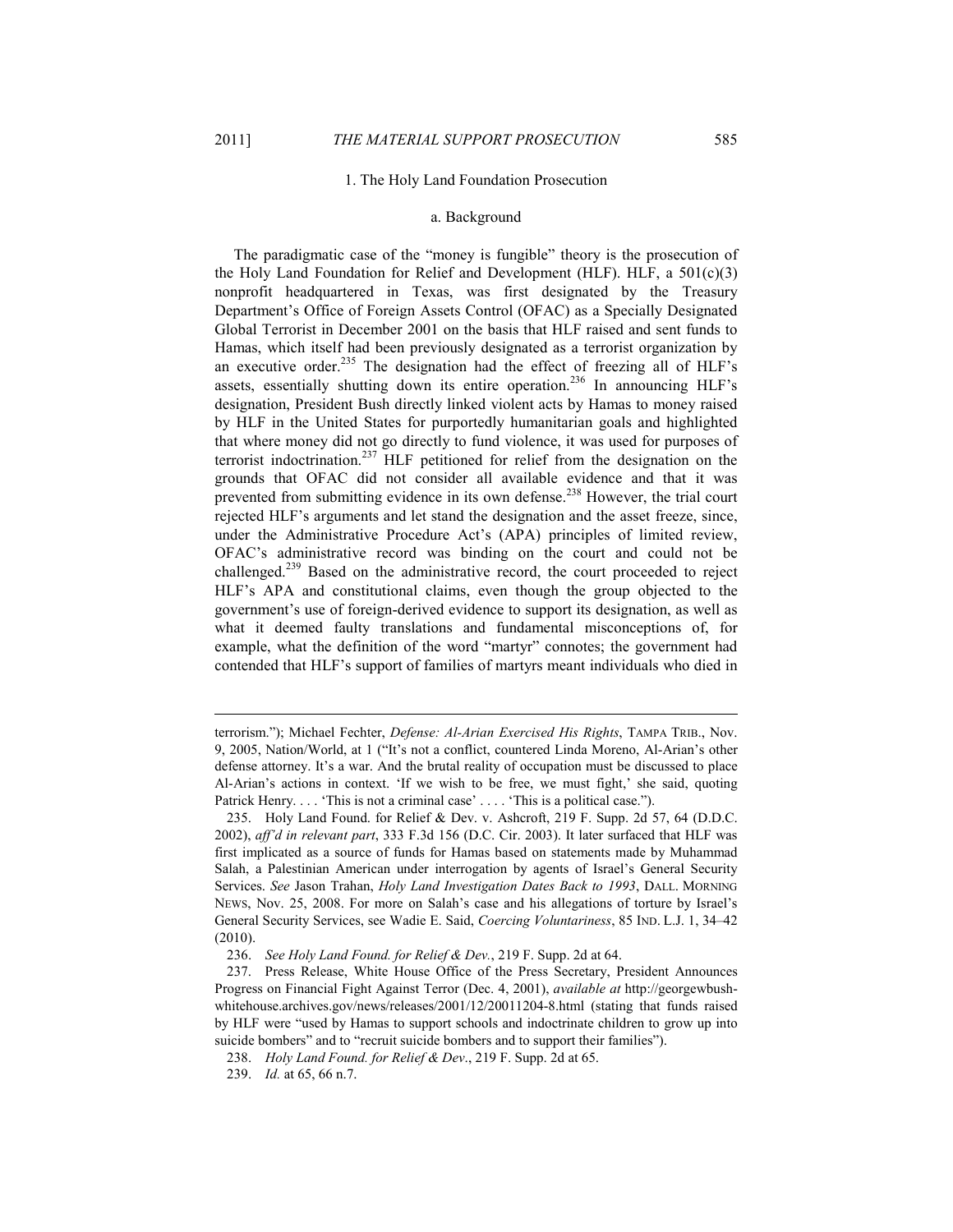the commission of violent acts on behalf of Hamas, while HLF disputed that characterization.<sup>240</sup>

### b. Criminal Prosecution

On July 26, 2004, HLF and several of its former officers and directors were indicted on charges of, inter alia, conspiracy to provide material support to Hamas in violation of § 2339B, as well as on various substantive material support counts.<sup>241</sup> Critical to the government's case were allegations that the defendants had financed Hamas via a series of zakat<sup>242</sup> committees—that is, local Palestinian organizations that collect charitable donations on behalf of the needy, which were really fronts for Hamas.<sup>243</sup> The indictment originally alleged that the money the HLF sent to the zakat committees was "collected externally under humanitarian banners [and] routed to military and operational use, in addition to freeing up other funds for specific terrorist acts."<sup>244</sup> However, at trial, the government retreated from this position, arguing that the committees, which were not designated terrorist groups, were controlled entirely or partially by Hamas and that the legitimate humanitarian aid they provided generated support for the organization within the West Bank and Gaza Strip.<sup>245</sup> This position represented a departure from the "money is fungible" theory. Instead of arguing that HLF's humanitarian donations were fungible, the government argued that HLF's humanitarian donations strengthened Hamas's image, presumably winning the group new recruits and community support.<sup>246</sup>

In addition to the extensive evidence presented regarding the legitimate and much needed humanitarian aid the HLF delivered, the jury heard evidence that several of the zakat committees the government named had received aid from the International Committee of the Red Cross, the United States Agency for International Development, the European Commission, and various United Nations agencies.<sup>247</sup> Further, the jury heard testimony from the former consul general of the U.S. Consulate General in Jerusalem,<sup>248</sup> the second-highest-ranking intelligence official in the State Department, that he received daily briefings from the CIA that

243. *Id.*

1

244. *Id.*

246. *Id.*

247. *Id.* at 62.

 <sup>240.</sup> *Id.* at 66–84.

 <sup>241.</sup> Superseding Indictment, United States v. Holy Land Found. for Relief & Dev., 3:04-CR-240-G (N.D. Tex. July 26, 2004).

 <sup>242.</sup> *Id.* ¶ 4 ("'Zakat,' which means 'charity' or 'alms giving' is one of the pillars of Islam and is an act incumbent on all practicing Muslims.").

 <sup>245.</sup> ACLU, BLOCKING FAITH, FREEZING CHARITY: CHILLING MUSLIM CHARITABLE GIVING IN THE "WAR ON TERRORISM FINANCING" 61–62 (2009), *available at* http://www.aclu.org/files/pdfs/humanrights/blockingfaith.pdf.

 <sup>248.</sup> *See* DEPARTMENT OF STATE, CONSULATE GENERAL OF THE UNITED STATES, JERUSALEM, ABOUT THE CONSULATE, *available at* http://jerusalem.usconsulate.gov/about\_the\_embassy.html ("All Jerusalem offices are united under the authority of the U.S. Consul General, who heads an independent U.S. mission that is the official diplomatic representation of the United States in Jerusalem, the West Bank, and Gaza.").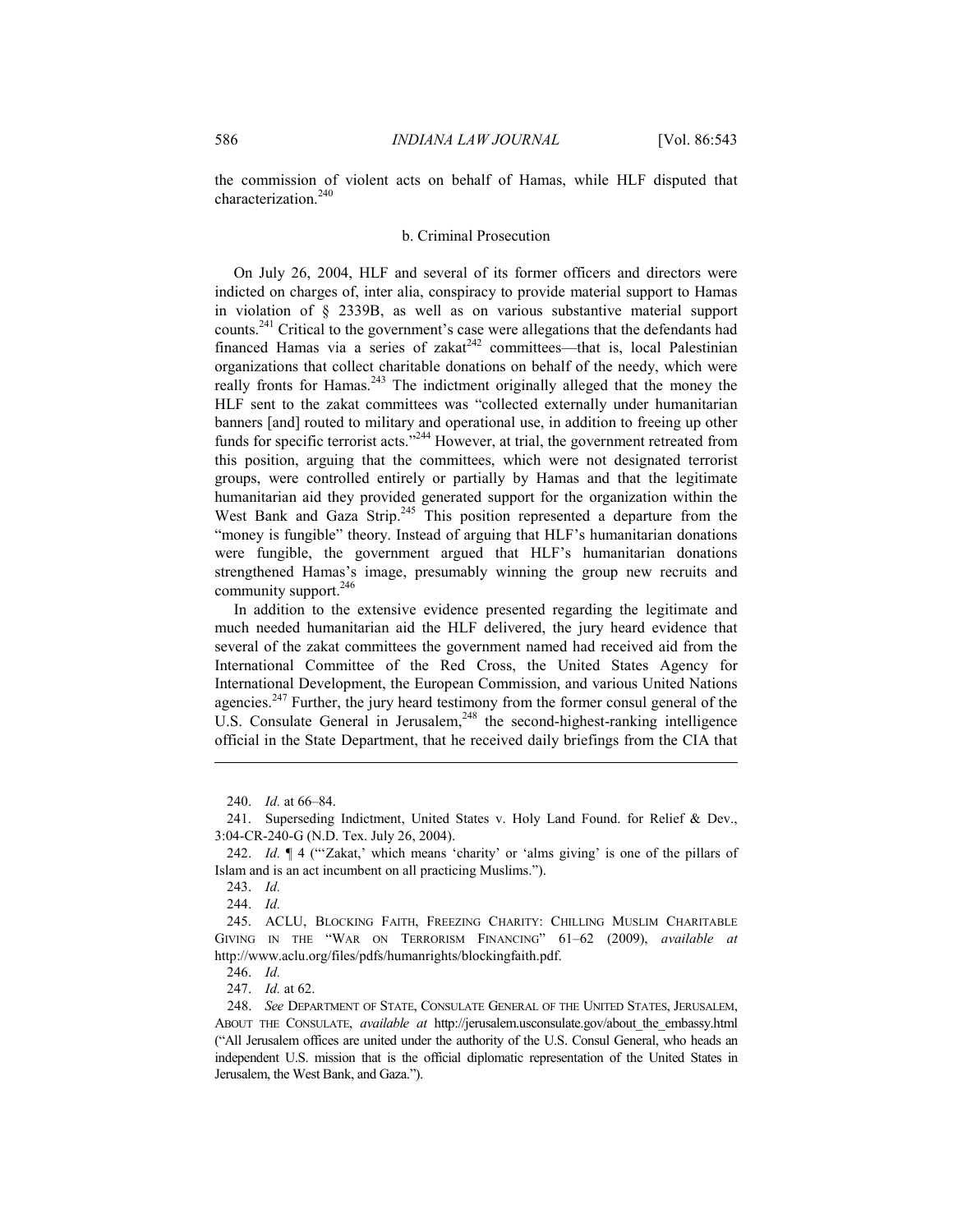never mentioned Hamas control of the zakat committees, which he had personally visited on several occasions.<sup>249</sup> On October 22, 2007, three months after it began, the first trial ended after the judge declared a mistrial following the jury's inability to reach a verdict on many of the charges against all defendants.<sup>250</sup> The jury returned no convictions and several partial acquittals.<sup>251</sup>

On November 24, 2008, after a retrial in which the parties presented essentially the same arguments, the HLF defendants were convicted on all charges.<sup>252</sup> While there were a few differences between the trials,<sup>253</sup> the government's case tying the zakat committees to Hamas came down to an Israeli intelligence officer testifying anonymously that such a link existed.<sup>254</sup> The HLF trial marked the second time in a federal prosecution that a foreign intelligence agent was allowed to testify under a pseudonym,255 but the trial was unique in that the agent was allowed to do so as an expert witness, with all the attendant testimonial privileges such a status entails.<sup>256</sup> The intelligence officer, in his capacity as an expert, was permitted to testify that documents seized in military raids, which the defense was not allowed to see, as well as "unauthored and unsigned" documents purportedly from the Palestinian Liberation Organization, linked the zakat committees to Hamas.<sup>257</sup> The prosecution

 250. Leslie Eaton, *U.S. Prosecution of Muslim Group Ends in Mistrial*, N.Y. TIMES, Oct. 23, 2007, at A1.

1

 253. For example, the former United States Consul General for Jerusalem who testified for the defense in both trials was forbidden from mentioning the CIA during his testimony on retrial. *See* Trahan, *supra* note 249.

 254. Jason Trahan, *Israeli Secret Agent Testifies in Holy Land Trial* [hereinafter Trahan, *Israeli Secret Agent*], DALL. MORNING NEWS, Aug. 15, 2007 (discussing the anonymous expert witness during the first trial in 2007); Jason Trahan, *Holy Land Prosecutors Rest Case; Defense Calls First Witness*, DALL. MORNING NEWS, Nov. 1, 2008 (discussing the anonymous expert witness during the retrial in 2008).

 255. The first case was the Abu Marzook prosecution in the Northern District of Illinois in 2006, *United States v. Abu Marzook*, 412 F. Supp. 2d 913, 923–24 (N.D. Ill. 2006), although the prosecution of Omar Abu Ali permitted the introduction of videotaped depositions by Saudi intelligence officers. *See* Said, *supra* note 235, at 19–20, 35–36 (discussing the anonymous testimony in both cases prior to hearings on motions to suppress).

 256. Trahan, *Israeli Secret Agent*, *supra* note 254 ("What makes Avi's testimony particularly groundbreaking is that he may be the first person in the U.S. legal system allowed to testify as an expert witness under an assumed name. U.S. District Judge A. Joe Fish certified him as such after a hearing Monday. 'I've never heard of an expert witness being granted anonymity from the defense,' said Southern Methodist University assistant law professor Jeffrey Kahn[.] 'The way you assess an expert's reliability and relevance is through his reputation, his writings, his professional experiences. How could you possibly impeach this witness, let alone test whether jurors should trust his opinions, without knowing basic facts about who he really is?'"). For a discussion of the problems involved in permitting anonymous testimony by foreign agents in a criminal trial, see Said, *supra* note 235, at 31.

257. *See* Bob Ray Sanders, *Convictions Mark a Sad Day for America*, FORT WORTH

 <sup>249.</sup> Jason Trahan, *Behind the Scenes: The CIA's Problem with a Holy Land Foundation Witness*, DALL. MORNING NEWS (Nov. 13, 2008, 2:40 PM), http://crimeblog.dallasnews.com/ archives/2008/11/behind-the-scenes-the-cias-pro.html.

 <sup>251.</sup> *Id.*

 <sup>252.</sup> ACLU, *supra* note 245, at 63.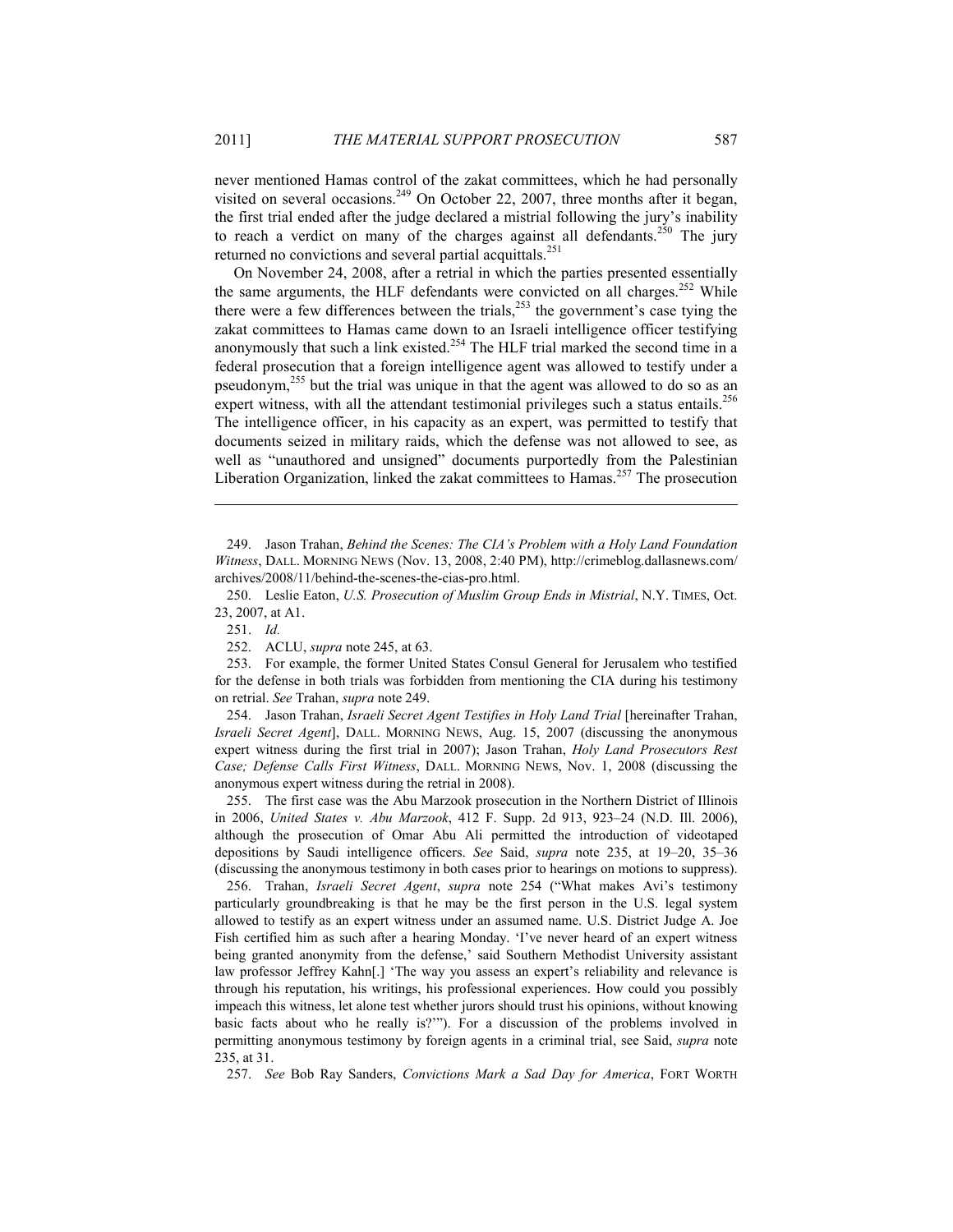of HLF, formerly the largest Muslim charity in the United States, also featured the publication of a list of unindicted co-conspirators, which included the largest and most prominent American Muslim umbrella organizations and advocacy groups.<sup>258</sup> Making the list public has had the effect of chilling and discouraging dealings with the groups and individuals named as unindicted co-conspirators.259 In total, the net effect of the prosecution and subsequent conviction of the HLF defendants has contributed to the criminalization of charitable donations to the West Bank and Gaza Strip.<sup>260</sup>

### c. Implications and Repercussions

Given that a central truism underpinning § 2339B's ban on material support is the idea that money to charity frees up money for violence, it is perhaps not surprising, however inhumane, to criminalize charitable activity when it can be reasonably linked to terrorist violence. The real question is how to credibly link the charitable activity with violence. The government's theory of prosecution in HLF was predicated on the alleged link between Hamas and the zakat committees, which, it alleged, did not in fact free up money for violence but essentially served as a useful propagandistic tool for Hamas.<sup>261</sup>

Even assuming the validity of this propagandistic theory, the evidence supporting it was troubling in several respects. First, the language of the indictment highlighted the zakat committees in the West Bank and Gaza Strip in their entirety as acting on behalf of Hamas's charitable network.<sup>262</sup> All zakat committees are charged as being part of a terrorist network, thereby rendering all Muslim charitable giving in the West Bank and Gaza Strip as inherently suspect. This is far too broad of an allegation, with obvious negative consequences for religiously observant Muslims wanting to provide for Palestinian humanitarian requirements.<sup>263</sup>

Second, the evidence tying the zakat committees to Hamas was both speculative and questionable. The intelligence agent expert witness was basically unaccountable in what he said on two fronts. His identity was unknown, and it is impossible to investigate an individual whose identity one does not know. Even if his identity were known and a subsequent investigation revealed that he perjured

259. *See* ACLU, *supra* note 245, at 53–55.

 260. *See* Wajahat Ali, *Perverse Justice: "The Holy Land Foundation" Convictions*, HUFFINGTON POST (Dec. 4, 2008), http://www.huffingtonpost.com/wajahat-ali/perversejustice-the-holy\_b\_148315.html (quoting Professor John Turley as saying "'For many Muslims, there is a state [of] fear that these prosecutions are designed to deter any charity going to the Palestinian areas'").

261. *See* ACLU, *supra* note 245, at 61–63.

 262. *See* Superseding Indictment at ¶ 4, United States v. Holy Land Found. for Relief & Dev., No. 3:04-CR-240-G (N.D. Tex. Nov. 30, 2005), ECF No. 233.

 263. In a recent report, the ACLU discussed the HLF case as one of several high-profile examples that demonstrate how the "war on terror" is unfairly chilling Muslim charitable giving. *See* ACLU, *supra* note 245, at 61–67.

STAR-TELEGRAM, Nov. 30, 2008, at D01 (noting also the chain-of-custody issues in the introduction of the documents).

 <sup>258.</sup> Neil MacFarquhar, *Muslim Groups Oppose a List of 'Co-Conspirators*,*'* N.Y. TIMES, Aug. 16, 2007, at A19.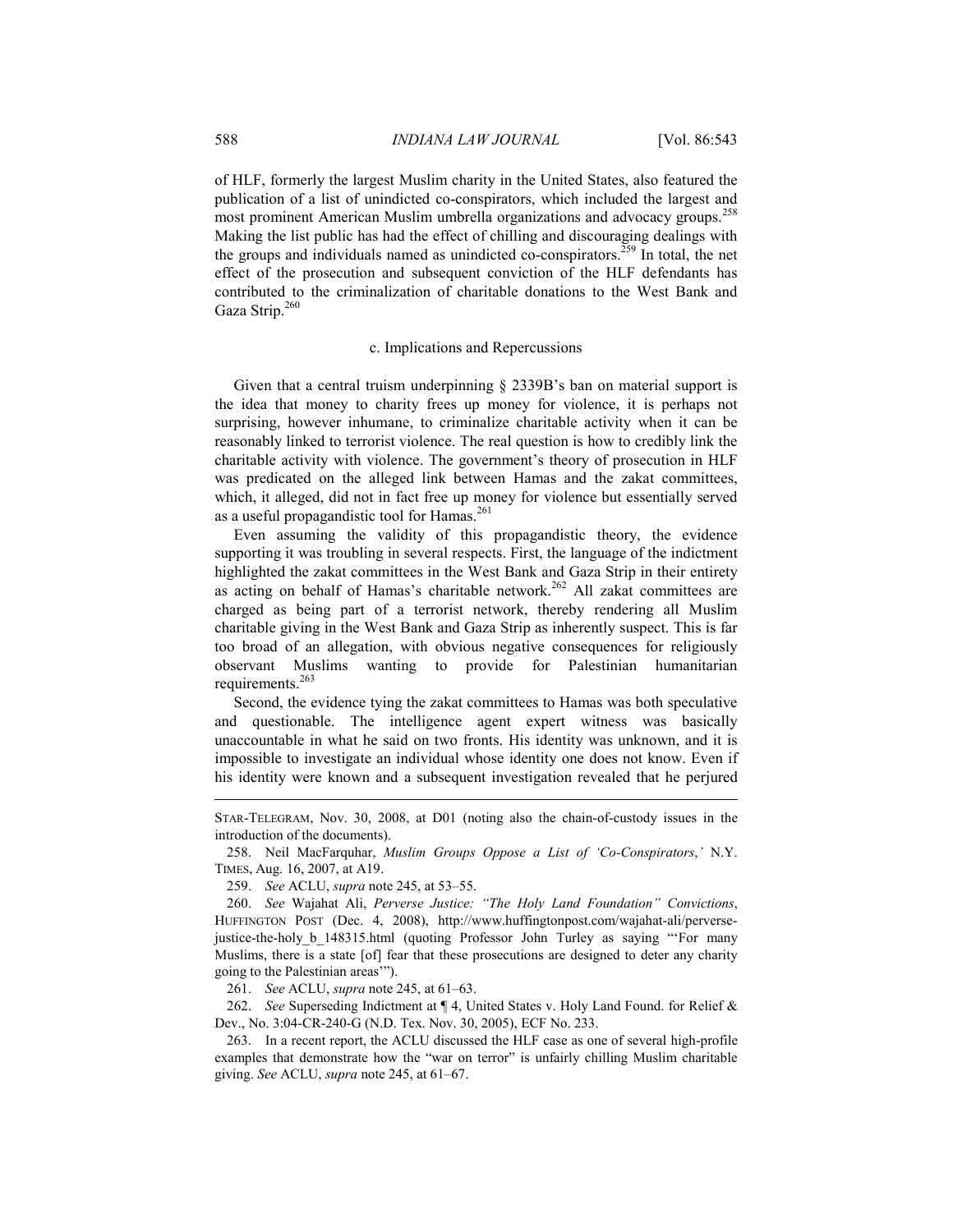himself at trial, as a foreign citizen, U.S. courts would have no ability to compel his presence here to face any perjury-related charges.<sup>264</sup>

Perhaps more significant is the notion of what standards render a charitable institution part of an FTO. The legislative record in support of § 2339B's passage imagines an integrated terrorist movement, with a violent wing and a charitable wing of inextricably linked finances.<sup>265</sup> But one can reasonably ask what standards justify declaring charitable groups as part of or controlled by an FTO. In this case, would one Hamas member on the board of a zakat committee presumptively make its activities material support of terrorism? If not, what is the magic number of members? Are there situations where a zakat committee could have no Hamas members on its board or staff, yet still provide banned material support? Could a group have a large number of Hamas members involved with it and still not fall afoul of the ban? It seems that in the absence of any standards, relying on a hostile intelligence agent testifying under a pseudonym to answer these questions in a selfserving manner is a dubious basis for drawing the link to a banned  $FTO.<sup>266</sup>$ 

Finally, there is the question of designating the zakat committees at issue. The government did not designate them as terrorist organizations in advance of trial.<sup>267</sup> In contrast, in *Al-Arian*, a similar case involving allegations of material support to an FTO but no allegations of direct links to violent activity, the government felt it had sufficient evidence of a charity serving as a front for an FTO and had the Treasury Department designate the charity as a front for an FTO.268 Even if the designation would not serve any prosecutorial goal in the HLF case, it would signal that the government views the committees as inextricably linked to Hamas and underscore the seriousness of the verdict. That it has not done so at least leaves open the possibility that the zakat committees are not an urgent target of United States counterterrorism efforts and may not really be linked to promoting terrorism.<sup>269</sup>

 267. Jason Trahan, *Summations Tell Jury: Don't Look at Politics*, DALL. MORNING NEWS, Nov. 11, 2008, at 3B (noting that even after retrying the defendants, the government had not designated the zakat committees).

269. An amicus brief filed on behalf of the HLF defendants in support of their appeal

<u>.</u>

 <sup>264.</sup> *Cf.* United States v. Jefferson, 594 F. Supp. 2d 655, 672 (E.D. Va. 2009) (citing United States v. Mills, 760 F.2d 1116, 1121 (11th Cir. 1985) ("[F]ugitive depositions are not only available but are sometimes wisely authorized despite their suspect veracity and the lack of a perjury sanction.")).

 <sup>265.</sup> *See* Chesney, *supra* note 13, at 15–18.

 <sup>266.</sup> On a related note (but not a situation that has yet arisen in a § 2339B prosecution), there is the question of what happens to support given to a group once it is completely defeated in a military confrontation and thereby rendered incapable of carrying out violent activity. The defeat of the Liberation Tigers of Tamil Eelam (LTTE) by the government of Sri Lanka in 2009 is one such situation; even though the military wing of the LTTE is essentially incapable of violent activity, material support of its charitable activities would still fall afoul of § 2339B. *See* Mark Tran, *Tamil Tiger Leader Vows to Abandon Armed Struggle*, GUARDIAN (London) (July 23, 2009, 10:05 BST), http://www.guardian.co.uk/world/2009/jul/23/tamil-tigers-abandon-armed-struggle (discussing the LTTE's shift to a non-violent separatist movement and the Tamil diaspora's reaction).

 <sup>268.</sup> Press Release, U.S. Dep't of the Treasury, Treasury Designates Charity Funneling Money to Palestinian Islamic Jihad—Action Marks 400th Designation of a Terrorist or Financier (May 4, 2005), *available at* http://ustreas.gov/press/releases/js2426.htm.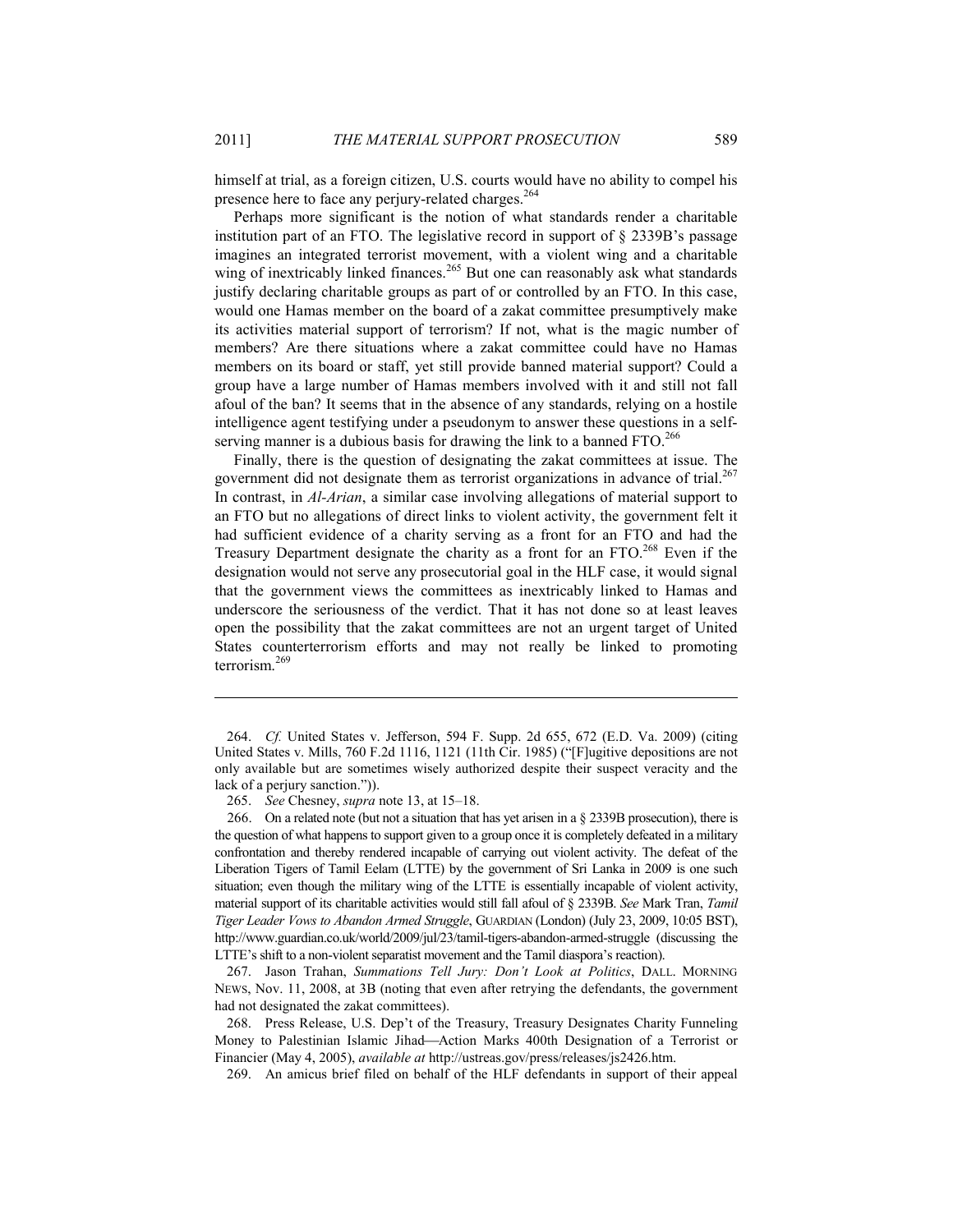A review of the HLF prosecution reveals not so much a criminal case, but an argument about United States foreign policy. The trial itself signifies that, ultimately, when the government brings allegations of material support without a direct or significant link to violence, the stage is set for an extended discussion of foreign policy within the courtroom. Once all a defendant's legal challenges to the material support law have been defeated, with nothing left to litigate, his or her only recourse is to make arguments rooted in politics. The HLF prosecution featured extensive testimony and evidentiary exhibits as to the defendants' political views on Hamas and Israel, all of which were engineered to demonstrate knowledge of the illegal nature of the contributions to the zakat committees.<sup>270</sup> This was true of the other two major federal prosecutions that sounded in similar allegations of providing aid to banned Palestinian FTOs on a "money is fungible" theory, *Al-Arian* and *Abu Marzook*. 271 Why those prosecutions produced acquittals on the major terrorism charges and HLF did not is not easily explained.<sup>272</sup>

Defendants in § 2339B prosecutions have repeatedly argued for a specific intent standard to be adopted, but they have been unsuccessful. Leaving to one side the moral arguments about the criminalization of material support for humanitarian aid in areas where an FTO controls its distribution, it is unrealistic to expect that a specific intent requirement will be adopted. The plaintiffs in the *HLP* litigation have repeatedly tried to carve out an exception to § 2339B's strictures, both on humanitarian grounds and on the basis of trying to steer an FTO away from terrorism.273 Those efforts have failed as well, most recently at the Supreme Court,

 270. Jason Trahan, *Holy Land Summations Begin Today*, DALL. MORNING NEWS, Nov. 10, 2008, at 1B.

 271. *See* Meg Laughlin, *Evidence Is Lacking, Al-Arian Defense Says*, ST. PETERSBURG TIMES, Nov. 10, 2005, at 1B ("Yes, said Moffitt, Al-Arian was affiliated with the cultural, charitable arm of the PIJ, and he lied to the media about it because he was afraid WISE would be shut down. But he was never part of PIJ violence. He simply wanted, said Moffitt, to get money so WISE could keep telling 'the Palestinian story in the United States.'"); Rudolph Bush & Azam Ahmed, *Hamas Suspects Defended*, CHI. TRIB., Jan. 11, 2007, Metro, at 1 ("Wednesday's arguments by the defense attorneys were steeped in the history of the Palestinian-Israeli conflict and the hardships they say the Palestinians have endured. . . . Ashqar's attorney, William Moffitt, compared the struggle of Palestinians to historic fights against repression, from the American Revolution to the civil rights movement.").

 272. *See* Laila Al-Arian, *Verdict Against Holy Land Charity Could Have a Chilling Effect on the Muslim Community*, ALTERNET (Nov. 26, 2008), http://www.alternet.org/story/108740/verdict\_against\_holy\_land\_charity\_could\_have\_a chilling effect on the muslim community ("Twelve good American citizens in the first trial didn't convict anyone of anything,' Linda Moreno, one of the defense attorneys on the case, told the Associated Press. 'And 12 good American citizens in the second trial convicted everyone of everything. If you can make sense of that explain it to me.'").

 273. *See* Holder v. Humanitarian Law Project, 130 S. Ct. 2705, 2712 (2010). In declining to review the mens rea issue, the Supreme Court left the Ninth Circuit's adoption of the knowledge standard intact in the Fifth Amendment due process context. The Court did

argues that the convictions violate due process since the trial court's jury instructions did not require the jurors to find that the defendants knew the zakat committees were controlled by Hamas. *See* Amicus Brief of Charities, Foundations, Conflict-Resolution Groups, and Constitutional Rights Organizations in Support of Defendants and Urging Reversal of Convictions of Counts 2-10, http://www.charityandsecurity.org/system/files/Charities\_ Amicus\_Brief.pdf.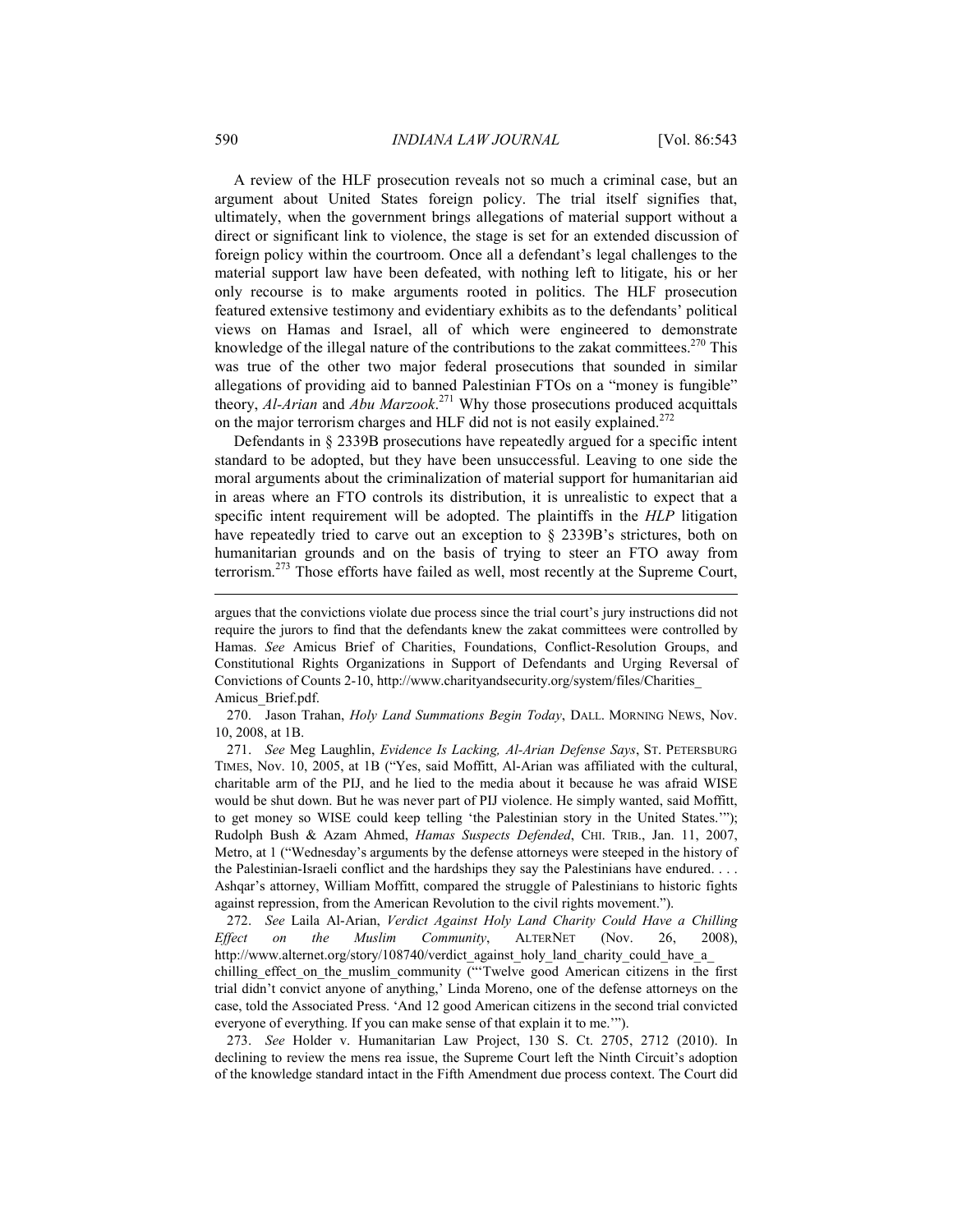with the stated rationale being that it would be far too easy for terrorists to divert humanitarian funds to violence one way or another and, as a result, needlessly impede United States counterterrorism efforts.<sup>274</sup>

While the debate in academia and litigation regarding the proper personal guilt standards raises important and valid points,<sup>275</sup> an effective safeguard needs to be enacted to prevent the "money is fungible" theory from being used to criminalize humanitarian aid that does not free up resources for violence. The HLF prosecution serves as the prime example of this trend in action.<sup>276</sup> Prosecuting individuals criminally on such a basis under the knowledge standard does not meet the *Scales* Fifth Amendment due process standards.<sup>277</sup> It is therefore time for the government to put the "money is fungible" theory to the test in litigation. Where the government makes allegations that humanitarian aid is being sent to an FTO, it should have to show how money or other material support frees up resources for violence on a structural and organizational basis. In the case of groups that have only violent or illegal goals, this should be relatively easy. Where groups are more multifaceted and complex, to the point where resources for charity may very well not free up resources for violence, the government needs to make a stronger

1

 276. And, to a lesser extent, the Al-Arian prosecution falls into this category as well. *See* Meg Laughlin, *Prosecution Rests Case Against Al-Arian, Others*, ST. PETERSBURG TIMES, Nov. 9, 2005, at 3A (noting the government argued in closing that "[g]iving the money was a way to win the hearts and minds of the people . . . and get them close to the movement").

 277. *See* Amicus Brief, *supra* note 269, at 19–20, 23; Pendle, *supra* note 223, at 801–02 ("But it is possible that even seemingly harmless aid could have the effect of bolstering the organization's reputation, which could thereby indirectly strengthen its ability to carry out terrorist attacks. However, by permitting membership, comparable reputational benefits could have accrued to the Communist Party through increasing the number of its official supporters. But the *Scales* Court determined that this 'sort of moral encouragement which comes from the knowledge that others believe in what the organization is doing' was still too tenuous a relationship with the underlying substantive illegal conduct to justify imposing guilt without individual culpability. Similarly, any moral encouragement an FTO obtains from receiving training in international law, from knowing that the children under its control are being educated and fed, or from rejoicing that the wrongs its ethnic group has suffered at the hands of its government are being publicized internationally, is not sufficiently related to the promotion of international terrorism to justify imposing personal guilt on those who provided such support. This type of humanitarian conduct has neither the intent nor the substantive effect of strengthening international terrorism. Even if the donor knows the recipient is a designated FTO, a donation of this sort falls far short of some 'significant action' in support of the 'criminal enterprise.' In fact, unlike the defendant's membership in *Scales*, which was held to be constitutionally protected, this type of humanitarian conduct may even fall short of a 'mere . . . expression of sympathy with the alleged criminal enterprise.' With this form of support, the donor may actually intend that the organization renounce its illegal objectives and pursue strictly nonviolent goals. Or the donor may want nothing to do with the objectives of the FTO, but merely intend to assist people who live under the FTO's control in a time of need. Thus, the causal connection between the conduct and the crime, if existent, is weak." (alternation in original) (footnotes omitted) (quoting Scales v. United States, 367 U.S. 283 (1961))).

reject a similar specific intent requirement, however, in the First Amendment context. *See id.* at 2717–18.

 <sup>274.</sup> *Id.* at 2725–26.

 <sup>275.</sup> *See supra* notes 223, 230–33.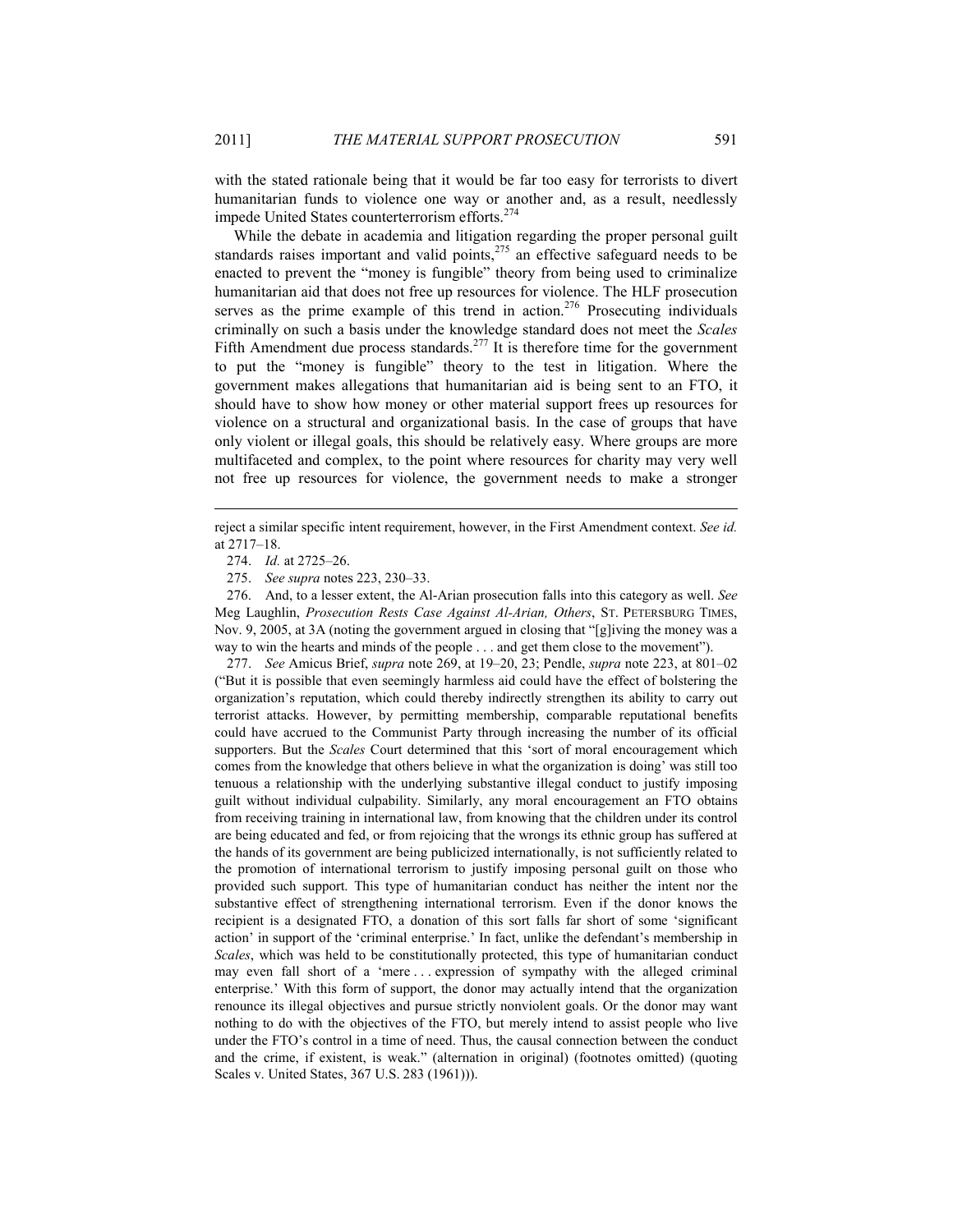showing that goes beyond illustrating mere enhancement of the group's image in the community in which it operates. This is less complicated than it seems. The government would need to show that there is some link between an FTO and the charity in question—for example, a joint bank account, FTO members involved with a charity in a certain capacity, or the FTO advertising its link with a charity. Linking to an FTO a nebulous series of ostensibly unrelated entities under a heading that implicates core religious obligations—zakat committees—cannot suffice to ground a conviction when the charity is established as legitimate. Without such a showing, a § 2339B prosecution risks violating the due process rights of a defendant, while at the same time turning the trial into a political argument over foreign policy.

Criminal prosecution for providing material support to an FTO translates the consequences of being on a list into direct action, effectively putting an FTO on notice that its members and supporters are fair game. When the link to violence let alone violence against the United States—is attenuated and indirect, a § 2339B prosecution has little to do with United States national security, and it has much more to do with its foreign policy. A terrorism prosecution, much like commerce, diplomacy, or military action, thereby becomes a vehicle for United States foreign policy. If the government does not challenge that the money was sent for humanitarian purposes, it ordinarily attempts to demonstrate why the FTO has been designated as a terrorist organization, which it can do most directly by presenting evidence of violent attacks, in order to convince a jury of the FTO's dangerousness.<sup>278</sup> This in turn legitimates an inquiry into a defendant's motivations behind the support. In situations where there is a valid humanitarian need for charitable contributions, a defendant can argue that United States foreign policy, in criminalizing charity, is unjust. Courts are not designed to engage in a referendum on American foreign policy, but § 2339B prosecutions illustrate how such referenda may take place, where a defendant has no other choice but to make a political argument.

The stakes involved cannot be underestimated when one takes into account what a sentence for a conviction on  $\S$  2339B charges can look like.<sup>279</sup> In the HLF case, the sentences ranged from fifteen to sixty-five years.<sup>280</sup> In the case of Mohammed al-Moayad, a Yemeni sheikh, and Mohammed Zayed, his assistant, the defendants were given sentences of seventy-five years and forty-five years, respectively, on account of charitable contributions to Hamas, despite the weakness and inflammatory nature of the evidence.<sup>281</sup> Mohamad Hammoud, a Lebanese national,

 <sup>278.</sup> *See, e.g.*, Michael Fechter, *Israeli Recounts Islamic Jihad Attack: Al-Arian Jury Hears Graphic Testimony*, TAMPA TRIB., Aug. 16, 2005, Metro, at 6 (describing testimony of survivor of terrorist attack).

 <sup>279. § 2339</sup>B authorizes a sentence of up to fifteen years, or in the case of death resulting from the support provided, a sentence of "any term of years or for life." 18 U.S.C. § 2339B(a)(1) (2006). There is also the possibility of a significant sentence enhancement for a "federal crime of terrorism" under *U.S. Sentencing Comm'n, Guidelines Manual* § 3A1.4(a) (2009).

 <sup>280.</sup> *See supra* notes 6–7 and accompanying text.

 <sup>281.</sup> United States v. Al-Moayad, 545 F.3d 139, 145, 159 (2d Cir. 2008) (overturning the convictions and sentences on account of cumulative and prejudicial errors at trial).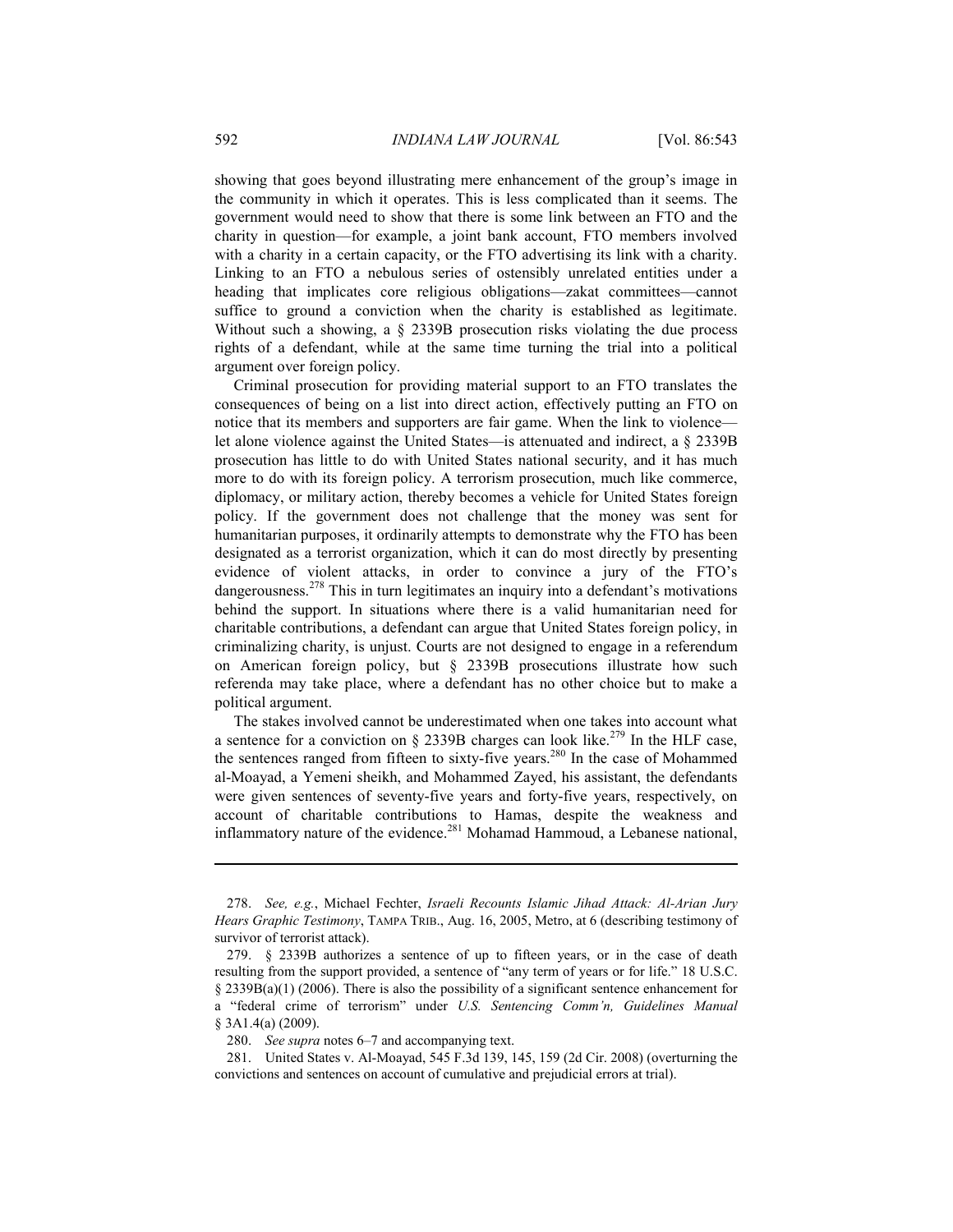1

was given a sentence of 155 years for providing material support to Hizballah, despite doubts about the sufficiency of the evidence against  $\lim_{n \to \infty} 282$  When contrasted with the sentence that al-Marri, the convicted al-Qaeda sleeper agent, was set to receive, the sentences meted out in the *HLF* case can seem excessive, and at the very least reveal the seriousness of a conviction on § 2339B grounds.

\*\*\*

The debate over satisfying Fifth Amendment due process concerns in the § 2339B context has settled into a pattern, with courts generally upholding Congress's intent to enact a knowledge standard. While academic commentary on the issue has been varied and diverse, those courts examining the statute have accepted the "money is fungible" theory as a normatively correct basis for proceeding with a prosecution. However, the further the government strays from showing a link between material support and violence, the more difficult it becomes to justify use of the theory on personal guilt due process grounds. Additionally, as the designation debate has demonstrated, the further the link from violence, the more likely it is that a prosecution will turn into a battle over the correctness or justness of United States foreign policy. On a policy basis, it would probably be best for the government to refrain from bringing prosecutions like that of HLF, where the link to violence is remote at best, given that these prosecutions have the capacity to turn the courtroom into an arena for a foreign policy debate.<sup>283</sup> Legally, without a stronger evidentiary showing, the "money is fungible" theory risks erroneously convicting individuals who are charged with charitable activity on behalf of a despised FTO.

#### **CONCLUSION**

Historically, the terrorism trial concerned itself with acts of violence with a United States nexus. In such a case, an inquiry as to underlying foreign policy was not legitimate, since what was being criminalized was actual violence. As the terrorism prosecution post-9/11 has focused on conduct further removed from violent activity, the question of what standards allow a group to be classified as terrorist becomes more relevant. When all nonstate violence can be deemed terrorist, it is legitimate to require the government to articulate standards for groups

 <sup>282.</sup> *See* United States v. Hammoud, 381 F.3d 316, 327 (4th Cir. 2004), *vacated*, 543 U.S. 1097 (2005). For a comment on the weakness of the evidence in *Hammoud*, see *id.* at 384 (Gregory, J., dissenting). While Hammoud's sentence was overturned in light of the Supreme Court's decision in *Booker v. Washington*, 543 U.S. 220 (2005), *see Hammoud*, 543 U.S. 1097 (2005), the Federal Bureau of Prisons website still shows his release date as 2135, indicating a sentence of more than one hundred years. Federal Bureau of Prisons Inmate Locator: Mohamad Youssef Hammoud, http://www.bop.gov/iloc2/InmateFinder Servlet?Transaction=NameSearch&needingMoreList=false&FirstName=mohamad&Middle =youssef&LastName=hammoud&Race=U&Sex=U&Age=&x=0&y=0.

 <sup>283.</sup> *Cf.* Peterson, *supra* note 167, at 353–54 (discussing taking into account foreign policy considerations of bringing a § 2339B action, especially when targeting groups that have significant non-violent components).